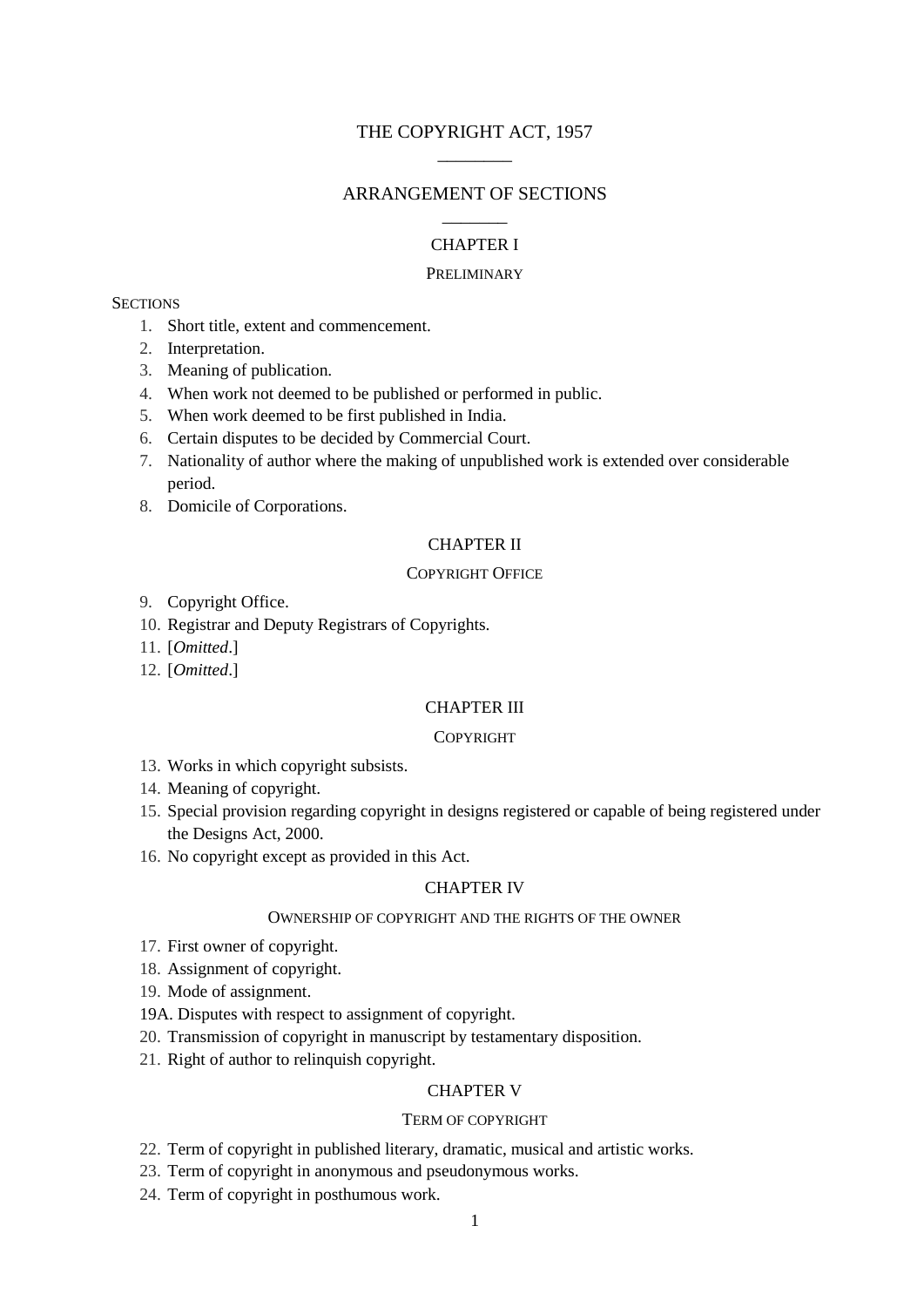**SECTIONS** 

- 25. [*Omitted.*].
- 26. Term of copyright in cinematograph films.
- 27. Term of copyright in sound recording.
- 28. Term of copyright Government works.
- 28A. Term of copyright in works of public undertakings.
- 29. Term of copyright in works of international organisations.

## CHAPTER VI

#### **LICENCES**

30. Licences by owners of copyright.

30A. Application of sections 19.

- 31. Compulsory licence in works withheld from public.
- 31A. Compulsory licence in unpublished or published works.
- 31B. Compulsory licence for benefit of disabled.
- 31C. Statutory licence for cover versions.
- 31D. Statutory licence for broadcasting of literary and musical works and sound recording.
- 32. Licence to produce and publish translations.
- 32A. Licence to reproduce and publish works for certain purposes.
- 32B. Termination of licences issued under this Chapter.

#### CHAPTER VII

## COPYRIGHT SOCIETIES

33. Registration of copyright society.

33A. Tariff Scheme by copyright societies.

34. Administration of rights of owner by copyright society.

34A. [*Omitted.*].

- 35. Control over the copyright society by the author and other owners of rights.
- 36. Submission of returns and reports.
- 36A. Rights and liabilities of performing rights societies.

## CHAPTER VIII

### RIGHTS OF BROADCASTING ORGANISATION AND OF PERFORMERS

- 37. Broadcast reproduction right.
- 38. Performer's right.
- 38A. Exclusive right of performers.
- 38B. Moral rights of the performer.
- 39. Acts not infringing broadcast reproduction right or performer's right.
- 39A. Certain provisions to apply in case of broadcast reproduction right and performer's .

#### CHAPTER IX

#### INTERNATIONAL COPYRIGHT

- 40. Power to extend copyright to foreign works.
- 40A. Power of Central Government to apply Chapter VIII to broadcasting organisations and performers in certain other countries
- 41. Provisions as to works of certain international organisations.
- 42. Power to restrict rights in works of foreign authors first published in India.
- 42A. Power to restrict rights of foreign broadcasting organisations and performers.
- 43. Orders under this Chapter to be laid before Parliament.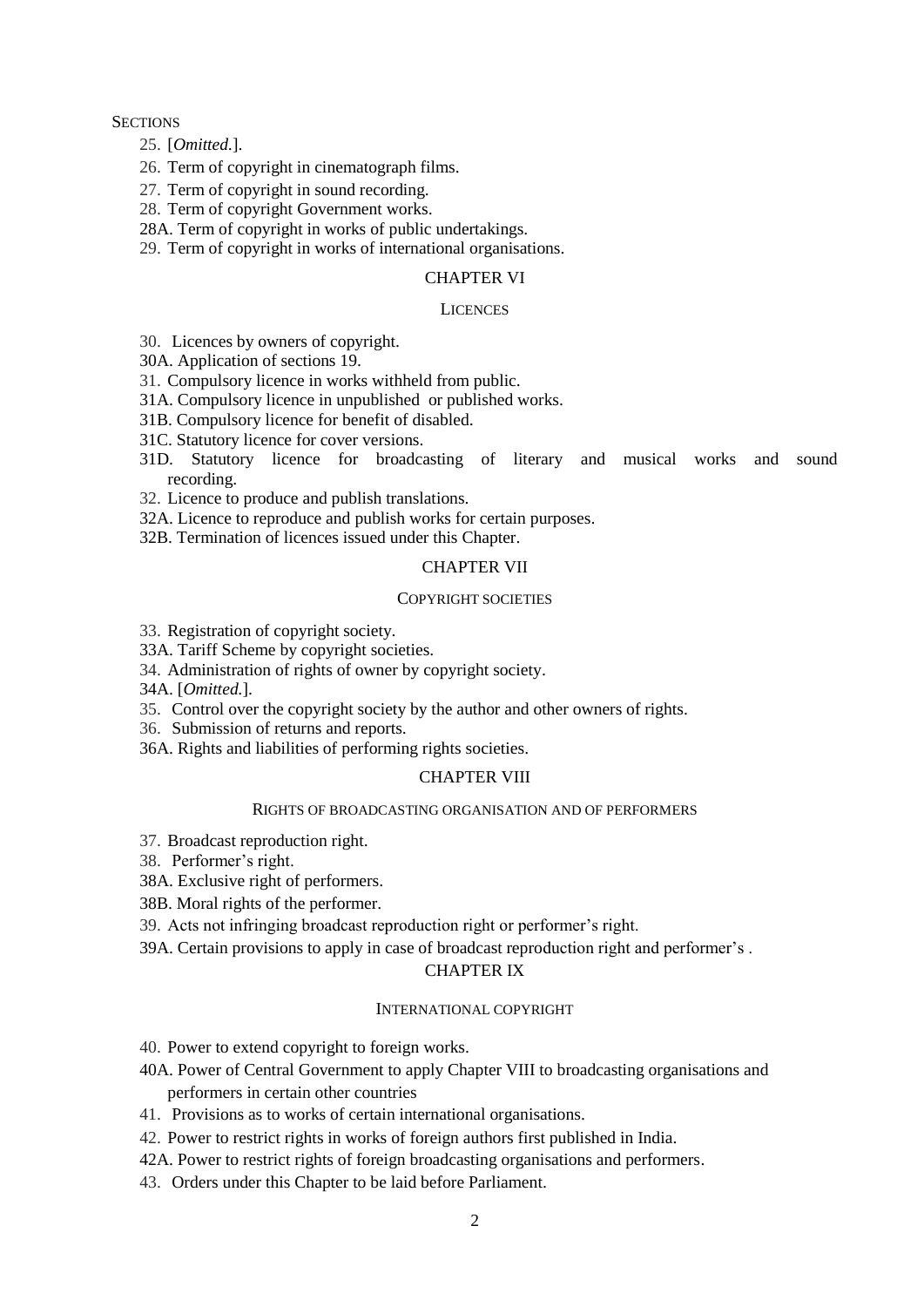### CHAPTER X

### REGISTRATION OF COPYRIGHT

## **SECTIONS**

44. Register of Copyrights.

45. Entries in Register of Copyrights**.**

46. Indexes.

47. Form and inspection of register.

48. Register of Copyrights to be *prima facie* evidence of particulars entered therein.

49. Correction of entries in the Register of Copyrights.

50. Rectification of Register by High Court.

50A. Entries in the Register of Copyrights, etc., to be published.

## CHAPTER XI

### INFRINGEMENT OF COPYRIGHT

51. When copyright infringed.

52. Certain acts not to be infringement of copyright.

52A. Particulars to be included in records and video Films.

52B. [ *Omitted .*]

53. Importation of infringing copies.

53A. Resale share right in original copies.

## CHAPTER XII

#### CIVIL REMEDIES

54. Definition.

- 55. Civil remedies for infringement of copyright.
- 56. Protection of separate rights.
- 57. Author's special rights.
- 58. Rights of owner against persons possessing or dealing with infringing copies.
- 59. Restriction on remedies in the case of works of architecture.
- 60. Remedy in the case of groundless threat of legal proceedings.
- 61. Owner of copyright to be party to the proceeding.
- 62. Jurisdiction of court over matters arising under this Chapter.

## CHAPTER XIII

## **OFFENCES**

63. Offences of infringement of copyright or other rights conferred by this Act.

63A. Enhanced penalty on second and subsequent convictions.

63B. Knowing use of infringing copy of computer programme to be an offence.

64. Power of police to seize infringing copies.

65. Possession of plates for purpose of making infringing copies.

65A. Protection of technological measures.

65B. Protection of Rights Management Information.

66. Disposal of infringing copies or plates for purpose of making infringing copies.

- 67. Penalty for making false entries in register, etc., for producing or tendering false entries.
- 68. Penalty for making false statements for the purpose of deceiving or influencing any authority or officer.

68A. Penalty for contravention of section 52A.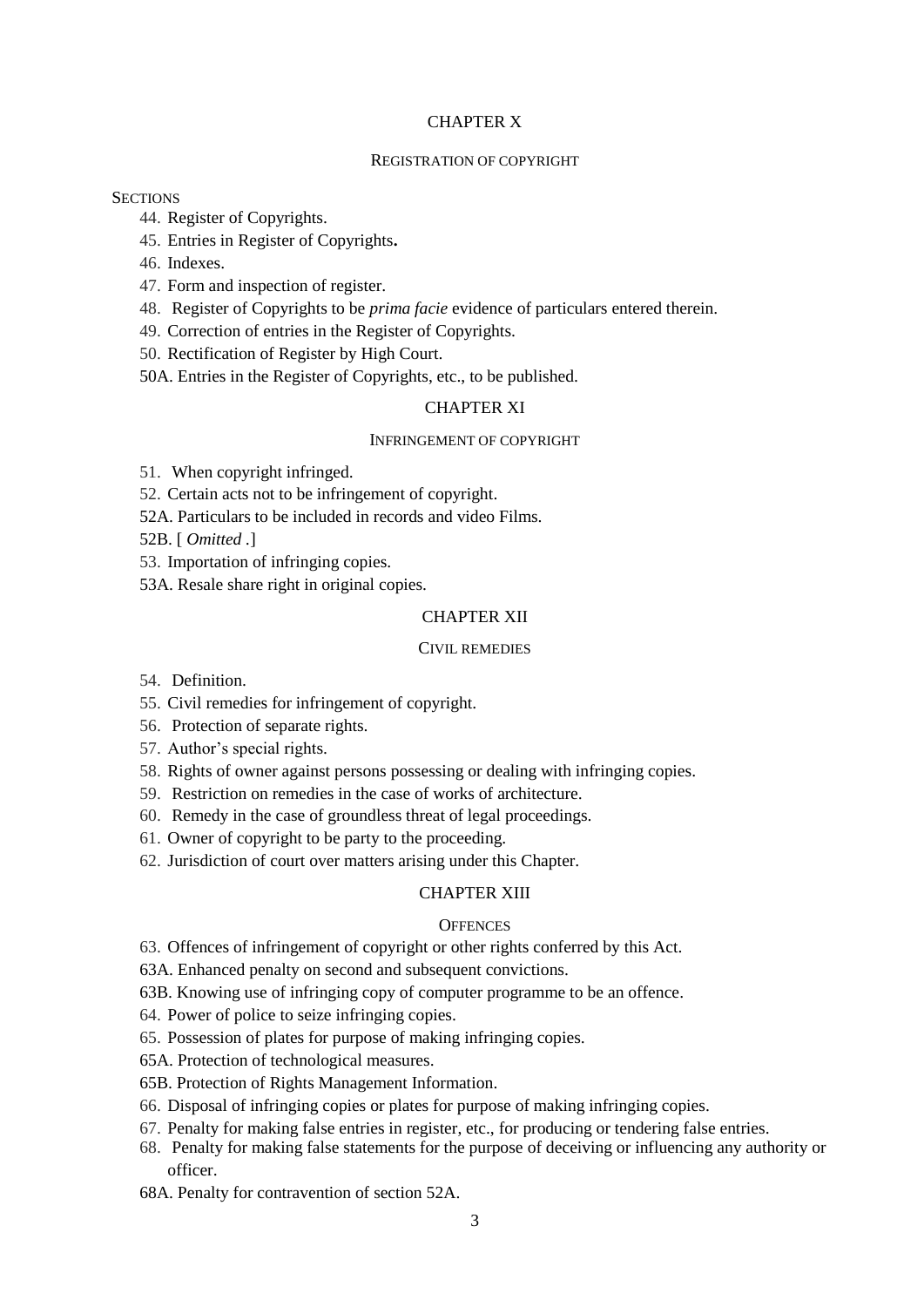**SECTIONS** 

- 69. Offences by companies.
- 70. Cognizance of offences**.**

# CHAPTER XIV

## APPEALS

- 71. Appeals against certain orders of Magistrate.
- 72. Appeals against orders of Registrar of Copyrights.
- 73. Procedure for appeals.

## CHAPTER XV

## **MISCELLANEOUS**

- 74. Registrar of Copyrights and Appellate Board to possess certain powers of civil courts.
- 75. Orders for payment of money passed by Registrar of Copyrights and Appellate Board to be executable as a decree.
- 76. Protection of action taken in good faith.
- 77. Certain persons to be public servants.
- 78. Power to make rules.
- 79. Repeals, savings and transitional provisions.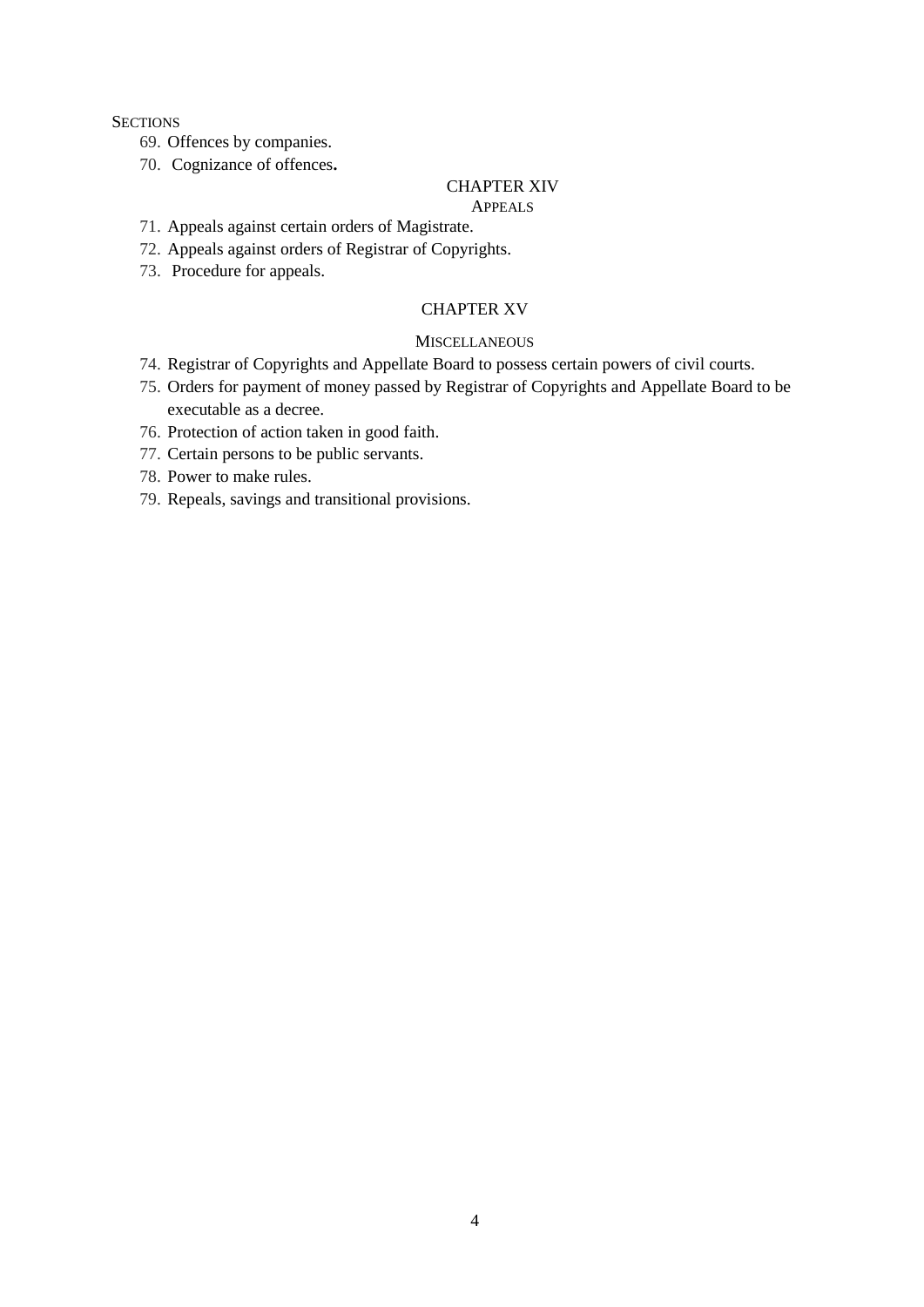## THE COPYRIGHT ACT, 1957

## ACT NO. 14 OF  $1957<sup>1</sup>$

[4*th June*, 1957.]

An Act to amend and consolidate the law relating to copyright.

BE it enacted by Parliament in the Eighth Year of the Republic of India as follows:—

# CHAPTER I

#### PRELIMINARY

**1. Short title, extent and commencement.**—(*1*) This Act may be called the Copyright Act, 1957.

(*2*) It extends to the whole of India.

(3) It shall come into force on such date<sup>2</sup> as the Central Government may, by notification in the Official Gazette, appoint.

**2. Interpretation**.—In this Act, unless the context otherwise requires,—

(*a*) "adaptation" means,—

(*i*) in relation to a dramatic work, the conversion of the work into a non-dramatic work;

(*ii*) in relation to a literary work or an artistic work, the conversion of the work into a dramatic work by way of performance in public or otherwise;

(*iii*) in relation to a literary or dramatic work, any abridgement of the work or any version of the work in which the story or action is conveyed wholly or mainly by means of pictures in a form suitable for reproduction in a book, or in a newspaper, magazine or similar periodical;  $3***$ 

 $(iv)$  in relation to a musical work, any arrangement or transcription of the work;  $\textsuperscript{4}[$  and]

 ${}^{4}$ [(*v*) in relation to any work, any use of such work involving its re-arrangement or alteration;]

 $*$  \*  $*$  \*  $*$  \*

(*b*) 6 [work of architecture] means any building or structure having an artistic character or design, or any model for such building or structure;

(*c*) "artistic work" means,—

 $5*$ 

(*i*) a painting, a sculpture, a drawing (including a diagram, map, chart or plan), an engraving or a photograph, whether or not any such work possesses artistic quality;

 $(ii)$  an <sup>5</sup>[work of architectural]; and

(*iii*) any other work of artistic craftsmanship;

(*d*) "author" means,—

(*i*) in relation to literary or dramatic work, the author of the work;

(*ii*) in relation to a musical work, the composer;

(*iii*) in relation to an artistic work other than a photograph, the artist;

(*iv*) in relation to a photograph, the person taking the photograph;

 $T(v)$  in relation to a cinematograph film or sound recording, the producer; and

<sup>1</sup>. The Act has been extended Goa, Daman and Diu by Reg. 12 of 1962, s. 3 and Schedule (w.e.f. 1-2-1965), to Dadra and Nagar Haveli by Reg. 6 of 1963, s. 2 and the First Schedule, and brought into force in the State of Sikkim (w.e.f. 27-4-1979) : *vide* notification No. S.O. 226(E), dated 27-4-1979, *see* Gazette of India, Extraordinary, Part II, sec. 3(*ii*).

<sup>2.</sup> 21st January, 1958, *vide* notification No. 269, dated 21stJanuary 1958, *see* Gazette of India, Extraordinary, Part II, sec. 3.

<sup>3.</sup> The word "and" omitted by Act 38 of 1994, s. 2 (w.e.f. 10-5-1995).

<sup>4.</sup> Ins. by s. 2, *ibid*. (w.e.f. 10-5-1995).

<sup>5.</sup> Clause (*aa*) omitted by Act 33 of 2021, s. 10 (w.e.f. 4-4-2021).

<sup>6.</sup> Subs. by s. 2, *ibid*., for "architectural work of art" (w.e.f. 10-5-1995).

<sup>7.</sup> Subs. by s. 2, *ibid*., for sub-clauses (*v*) and (*vi*) (w.e.f. 10-5-1995)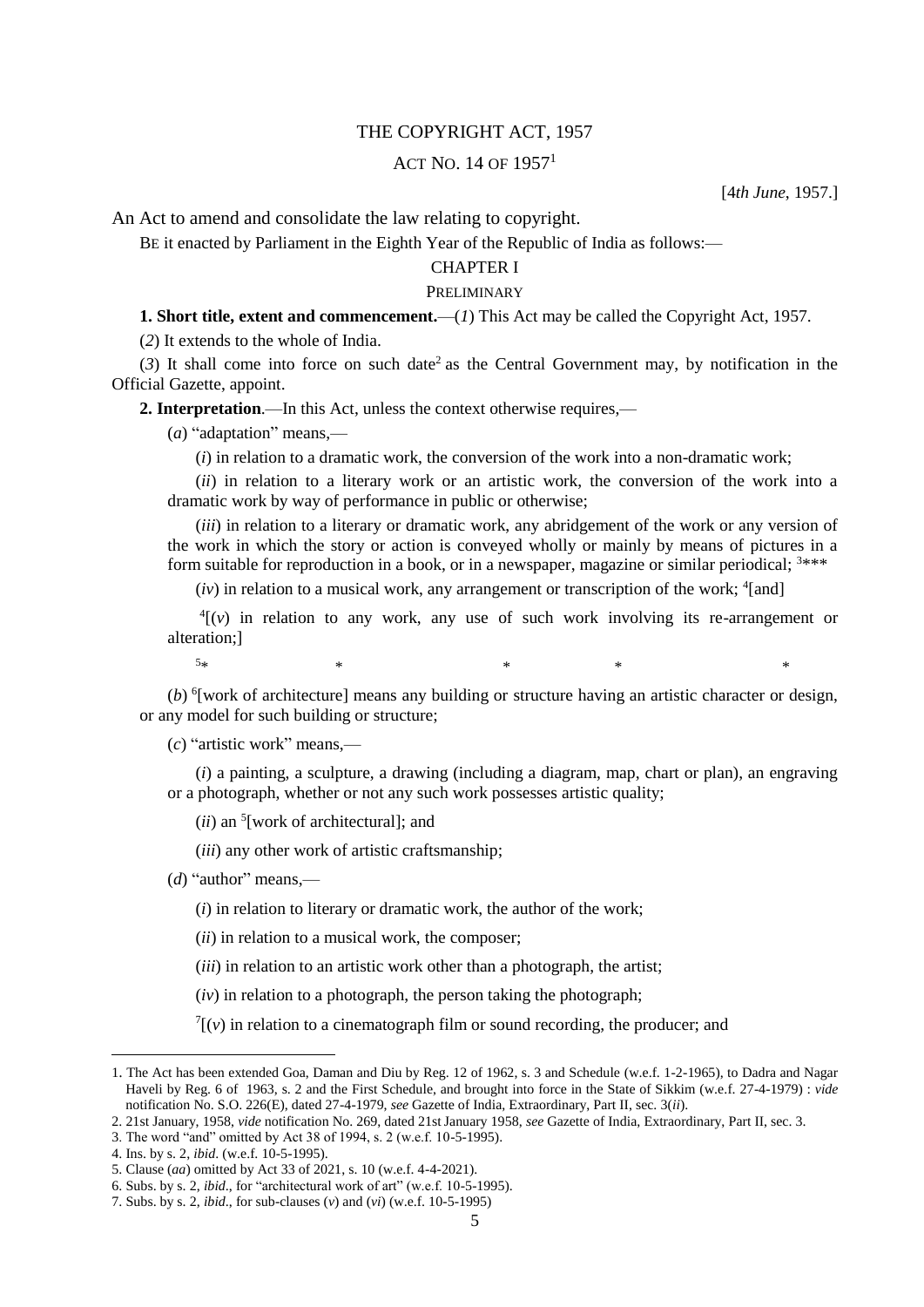(*vi*) in relation to any literary, dramatic, musical or artistic work which is computer-generated, the person who causes the work to be created;]

 $\frac{1}{d}$ [(*dd*) "broadcast" means communication to the public—

(*i*) by any means of wireless diffusion, whether in any one or more of the forms of signs, sounds or visual images; or

(*ii*) by wire,

and includes a re-broadcast;]

(*e*) "calendar year" means the year commencing on the 1st day of January;

 $2(f)$  "cinematograph film" means any work of visual recording  $3***$  and includes a sound recording accompanying such visual recording and "cinematograph" shall be construed as including any work produced by any process analogous to cinematography including video films;]

<sup>4</sup>[(*fa*) "Commercial Court", for the purposes of any State, means a Commercial Court constituted under section 3, or the Commercial Division of a High Court constituted section 4, of the Commercial Courts Act, 2015 (4 of 2016);]

<sup>5</sup>[ $^{6}$ [(*faa*)] "commercial rental" does not include the rental, lease or lending of a lawfully acquired copy of a computer programme, sound recording, visual recording or cinematograph film for non-profit purposes by a non-profit library or non-profit educational institution.

*Explanation*.—For the purposes of this clause, a "non-profit library or non-profit educational institution" means a library or educational institution which receives grants from the Government or exempted from payment of tax under the Income-tax Act, 1961(43 of 1961).]

 $T(f)$  "communication to the public" means making any work or performance available for being seen or heard or otherwise enjoyed by the public directly or by any means of display or diffusion other than by issuing physical copies of it, whether a simultaneously or at places and times chosen individually, regardless of whether any member of the public actually sees, hears or otherwise enjoys the work or performance so made available.

*Explanation.*—For the purposes of this clause, communication through satellite or cable or any other means of simultaneous communication to more than one household or place of residence including residential rooms of any hotel or hostel shall be deemed to be communication to the public;]

(*g*) "delivery", in relation to a lecture, includes delivery by means of any mechanical instrument or by <sup>8</sup> [broadcast];

(*h*) "dramatic work" includes any piece for recitation, choreographic work or entertainment in dumb show, the scenic arrangement or acting, form of which is fixed in writing or otherwise but does not include a cinematograph film;

 $\mathcal{O}(h)$  "duplicating equipment" means any mechanical contrivance or device used or intended to be used for making copies of any work;]

(*i*) "engravings" include etchings, lithographs, wood-cuts, prints and other similar works, not being photographs;

<sup>1.</sup> Ins. by Act 23 of 1983, s. 3 (w.e.f. 9-8-1984).

<sup>2.</sup> Subs. by Act 38 of 1994, s. 2, for clause (*f*) (w.e.f. 10-5-1995).

<sup>3</sup>. The words "on any medium produced through a process from which a moving image may be produced by any means" omitted by Act 27 of 2012, s. 2 (w.e.f. 21-6-2012).

<sup>4.</sup> Ins. by Act 33 of 2021, s. 10 (w.e.f. 4-4-2021).

<sup>5.</sup> Ins. by s. 2, *ibid*. (w.e.f. 21-6-2012).

<sup>6.</sup> Clause (*fa*) shall be re-lettered as clause (*faa*) by Act 33 of 2021, s. 10 (w.e.f. 4-4-2021).

<sup>5.</sup> Subs. by s. 2, *ibid*., for clause (*ff*) (w.e.f. 21-6-2012).

<sup>6.</sup> Subs. by Act 23 of 1983, s. 2, for "radio-diffusion" (w.e.f. 9-8-1984).

<sup>7.</sup> Ins. by Act 65 of 1984, s. 2 (w.e.f. 8-10-1984).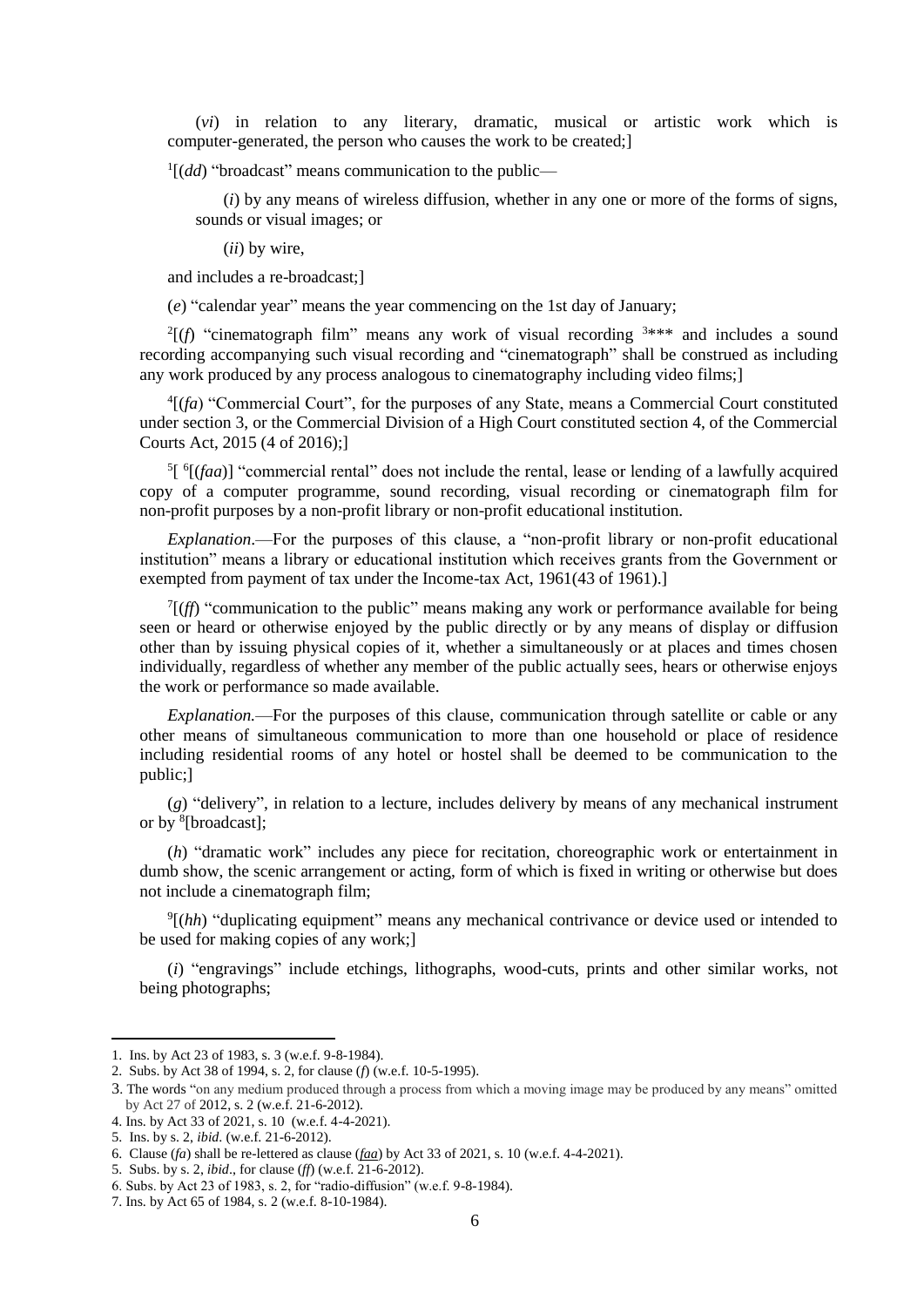(*j*) "exclusive licence" means a licence which confers on the licensee or on the licenses and persons authorised by him, to the exclusion of all other persons (including the owner of the copyright), any right comprised in the copyright in a work, and "exclusive licensee" shall be construed accordingly;

(*k*) "Government work" means a work which is made or published by or under the direction or control of—

(*i*) the Government or any department of the Government;

(*ii*) any Legislature in India;

(*iii*) any court, tribunal or other judicial authority in India;

 $\mathbb{1}[(I)$  "Indian work" means a literary, dramatic or musical work,—

(*i*) the author of which is a citizen of India; or

(*ii*) which is first published in India; or

(*iii*) the author of which, in the case of an unpublished work, is, at the time of the making of the work, a citizen of India;]

 $2[(m)$  "infringing copy" means—

(*i*) in relation to a literary, dramatic, musical or artistic work, a reproduction thereof otherwise than in the form of a cinematograph film;

(*ii*) in relation to a cinematographic film, a copy of the film made on any medium by any means;

(*iii*) in relation to a sound recording, any other recording embodying the same sound recording, made by any means;

(*iv*) in relation to a programme or performance in which such a broadcast reproduction right or a performer's right subsists under the provisions of this Act, the sound recording or a cinematographic film of such programme or performance,

if such reproduction, copy or sound recording is made or imported in contravention of the provisions of this Act;]

(*n*) "lecture" includes address, speech and sermon;

<sup>3</sup>[(o) "literary work" includes computer programmes, tables and compilations including computer 4 [databases];]

 $<sup>5</sup>[(p)$  "musical work" means a work consisting of music and includes any graphical notation of</sup> such work but does not include any words or any action intended to be sung, spoken or performed with the music;

 ${}^6$ [ $(q)$  "performance", in relation to performer's right, means any visual or acoustic presentation made live by one or more performers;]

 $T[(qq)$  "performer" includes an actor, singer, musician, dancer, acrobat, juggler, conjurer, snake charmer, a person delivering a lecture or any other person who makes a performance;]

<sup>8</sup>\* \* \* \* \*

<sup>1.</sup> Subs. by Act 23 of 1983, s. 2, for clause (*l*) (w.e.f. 9-8-1984).

<sup>2.</sup> Subs. by Act 38 of 1994, s. 2, for clause (*m*) (w.e.f. 10-5-1995).

<sup>3.</sup> Subs. by s. 2, *ibid*., for clause (*o*) (w.e.f. 10-5-1995).

<sup>4.</sup> Subs. by Act 49 of 1999, s. 2, for "data basis" (w.e.f. 15-1-2000).

<sup>5.</sup> Subs. by Act 38 of 1994, s. 2, for clause (*p*) (w.e.f. 10-5-1995).

<sup>6.</sup> Subs. by s. 2, *ibid*., for clause (*q*) (w.e.f. 10-5-1995).

<sup>7.</sup> Ins. by s. 2, *ibid.* (w.e.f. 10-5-1995).

<sup>8.</sup> Omitted by s. 2, *ibid*. (w.e.f. 10-5-1995).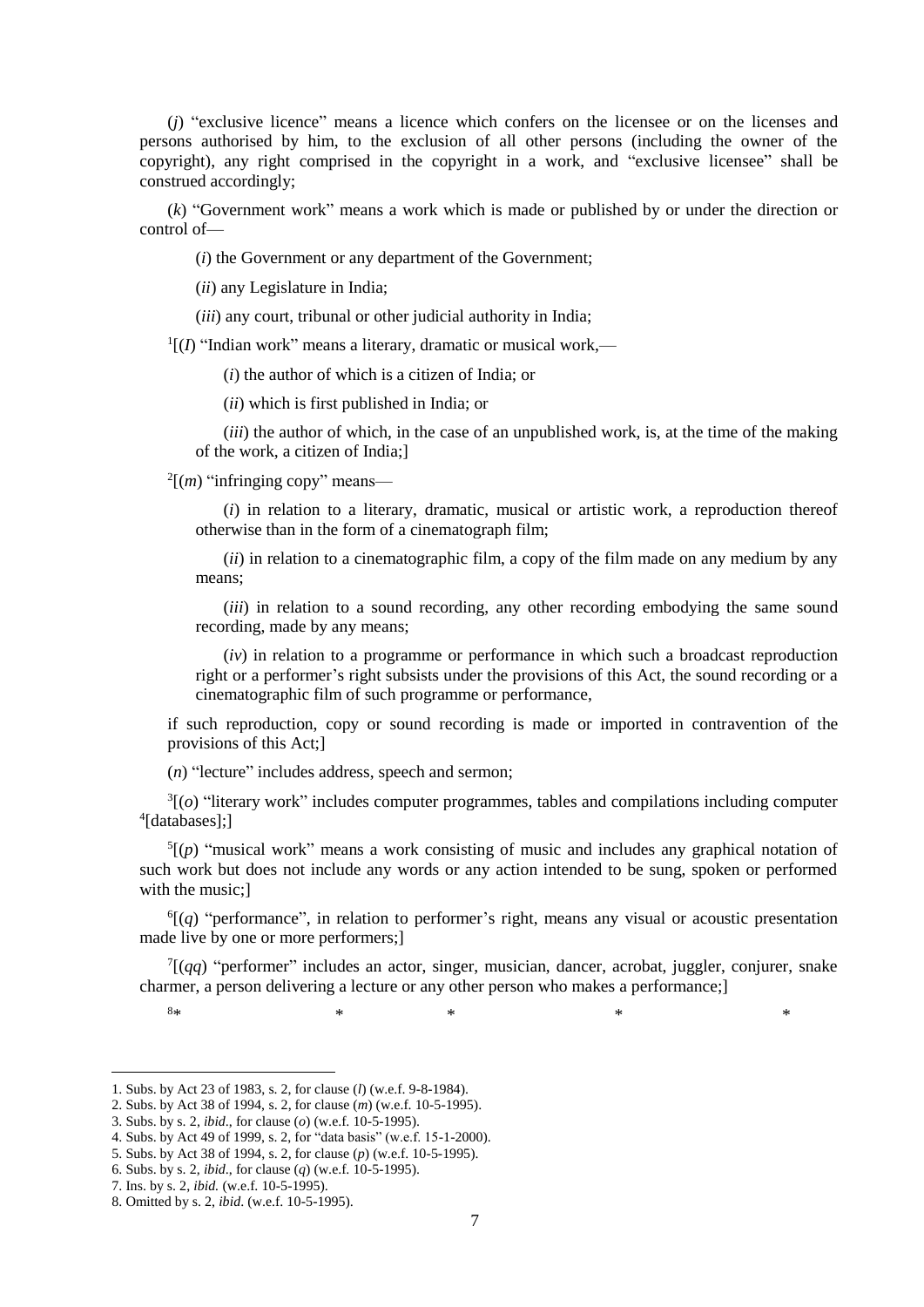(*s*) "photograph" includes photo-lithograph and any work produced by any process analogous to photography but does not include any part of a cinematograph film;

(*t*) "plate" includes any stereotype or other plate, stone, block, mould, matrix, transfer, negative, <sup>1</sup>[duplicating equipment] or other device used or intended to be used for printing or reproducing copies of any work, and any matrix or other appliance by which <sup>2</sup>[sound recording] for the acoustic presentation of the work are or are intended to be made;

 $3[(u)$  "prescribed" means,—

(*i*) in relation to proceedings before a High Court, prescribed by rules made by the High Court; and

(*ii*) in other cases, prescribed by rules made under this Act;]

 $<sup>4</sup>$ [(*uu*) "producer", in relation to a cinematograph film or sound recording, means a person who</sup> takes the initiative and responsibility for making the work;]

 $5*$  \*  $\ast$  \*  $\ast$  \*  $\ast$  $\ast$  \*  $\ast$  \*  $\ast$  \*  $\ast$ 

 $T(x)$  "reprography" means the making of copies of a work, by photocopying or similar means;

8 [(*xa*) "Right Management Information" means,—

(*a*) the title or other information identifying the work or performance;

(*b*) the name of the author or performer;

(*c*) the name and address of the owner of rights;

(*d*) terms and conditions regarding the use of the rights; and

(*e*) any number or code that represents the information referred to in sub-clauses (*a*) to (*d*),

but does not include any device or procedure intended to identify the user.]

(*xx*) "sound recording" means a recording of sounds from which such sounds may be produced regardless of the medium on which such recording is made or the method by which the sounds are produced;]

 $T(xxa)$  "visual recording" means the recording in any medium, by any method including the storing of it by any electronic means, or moving images or of the representations thereof, from which they can be perceived, reproduced or communicated by any method.]

(*y*) "work" means any of the following works, namely:—

(*i*) a literary, dramatic, musical or artistic work;

- (*ii*) a cinematograph film;
- (*iii*) 2 [sound recording];

(*z*) "work of joint authorship" means a work produced by the collaboration of two or more authors in which the contribution of one author is not distinct from the contribution of the other author or authors;

(*za*) "work of sculpture" includes casts and models.

<sup>1.</sup> Ins. by Act 65 of 1984, s. 2 (w.e.f. 8-10-1984).

<sup>2.</sup> Subs. by Act 38 of 1994, s. 2, for "record" (w.e.f. 10-5-1995).

<sup>3.</sup> Subs. by Act 33 of 2021, s. 10, for clause (u) (w.e.f. 4-4-2021).

<sup>3.</sup> Ins. by s. 2, *ibid*. (10-5-1995).

<sup>4.</sup> Omitted by Act 23 of 1983, s. 2 (w.e.f. 9-8-1984).

<sup>5.</sup> Omitted by Act 38 of 1994, s. 2 (w.e.f. 10-5-1995). 6. Subs. by s. 2, *ibid*., for clause (*x*) (w.e.f. 10-5-1995).

<sup>7.</sup> Ins. by Act 27 of 2012, s. 2 (w.e.f. 21-6-2012).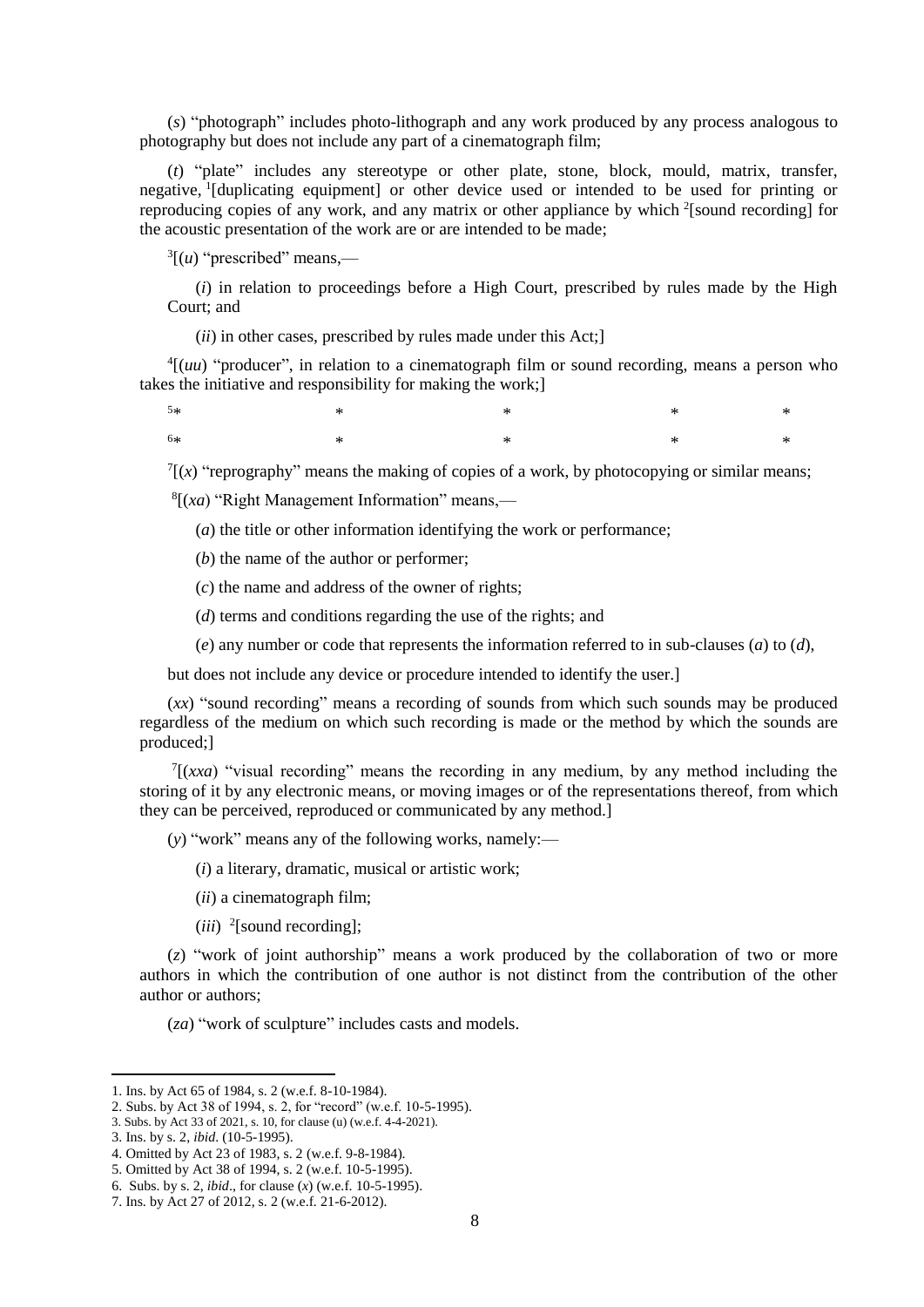<sup>1</sup>[3. Meaning of publication.—For the purposes of this Act, "publication" means making a work available to the public by issue of copies or by communicating the work to the public.]

**4. When work not deemed to be published or performed in public.**—Except in relation to infringement of copyright, a work shall not be deemed to be published or performed in public, if published, or performed in public, without the licence of the owner of the copyright.

**5. When work deemed to be first published in India.**—For the purposes of this Act, a work published in India shall be deemed to be first published in India, notwithstanding that it has been published simultaneously in some other country, unless such other country provides a shorter term of copyright for such work; and a work shall be deemed to be published simultaneously in India and in another country if the time between the publication in India and the publication in such other country does not exceed thirty days or such other period as the Central Government may, in relation to any specified country, determine.

2 [**6. Certain disputes to be decided by <sup>3</sup> [Commercial Court].**—If any question arises—

(*a*) whether a work has been published or as to the date on which a work was published for the purposes of Chapter V, or

(*b*) whether the term of copyright for any work is shorter in any other country than that provided in respect of that work under this Act,

it shall be referred to the <sup>3</sup>[Commercial Court]<sup>4\*\*\*</sup>:

Provided that if in the opinion of the <sup>3</sup>[Commercial Court], the issue of copies or communication to the public referred to in section 3 was of an insignificant nature, it shall not be deemed to be publication for the purposes of that section.]

**7. Nationality of author where the making of unpublished work is extended over considerable period.**—Where, in the case of an unpublished work, the making of the work is extended over a considerable period, the author of the work shall, for the purposes of this Act, be deemed to be a citizen of, or domiciled in, that country of which he was a citizen or wherein he was domiciled during any substantial part of that period.

**8. Domicile of corporations.**—For the purposes of this Act, a body corporate shall be deemed to be domiciled in India if it is incorporated under any law in force in India.

## CHAPTER II

#### COPYRIGHT OFFICE <sup>5</sup>\*\*\*

**9. Copyright Office.**—(*1*) There shall be established for the purposes of this Act an office to be called the Copyright Office.

(*2*) The Copyright Office shall be under the immediate control of the Registrar of Copyrights who shall act under the superintendence and direction of the Central Government.

(*3*) There shall be a seal for the Copyright Office.

**10. Registrar and Deputy Registrars of Copyrights.**—(*1*) The Central Government shall appoint a Registrar of Copyrights and may appoint one or more Deputy Registrars of Copyrights.

(*2*) A Deputy Registrar of Copyrights shall discharge under the superintendence and direction of the Registrar of Copyrights such functions of the Registrar under this Act as the Registrar may, from time to time, assign to him; and any reference in this Act to the Registrar of Copyrights shall include a reference to a Deputy Registrar of Copyrights when so discharging any such functions.

<sup>1.</sup> Subs. by Act 38 of 1994, s. 3, for section 3 (w.e.f. 10-5-1995).

<sup>2.</sup> Subs. by s. 4, *ibid.,* for section 6 (w.e.f. 10-5-1995).

<sup>3</sup>. Subs. by Act 33 of 2021, s. 10, for "Appellate Board" (w.e.f. 4-4-2021).

<sup>4.</sup> The words and figures "constituted under section 11 whose decision thereon shall be final" omitted by Act 33 of 2021, s. 10 (w.e.f. 4-4-2021).

<sup>5.</sup> The words "AND APPELLATE BOARD" omitted by s. 10, *ibid.* (w.e.f. 4-4-2021).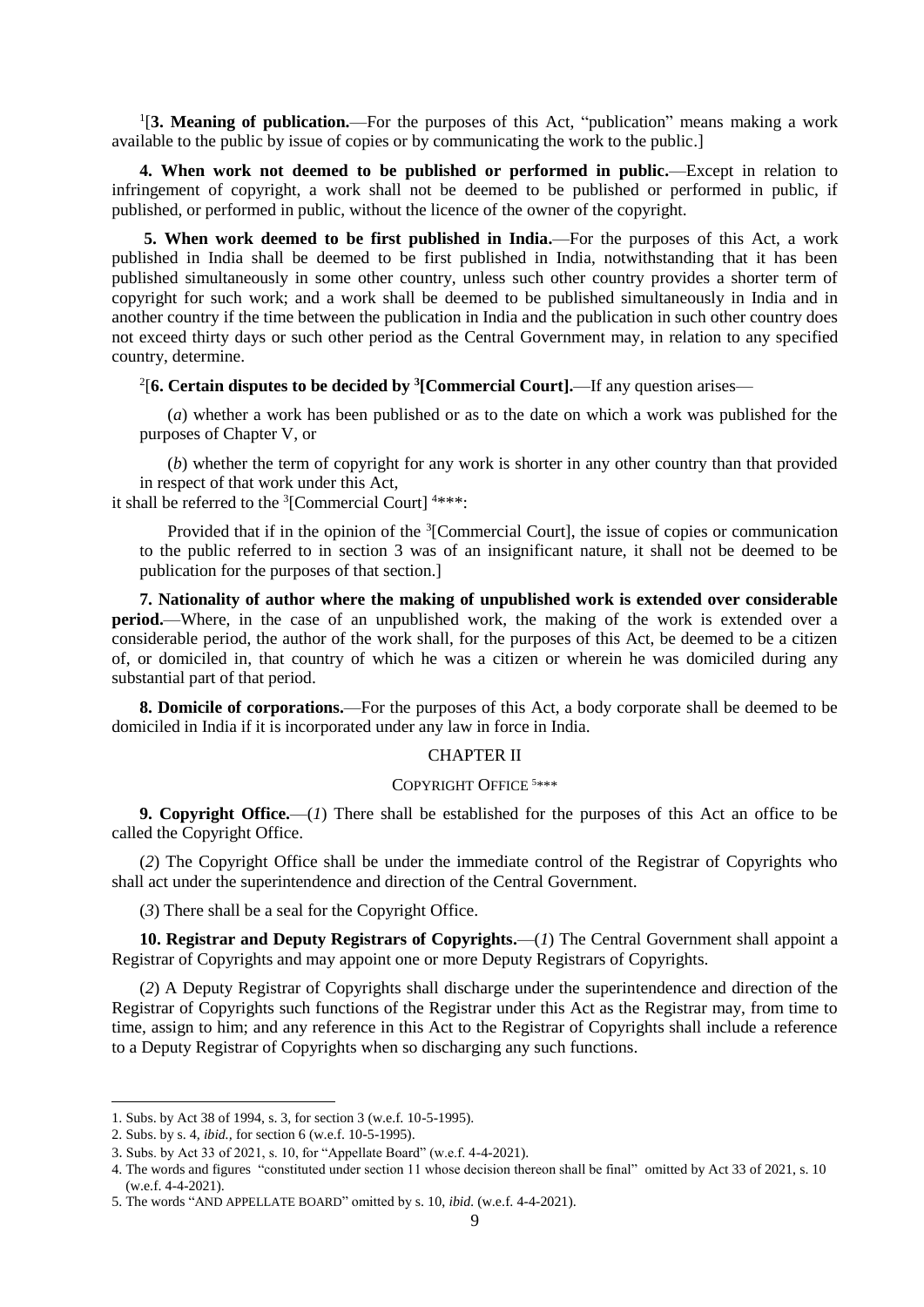**11. [Appellate Board.]** *Omitted by the Tribunal Reforms Act*, 2021 (33 *of* 2021), *s*. 10 (*w.e.f*. 4-4-2021).

#### **12. [Powers and procedure of Appellate Board.]***Omitted by s*. 10, *ibid.* (*w.e.f*. 4-4-2021).

## CHAPTER III

### **COPYRIGHT**

**13. Works in which copyright subsists.**—(*1*) Subject to the provisions of this section and the other provisions of this Act, copyright shall subsist throughout India in the following classes of works, that is to say,—

(*a*) original literary, dramatic, musical and artistic works;

(*b*) cinematograph films; and

 $(c)$ <sup>1</sup>[sound recording].

(*2*) Copyright shall not subsist in any work specified in sub-section (*1*), other than a work to which the provisions of section 40 or section 41 apply, unless—

(*i*) in the case of a published work, the work is first published in India, or where the work is first published outside India, the author is at the date of such publication, or in a case where the author was dead at that date, was at the time of his death, a citizen of India;

 $(ii)$  in the case of an unpublished work other than a <sup>2</sup>[work of architecture], the author is at the date of making of the work a citizen of India or domiciled in India; and

 $(iii)$  in the case of a <sup>2</sup>[\[](http://www.manupatrafast.in/ba/dispBotC.aspx?nActCompID=190655&iActID=4767#s13f1)work of architecture], the work is located in India.

*Explanation.*—In the case of a work of joint authorship, the conditions conferring copyright specified in this sub-section shall be satisfied by all the authors of the work.

(*3*) Copyright shall not subsist—

(*a*) in any cinematograph film if a substantial part of the film is an infringement of the copyright in any other work;

 $(b)$  in any <sup>3</sup>[sound recording] made in respect of a literary, dramatic or musical work, if in making the <sup>[1](http://www.manupatrafast.in/ba/dispBotC.aspx?nActCompID=190655&iActID=4767#s13f1)</sup>[sound recording], copyright in such work has been infringed.

(*4*) The copyright in a cinematograph film or a record shall not affect the separate copyright in any work in respect of which or a substantial part of which, the film, or, as the case may be, the <sup>1</sup>[\[](http://www.manupatrafast.in/ba/dispBotC.aspx?nActCompID=190655&iActID=4767#s13f1)sound recording] is made.

(*5*) In the case of a <sup>4</sup> [work of architecture], copyright shall subsist only in the artistic character and design and shall not extend to processes or methods of construction.

<sup>5</sup>[14. Meaning of copyright.—For the purposes of this Act, "copyright" means the exclusive right subject to the provisions of this Act, to do or authorise the doing of any of the following acts in respect of a work or any substantial part thereof, namely—

(*a*) in the case of a literary, dramatic or musical work, not being a computer programme,—

(*i*) to reproduce the work in any material form including the storing of it in any medium by electronic means;

(*ii*) to issue copies of the work to the public not being copies already in circulation;

(*iii*) to perform the work in public, or communicate it to the public;

<sup>1.</sup> Subs. by Act 38 of 1994, s. 2, for "record" (w.e.f. 10-5-1995).

<sup>2.</sup> Subs. by s. 2, *ibid.,* for "architectural work of art" (w.e.f. 10-5-1995).

<sup>3.</sup> Subs. by s. 2, *ibid.,* for "record" (w.e.f. 10-5-1995).

<sup>4.</sup> Subs. by s. 2, *ibid*., for "architectural work of art" (w.e.f. 10-5-1995).

<sup>5.</sup> Subs. by s. 7*, ibid.,* for section 14 (w.e.f. 10-5-1995).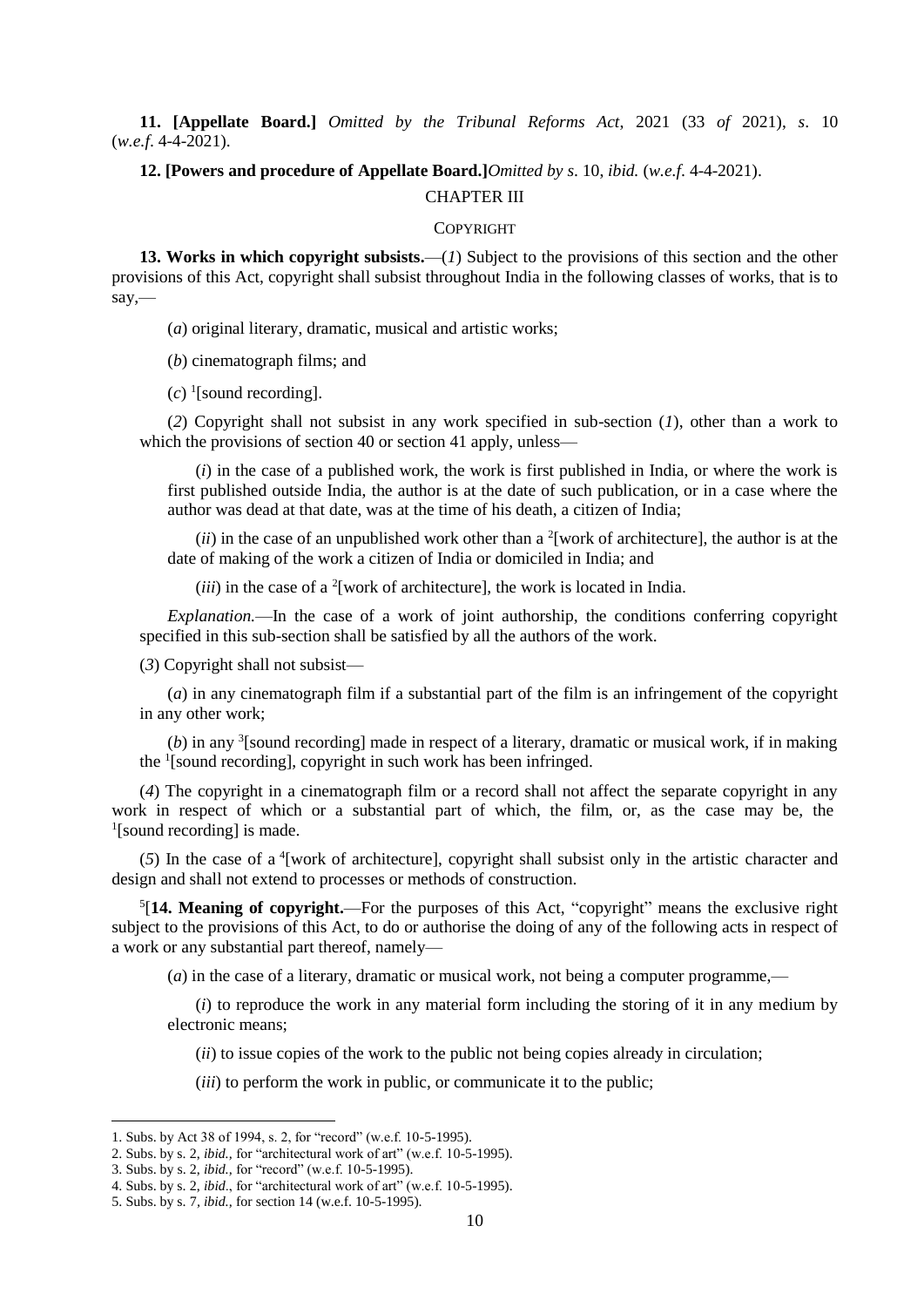(*iv*) to make any cinematograph film or sound recording in respect of the work;

(*v)* to make any translation of the work;

(*vi*) to make any adaptation of the work;

(*vii*) to do, in relation to a translation or an adaptation of the work, any of the acts specified in relation to the work in sub-clauses (*i*) to (*vi*);

(*b*) in the case of a computer programme:

(*i*) to do any of the acts specified in clause (*a*);

 $\frac{1}{i}$ [(*ii*) to sell or give on commercial rental or offer for sale or for commercial rental any copy of the computer programmer:

Provided that such commercial rental does not apply in respect of computer programmes where the programme itself is not the essential object of the rental.

(*c*) in the case of an artistic work,—

 $2[(i)$  to reproduce the work in any material form including—

(*A*) the storing of it in any medium by electronic or other means; or

(*B*) depiction in three-dimensions of a two-dimensional work; or

(*C*) depiction in two-dimensions of a three-dimensional work;]

(*d*) in the case of a cinematograph film,—

 $3[(i)$  to make a copy of the film, including—

(*A*) a photograph of any image forming part thereof; or

(*B*) storing of it in any medium by electronic or other means;]

4 [(*ii*) to sell or give on commercial rental or offer for sale or for such rental, any copy of the film.]

(*iii*) to communicate the film to the public;

(*e*) in the case of a sound recording,—

 $(i)$  to make any other sound recording embodying it <sup>5</sup>[including storing of it in any medium by electronic or other means];

 $<sup>6</sup>$ [(*ii*) to sell or give on commercial rental or offer for sale or for such rental, any copy of the</sup> sound recording;]

(*iii*) to communicate the sound recording to the public.

*Explanation.*—For the purposes of this section, a copy which has been sold once shall be deemed to be a copy already in circulation].

**15. Special provision regarding Copyright in designs registered or Capable of being registered under the <sup>7</sup>\*\*\* <sup>8</sup> [Designs Act, 2000 (16 of 2000)].**—(*1*) Copyright shall not subsist under this Act in any design which is registered under the <sup>4\*\*\*</sup> <sup>5</sup>[Designs Act, 2000 (16 of 2000)].

(*2*) Copyright in any design, which is capable of being registered under the <sup>4</sup>\*\*\* <sup>5</sup> [Designs Act, 2000 (16 of 2000)] but which has not been so registered, shall cease as soon as any article to which the design

<sup>1.</sup> Subs. by Act 49 of 1999, s. 3, for sub-clause (*ii*) (w.e.f. 15-1-2000).

<sup>2.</sup> Subs. by Act 27 of 2012, s. 5, for clause (*c*) (w.e.f. 21-6-2012).

<sup>3.</sup> Subs. by s. 5, *ibid.*, for clause (*d*) (w.e.f. 21-6-2012).

<sup>4.</sup> Subs. by s. 5, *ibid.*, for sub-clause (*ii*) (w.e.f. 21-6-2012).

<sup>5.</sup> Ins. by s. 5, *ibid*. (w.e.f. 21-6-2012).

<sup>6.</sup> Subs. by s. 5, *ibid.,* for sub-clause (*ii*) (w.e.f. 21-6-2012).

<sup>7.</sup> The words "Indian Patents and" omitted by Act 23 of 1983, s. 7 (w.e.f. 9-8-1984).

<sup>8.</sup> Subs. by Act 27 of 2012, s. 6, for "Designs Act, 1911 (2 of 1911)" (w.e.f. 21-6-2012).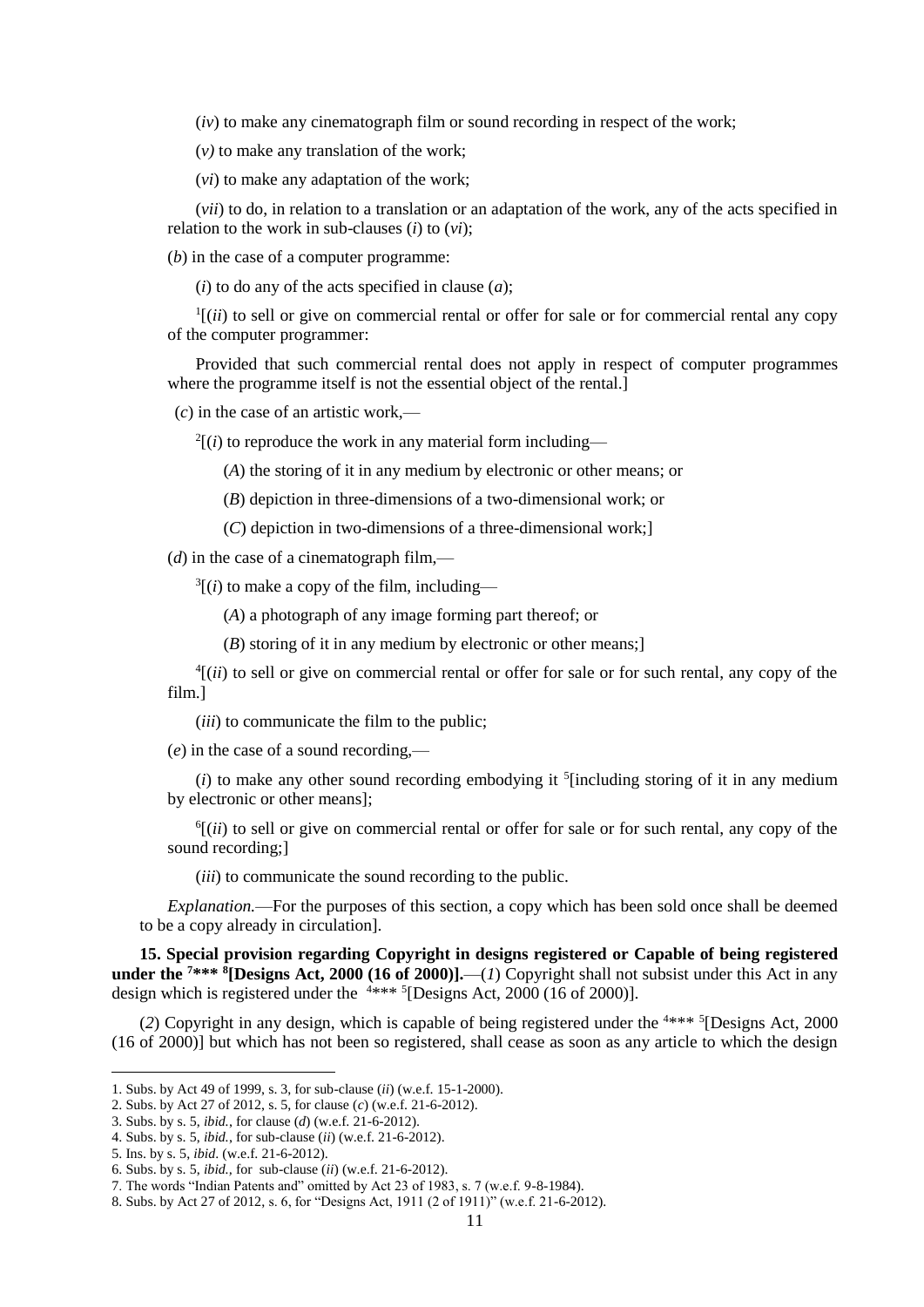has been applied has been reproduced more than fifty times by an industrial process by the owner of the copyright or, with his licence, by any other person.

**16. No copyright except as provided in this Act.**—No person shall be entitled to copyright or any similar right in any work, whether published or unpublished, otherwise than under and in accordance with the provisions of this Act or of any other law for the time being in force, but nothing in this section shall be construed as abrogating any right or jurisdiction to restrain a breach of trust or confidence.

## CHAPTER IV

### OWNERSHIP OF COPYRIGHT AND THE RIGHTS OF THE OWNER

**17. First owner of copyright.**—Subject to the provisions of this Act, the author of a work shall be the first owner of the copyright therein:

Provided that—

(*a*) in the case of a literary, dramatic or artistic work made by the author in the course of his employment by the proprietor of a newspaper, magazine or similar periodical under a contract of service or apprenticeship, for the purpose of publication in a newspaper, magazine or similar periodical, the said proprietor shall, in the absence of any agreement to the contrary, be the first owner of the copyright in the work in so far as the copyright relates to the publication of the work in any newspaper, magazine or similar periodical, or to the reproduction of the work for the purpose of its being so published, but in all other respects the author shall be the first owner of the copyright in the work;

(*b*) subject to the provisions of clause (*a*), in the case of a photograph taken, or a painting or portrait drawn, or an engraving or a cinematograph film made, for valuable consideration at the instance of any person, such person shall, in the absence of any agreement to the contrary, be the first owner of the copyright therein;

(*c*) in the case of a work made in the course of the author's employment under a contract of service or apprenticeship, to which clause (*a*) or clause (*b*) does not apply, the employer shall, in the absence of any agreement to the contrary, be the first owner of the copyright therein;

 $\frac{1}{1}(cc)$  in the case of any address or speech delivered in public, the person who has delivered such address or speech or if such person has delivered such address or speech on behalf of any other person, such other person shall be the first owner of the copyright therein notwithstanding that the person who delivers such address or speech, or, as the case may be, the person on whose behalf such address or speech is delivered, is employed by any other person who arranges such address or speech or on whose behalf or premises such address or speech is delivered;]

(*d*) in the case of a Government work, Government shall, in the absence of any agreement to the contrary, be the first owner of the copyright therein;

 $<sup>1</sup>$ [(*dd*) in the case of a work made or first published by or under the direction or control of any</sup> public undertaking, such public undertaking shall, in the absence of any agreement to the contrary, be the first owner of the copyright therein.

*Explanation.*—For the purpose of this clause and section 28A, "public undertaking" means—

(*i*) an undertaking owned or controlled by Government; or

(*ii*) a Government company as defined in Section 617 of the Companies Act, 1956 (1 of 1956); or

(*iii*) a body corporate established by or under any Central, Provincial or State Act;]

(*e*) in the case of a work to which the provisions of section 41 apply, the international organisation concerned shall be the first owner of the copyright therein.

<sup>1.</sup> Ins. by Act 23 of 1983, s. 8 (w.e.f. 9-8-1984).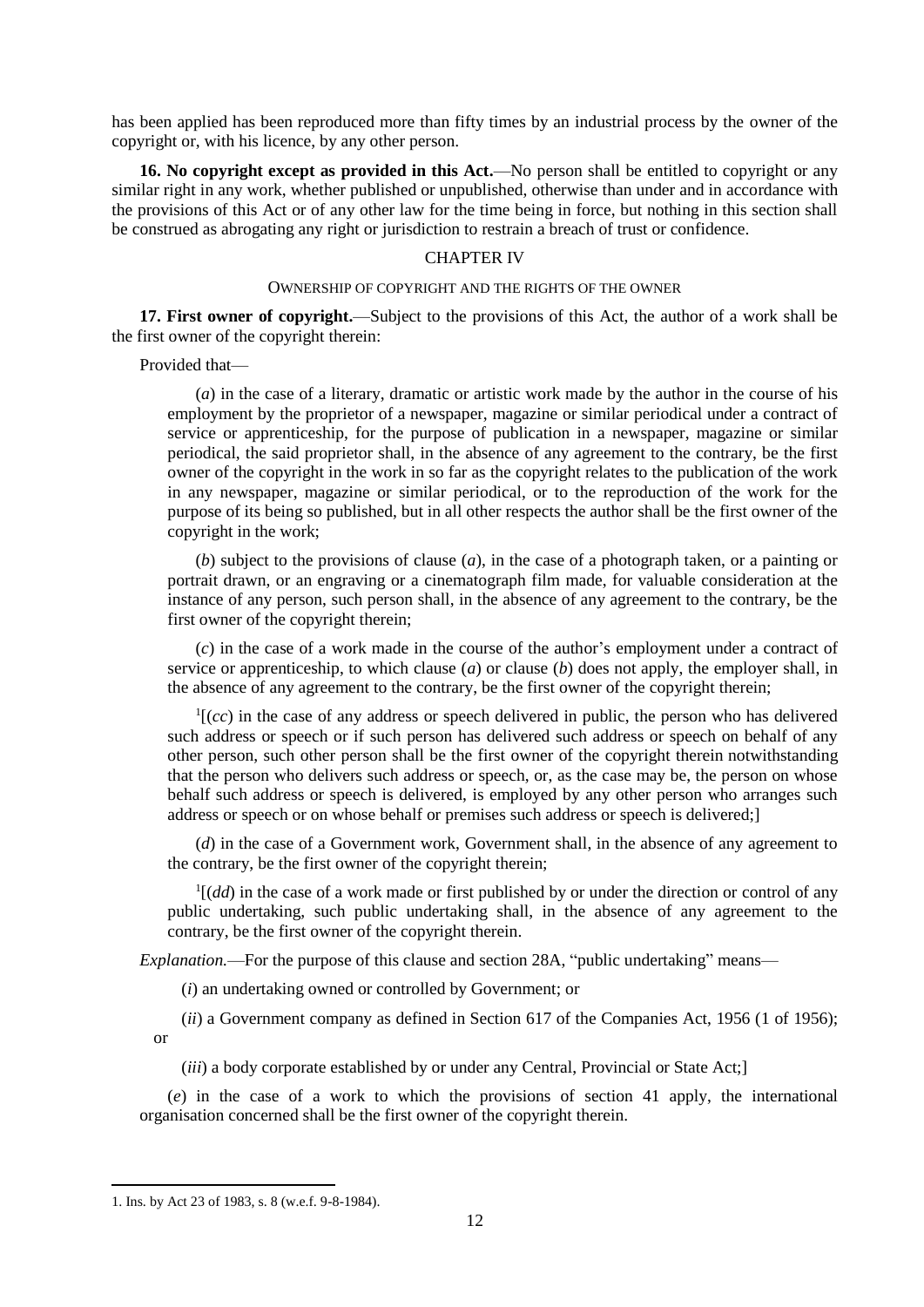<sup>1</sup>[Provided that in case of any work incorporated in a cinematograph work, nothing contained in clauses (*b*) and (*c*) shall affect the right of the author in the work referred to in clause (*a*) of sub-section (*1*) of section 13.]

**18. Assignment of copyright.**—(*1*) The owner of the copyright in an existing work or the prospective owner of the copyright in a future work may assign to any person the copyright either wholly or partially and either generally or subject to limitations and either for the whole term of the copyright or any part thereof:

Provided that in the case of the assignment of copyright in any future work, the assignment shall take effect only when the work comes into existence.

<sup>2</sup>[Provided further that no such assignment shall be applied to any medium or mode of exploitation of the work which did not exit or was not in commercial use at the time when the assignment was made, unless the assignment specifically referred to such medium or mode of exploitation of the work:

Provided also that the author of the literary or musical work included in a cinematograph film shall not assign or waive the right to receive royalties to be shared on an equal basis with the assignee of copyright for the utilisation of such work in any form other than for the communication to the public of the work along with the cinematograph film in a cinema hall, except to the legal heirs of the authors or to a copyright society for collection and distribution and any agreement to contrary shall be void:

Provided also that the author of the literary or musical work included in the sound recording but not forming part of any cinematograph film shall not assign or waive the right to receive royalties to be shared on an equal basis with the assignee of copyright for any utilisation of such work except to the legal heirs of the authors or to a collecting society for collection and distribution and any assignment to the contrary shall be void.]

(*2*) Where the assignee of a copyright becomes entitled to any right comprised in the copyright, the assignee as respects the rights so assigned, and the assignor as respects the rights not assigned, shall be treated for the purposes of this Act as the owner of copyright and the provisions of this Act shall have effect accordingly.

(*3*) In this section, the expression "assignee" as respects the assignment of the copyright in any future work includes the legal representatives of the assignee, if the assignee dies before the work comes into existence.

**19. Mode of assignment.**  $-3[(1)]$  No assignment of the copyright in any work shall be valid unless it is in writing signed by the assignor or by his duly authorised agent.

 $^{4}$ [(2) The assignment of copyright in any work shall identify such work, and shall specify the rights assigned and the duration and territorial extent of such assignment.

(3) The assignment of copyright in any work shall also specify the amount of  $5$ [royalty and any other consideration payable], to the author or his legal heirs during the currency of the assignment and the assignment shall be subject to revision, extension or termination on terms mutually agreed upon by the parties.

(*4*) Where the assignee does not exercise the rights assigned to him under any of the other sub-sections of this section within period of one year from the date of assignment, the assignment in respect of such right shall be deemed to have lapsed after the expiry of the said period unless otherwise specified in the assignment.

(*5*) If the period of assignment is not stated, it shall be deemed to be five years from the date of assignment.

<sup>1.</sup> Ins. by Act 27 of 2012, s. 7 (w.e.f. 21-6-202).

<sup>2.</sup> Ins. by s. 8, *ibid*. (w.e.f. 21-6-2012).

<sup>3.</sup> Section 19 re-numbered as sub-section (*1*) thereof by Act 23 of 1983, s. 9 (w.e.f. 9-8-1984).

<sup>4.</sup> Subs. by Act 38 of 1994, s. 8, for section 19 (w.e.f. 10-5-1995).

<sup>5.</sup> Subs. by Act 27 of 2012, s. 9, for "royalty payable" (w.e.f. 21-6-2012).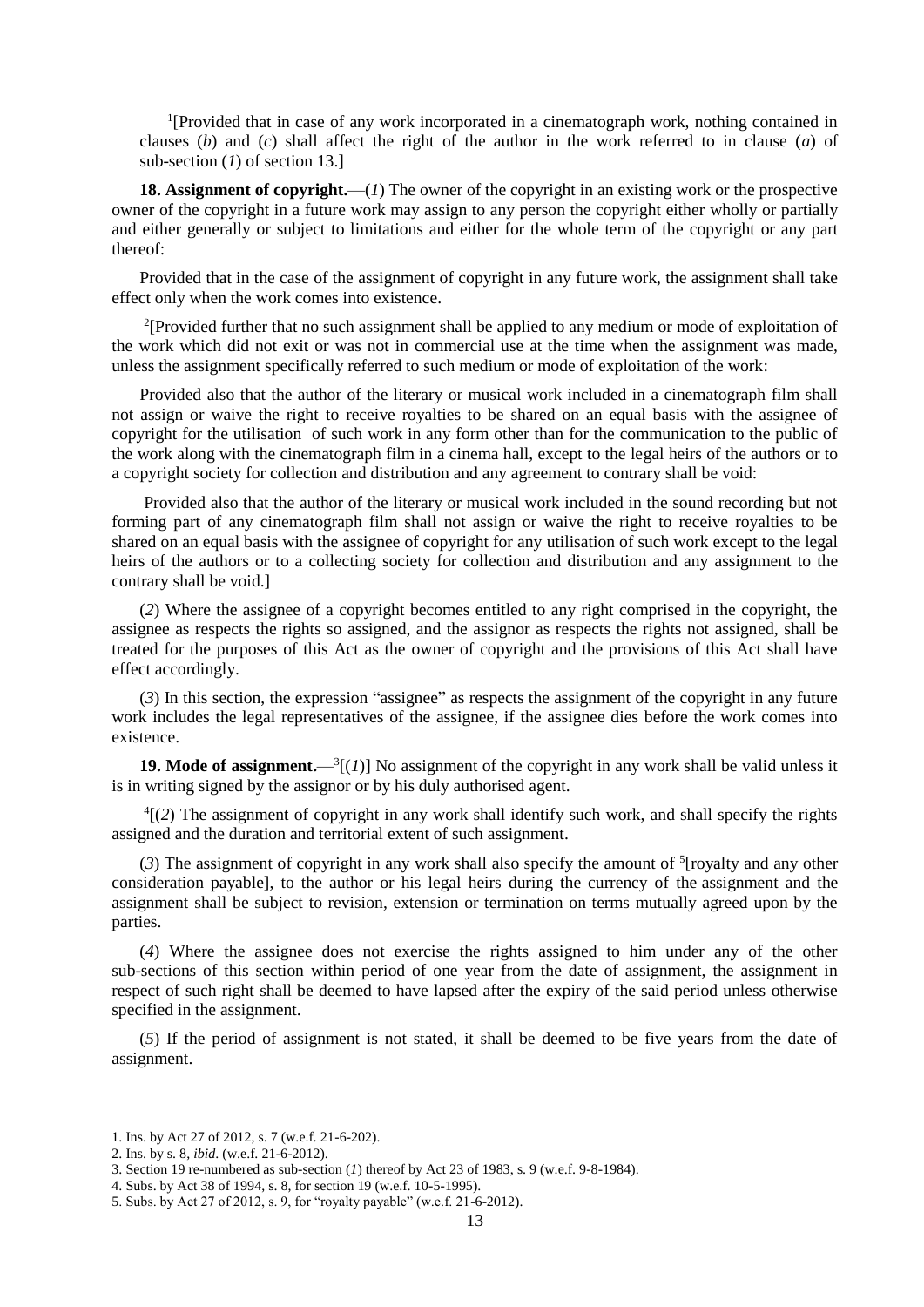(*6*) If the territorial extent of assignment of the rights is not specified, it shall be presumed to extend within India.

(*7*) Nothing in sub-section (*2*) or sub-section (*3*) or sub-section (*4*) or sub-section (*5*) or sub-section (*6*) shall be applicable to assignments made before the coming into force of the Copyright (Amendment) Act, 1994].

 $<sup>1</sup>[(8)$  The assignment of copyright in any work contrary to the terms and conditions of the rights</sup> already assigned to a copyright society in which the author of the work is a member shall be void.

(*9*) No assignment of copyright in any work to make a cinematograph film shall affect the right of the author of the work to claim an equal share of royalties and consideration payable in case of utilisation of the work in any form other than for the communication to the public of the work, along with the cinematograph film in a cinema hall.

(10) No assignment of the copyright in any work to make a sound recording which does not form part of any cinematograph film shall affect the right of the author of the work to claim an equal share of royalties and consideration payable for any utilisation of such work in any form.]

<sup>2</sup>[19A. Disputes with respect to assignment of copyright.— $(l)$  If an assignee fails to make sufficient exercise of the rights assigned to him, and such failure is not attributable to any act or omission of the assignor, then, the <sup>3</sup>[Commercial Court] may, on receipt of a complaint from the assignor and after holding such inquiry as it may deem necessary, revoke such assignment.

(2) If any dispute arises with respect to the assignment of any copyright, the  ${}^{3}$ [Commercial Court] may, on receipt of a complaint from the aggrieved party and after holding such inquiry as it considers necessary, pass such order as it may deem fit including an order for the recovery of any royalty payable:

Provided that the <sup>3</sup>[Commercial Court] shall not pass any order under this sub-section to revoke the assignment unless it is satisfied that the terms of assignment are harsh to the assignor in case the assignor is also the author:

4 [Provided further that, pending the disposal of an application for revocation of assignment under this sub-section, the <sup>3</sup>[Commercial Court] may pass such order, as it deems fit regarding implementation of the terms and conditions of assignment including any consideration to be paid for the enjoyment of the rights assigned:—

Provided also that,] no order of revocation of assignment under this sub-section, shall be made within a period of five years from the date of such assignment.]

 ${}^5(3)$  Every complaint received under sub-section (2) shall be dealt with by the  ${}^3$ [Commercial Court] as far as possible and efforts shall be made to pass the final order in the matter within a period of six months from the date of receipt of the complaint and any delay in compliance of the same, the <sup>3</sup>[Commercial Court] shall record the reasons thereof.]

**20. Transmission of copyright in manuscript by testamentary disposition.**—Where under a bequest a person is entitled to the manuscript of a literary, dramatic or musical work, or to an artistic work, and the work was not published before the death of the testator, the bequest shall, unless the contrary intention is indicated in the testator's will or any codicil thereto, be construed as including the copyright in the work in so far as the testator was the owner of the copyright immediately before his death.

*Explanation.*—In this section, the expression "manuscript" means the original document embodying the work, whether written by hand or not.

**21. Right of author to relinquish copyright.**—(*1*) The author of a work may relinquish all or any of the rights comprised in the copyright in the work by giving notice in the prescribed form to <sup>6</sup>[the Registrar

<sup>1.</sup> Ins. by Act 27 of 2012, s. 9 (w.e.f. 21-6-2012).

<sup>2.</sup> Subs. by Act 38 of 1994, s. 9, for section 19A (w.e.f. 10-5-1995).

<sup>3.</sup> Subs. by Act 33 of 2021, s.21, for "Appellate Board" (w.e.f. 4-4-2021).

<sup>4.</sup> Subs. by s. 10, for "Provided further that" (w.e.f. 21-6-2012).

<sup>5.</sup> Ins. by Act 27 of 2012, s. 10 (w.e.f. 21-6-2012).

<sup>6.</sup> Subs. by s. 11, *ibid*., for "Registrar of Copyright" (w.e.f. 21-6-2012).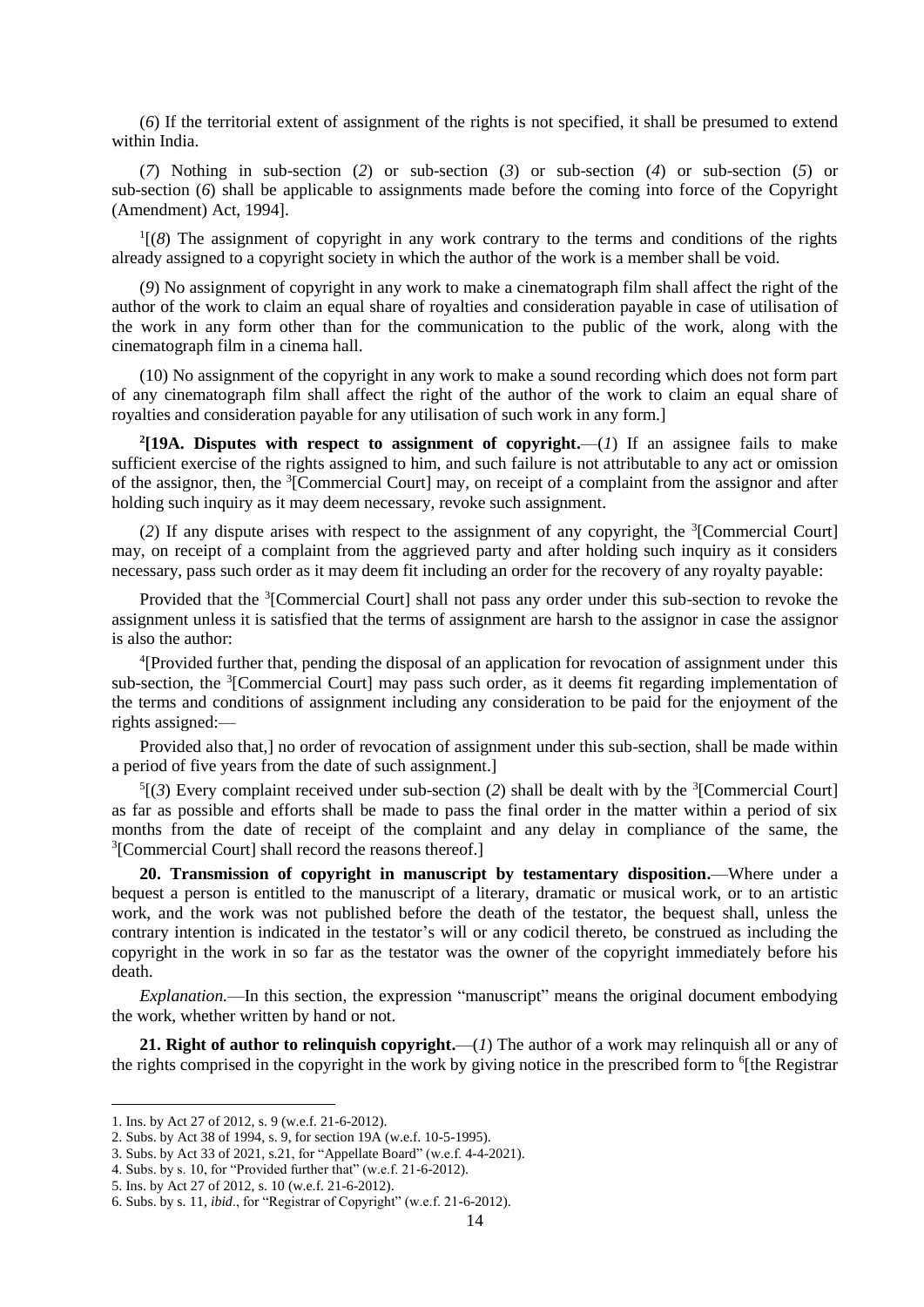of Copyrights or by way of public notice] and thereupon such rights shall, subject to the provisions of sub-section (3), cease to exist from the date of the notice.

(*2*) On receipt of a notice under sub-section (*1*), the Registrar of Copyrights shall cause it to be published in the Official Gazette and in such other manner as he may deem fit.

<sup>1</sup>[(2A) The Registrar of Copyright shall, within fourteen days from the publication of the notice in the Official Gazette, post the notice on the official website of the Copyright Office so as to remain in the public domain for a period of not less than three years.]

(*3*) The relinquishment of all or any of the rights comprised in the copyright in a work shall not affect any rights subsisting in favour of any person on the date of notice referred to in sub-section (*1*).

## CHAPTER V

#### TERM OF COPYRIGHT

**22. Term of copyright in published literary, dramatic, musical and artistic works.**—Except as otherwise hereinafter provided, copyright shall subsist in any literary, dramatic, musical or artistic work <sup>2\*\*\*</sup> published within the lifetime of the author until  $\frac{3}{1}$  sixty years] from the beginning of the calendar year next following the year in which the author dies.

*Explanation*.—In this section the reference to the author shall, in the case of a work of joint authorship, be construed as a reference to the author who dies last.

**23. Term of copyright in anonymous and pseudonymous works.**—(*1*) In the case of literary, dramatic, musical or artistic work (other than a photograph), which is published anonymously or pseudonymously, copyright shall subsist until <sup>7</sup>[sixty years] from the beginning of the calendar year next following the year in which the work is first published:

Provided that where the identity of the author is disclosed before the expiry of the said period, copyright shall subsist until  $3$ [\[](http://www.manupatrafast.in/ba/dispBotC.aspx?nActCompID=190668&iActID=4767#s23f1)sixty years] from the beginning of the calendar year next following the year in which the author dies.

(*2*) In sub-section (*1*), references to the author shall, in the case of an anonymous work of joint authorship, be construed,—

(*a*) where the identity of one of the authors is disclosed, as references to that author;

(*b*) where the identity of more authors than one is disclosed, as references to the author who dies last from amongst such authors.

(*3*) In sub-section (*1*), references to the author shall, in the case of a pseudonyms work of joint authorship, be construed,—

(*a*) where the names of one or more (but not all) of the authors are pseudonyms and his or their identity is not disclosed, as references to the author whose name is not a pseudonym, or, if the names of two or more of the authors are not pseudonyms, as references to such of those authors who dies last;

(*b*) where the names of one or more (but not all) of the authors are pseudonyms and the identity of one or more of them is disclosed, as references to the author who dies last from amongst the authors whose names are not pseudonyms and the authors whose names are pseudonyms and are disclosed; and

(*c*) where the names of all the authors are pseudonyms and the identity of one of them is disclosed, as references to the author whose identity is disclosed or if the identity of two or more of such authors is disclosed, as references to such of those authors who dies last.

<sup>1.</sup> Ins. by s. 11, *ibid*. (w.e.f. 21-6-2012).

<sup>2.</sup> The brackets and words "(other than a photograph)" omitted by Act 27 of 2012, s. 12 (w.e.f. 21-6-2012).

<sup>3.</sup> Subs. by Act 13 of 1992, s. 2, for "fifty years" (w.e.f. 28-10-1991).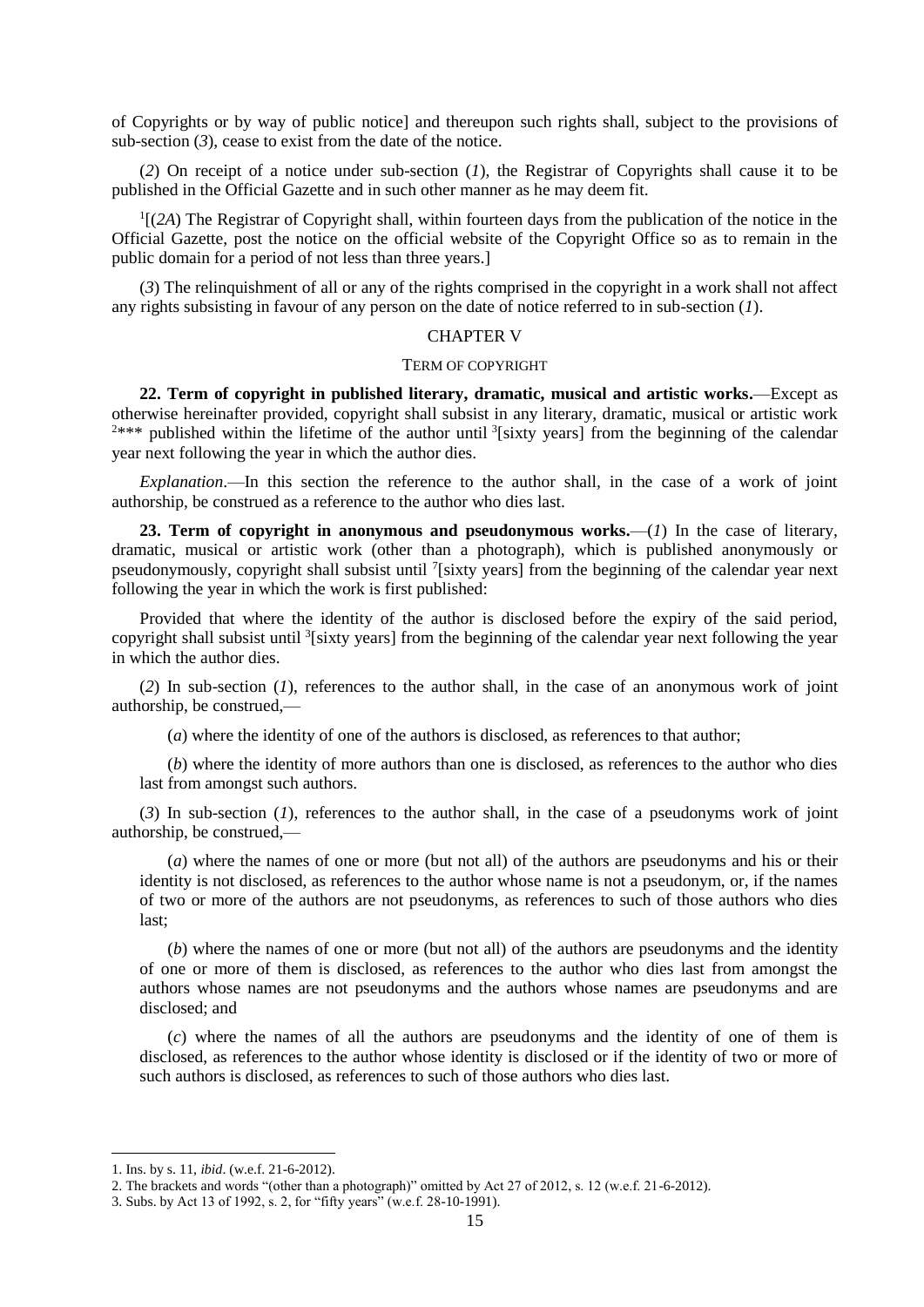*Explanation*.—For the purposes of this section, the identity of an author shall be deemed to have been disclosed, if either the identity of the author is disclosed publicly by both the author and the publisher or is otherwise established to the satisfaction of the  ${}^{1}$ [Commercial Court] by that author.

**24. Term of copyright in posthumous work.**—(*1*) In the case of a literary, dramatic or musical work or an engraving, in which copyright subsists at the date of the death of the author or, in the case of any such work of joint authorship, at or immediately before the date of the death of the author who dies last. but which, or any adaptation of which, has not been published before that date, copyright shall subsist until  $2$ [sixty years] from the beginning of the calendar year next following the year in which the work is first published or, where an adaptation of the work is published in any earlier year, from the beginning of the calendar year next following that year.

(*2*) For the purposes of this section a literary, dramatic or musical work or an adaptation of any such work shall be deemed to have been published, if it has been performed in public or if any <sup>2</sup>[sound recordings] made in respect of the work have been sold to the public or have been offered for sale to the public.

**25.** [*Term of copyright in photographs***.**] *Omitted by the Copyright (Amendment) Act*, 2012 (27 *of* 2012), *s*. 13 (*w.e.f*. 21-6-2012).

**26. Term of copyright in cinematograph films.**—In the case of a cinematograph film, copyright shall subsists until <sup>3</sup>[sixty years] from the beginning of the calendar year next following the year in which the film is published.

27. Term of copyright in sound recording.—In the case a <sup>4</sup>[sound recording] copyright shall subsist until  $3$ [\[](http://www.manupatrafast.in/ba/dispBotC.aspx?nActCompID=190672&iActID=4767#s27f1)sixty years] from the beginning of the calendar year next following the year in which the  $4$ [sound recording] is published.

**28. Term of copyright Government works.**—In the case of Government work, where Government is the first owner of the copyright therein, copyright shall subsist until <sup>3</sup>[sixty years] from the beginning of the calendar year next following the year in which the work is first published.

**5 [28A. Term of copyright in works of public undertakings.**—In the case of a work, where a public undertaking is the first owner of the copyright therein, copyright shall subsist until <sup>3</sup>[sixty years] from the beginning of the calendar year next following the year in which the work is first published].

**29. Term of copyright in works of international organisations.**—In the case of a work of an international organisation to which the provisions of section 41 apply, copyright shall subsist until <sup>[3](http://www.manupatrafast.in/ba/dispBotC.aspx?nActCompID=190675&iActID=4767#s29f1)</sup>[sixty years] from the beginning of the calendar year next following the year in which the work is first published.

## CHAPTER VI

### **LICENCES**

**30. Licences by owners of copyright.**—The owner of the copyright in any existing work of the prospective owner of the copyright in any future work may grant any interest in the right by licence in 6 [writing by him] or by his duly authorised agent:

Provided that in the case of a licence relating to copyright in any future work, the licence shall take effect only when the work comes into existence.

*Explanation.*—Where a person to whom a licence relating to copyright in any future work is granted under this section dies before the work comes into existence, his legal representatives shall, in the absence of any provision to the contrary in the licence, be entitled to the benefit of the licence.

<sup>1.</sup> Subs. by Act 33 of 2021, s.21, for "Appellate Board" (w.e.f. 4-4-2021).

<sup>2.</sup> Subs. by Act 38 of 1994, s. 2, for "record" (w.e.f. 10-5-1995).

<sup>3.</sup> Subs. by Act 13 of 1992, s. 2, for "fifty years" (w.e.f. 28-10-1991).

<sup>4</sup>. Subs. by Act 38 of 1994, s. 2, for "record" (w.e.f. 10-5-1995).

<sup>5.</sup> Ins. by Act 23 of 1983, s. 11 (w.e.f. 9-8-1984).

<sup>6.</sup> Subs. by Act 27 of 2012, s. 14, for "writing signed by him" (w.e.f. 21-6-2012).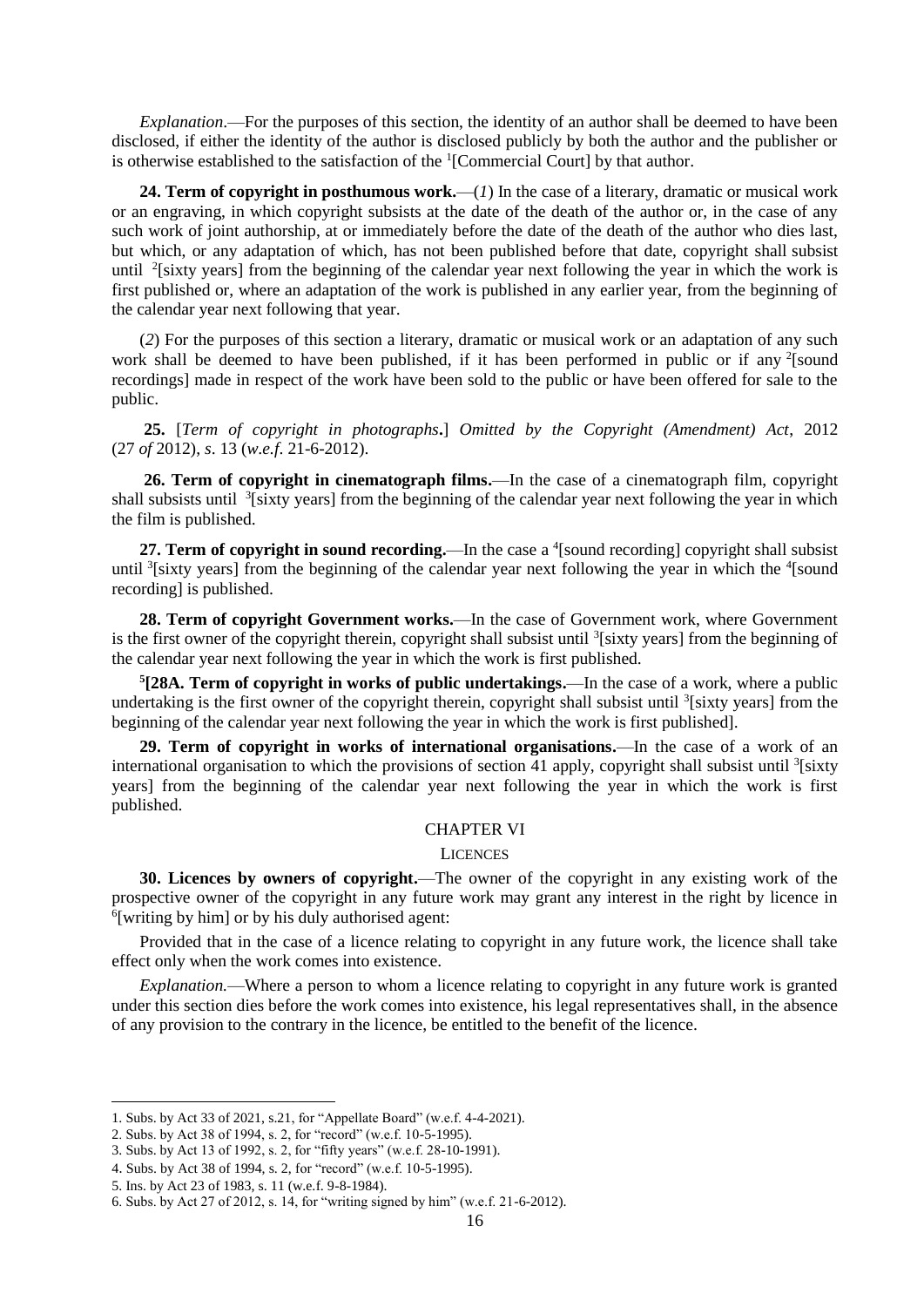<sup>1</sup>[30A. Application of <sup>2</sup>[section 19].—The provisions of sections 19 and 19A shall, with any necessary adaptations and modifications, apply in relation to a licence under section 30 as they apply in relation to assignment of copyright in a work.]

**31. Compulsory licence in works withheld from public.**—(*1*) If at any time during the term of copyright in <sup>3</sup> [any work] which has been published or performed in public, a complaint is made to the <sup>4</sup>[Commercial Court] that the owner of copyright in the work—

(*a*) has refused to republish or allow the republication of the work or has refused to allow the performance in public of the work, and by reason of such refusal the work is withheld from the public; or

(b) has refused to allow communication to the public by  $\frac{5}{2}$  [broadcast] of such work or in the case of a <sup>[6](http://www.manupatrafast.in/ba/dispBotC.aspx?nActCompID=190679&iActID=4767#s31f2)</sup>[sound recording] the work recorded in such <sup>6</sup>[sound recording], on terms which the complainant considers reasonable,

the <sup>4</sup> [Commercial Court], after giving to the owner of the copyright in the work a reasonable opportunity of being heard and after holding such inquiry as it may deem necessary, may, if it is satisfied that the grounds for such refusal are not reasonable, direct the Registrar of Copyrights to grant to the complainant a licence to republish the work, perform the work in public or communicate the work to the public by <sup>5</sup>[broadcast], as the case may be, subject to payment to the owner of the copyright of such compensation and subject to such other terms and conditions as the <sup>4</sup>[Commercial Court] may determine; and thereupon the Registrar of Copyrights shall grant the  $\frac{7}{1}$  [licence to such person or persons who, in the opinion of the <sup>4</sup>[Commercial Court], is or are qualified to do so] in accordance with the directions of the <sup>4</sup>[Commercial Court], on payment of such fee as may be prescribed.

|  | $\begin{matrix} 8* & * & * \end{matrix}$                                                                                                                                                                                                   |  |
|--|--------------------------------------------------------------------------------------------------------------------------------------------------------------------------------------------------------------------------------------------|--|
|  | $\mathcal{G}_{\mathscr{X}}$ . The contract of the contract of the contract of the contract of the contract of the contract of the contract of the contract of the contract of the contract of the contract of the contract of the contract |  |

<sup>10</sup>[31A. Compulsory licence in unpublished <sup>11</sup>[or published works].— $\frac{12}{(1)}$  Where, in the case of any unpublished work or any work published or communicated to the public and the work is withheld from the public in India, the author is dead or unknown or cannot be traced, or the owner of the copyright in such work cannot be found, any person may apply to the <sup>4</sup>[Commercial Court] for a licence to publish or communicate to the public such work or a translation thereof in any language.]

(*2*) Before making an application under sub-section (*1*), the applicant shall publish his proposal in one issue of a daily newspaper in the English language having circulation in the major part of the country and where the application is for the publication of a translation in any language, also in one issue of any daily newspaper in that language.

(*3*) Every such application shall be made in such form as may be prescribed and shall be accompanied with a copy of the advertisement issued under sub-section (*2*) and such fee as may be prescribed.

(4) Where an application is made to the <sup>4</sup>[Commercial Court] under this section, it may after holding such inquiry as may be prescribed, direct the Registrar of Copyrights to grant to the applicant a licence to publish the work or a translation thereof in the language mentioned in the application subject to the payment of such royalty and subject to such other terms and conditions as the <sup>4</sup>[Commercial Court] may determine, and thereupon the Registrar of Copyrights shall grant the licence to the applicant in accordance with the direction of the <sup>4</sup>[Commercial Court].

<sup>1.</sup> Ins. by Act 38 of 1994, s. 10 (w.e.f. 10-5-1995).

<sup>2.</sup> Subs. by Act 27 of 2012, s. 15, for "section 19 and 19A" (w.e.f. 21-6-2012).

<sup>3.</sup> Subs. by s. 16, *ibid*., for "any Indian work" (w.e.f. 21-6-2012).

<sup>4.</sup> Subs. by Act 33 of 2021, s.10, for "Appellate Board" (w.e.f. 4-4-2021).

<sup>5.</sup> Subs. by Act 23 of 1994, s. 2, for "radio-diffusion" (w.e.f. 9-8-1984).

<sup>6.</sup> Subs. by Act 38 of 1994, s. 2, for "record" (w.e.f. 10-5-1995).

<sup>7.</sup> Subs. by Act 27 of 2012, s. 16, for "licence to the complainant" (w.e.f. 21-6-2012).

<sup>8.</sup> The *Explanation* omitted by Act 27 of 2012, s. 16 (w.e.f. 21-6-2012).

<sup>9.</sup> Omitted by s. 16, *ibid.* (w.e.f. 21-6-2012).

<sup>10.</sup> Ins. by Act 23 of 1983, s. 12 (w.e.f. 9-8-1984).

<sup>11.</sup> Subs. by Act 27 of 2012, s. 17, for "Indian works" (w.e.f. 21-6-2012).

<sup>12.</sup> Subs. by s. 17, *ibid.,* for sub-section (*1*) (w.e.f. 21-6-2012).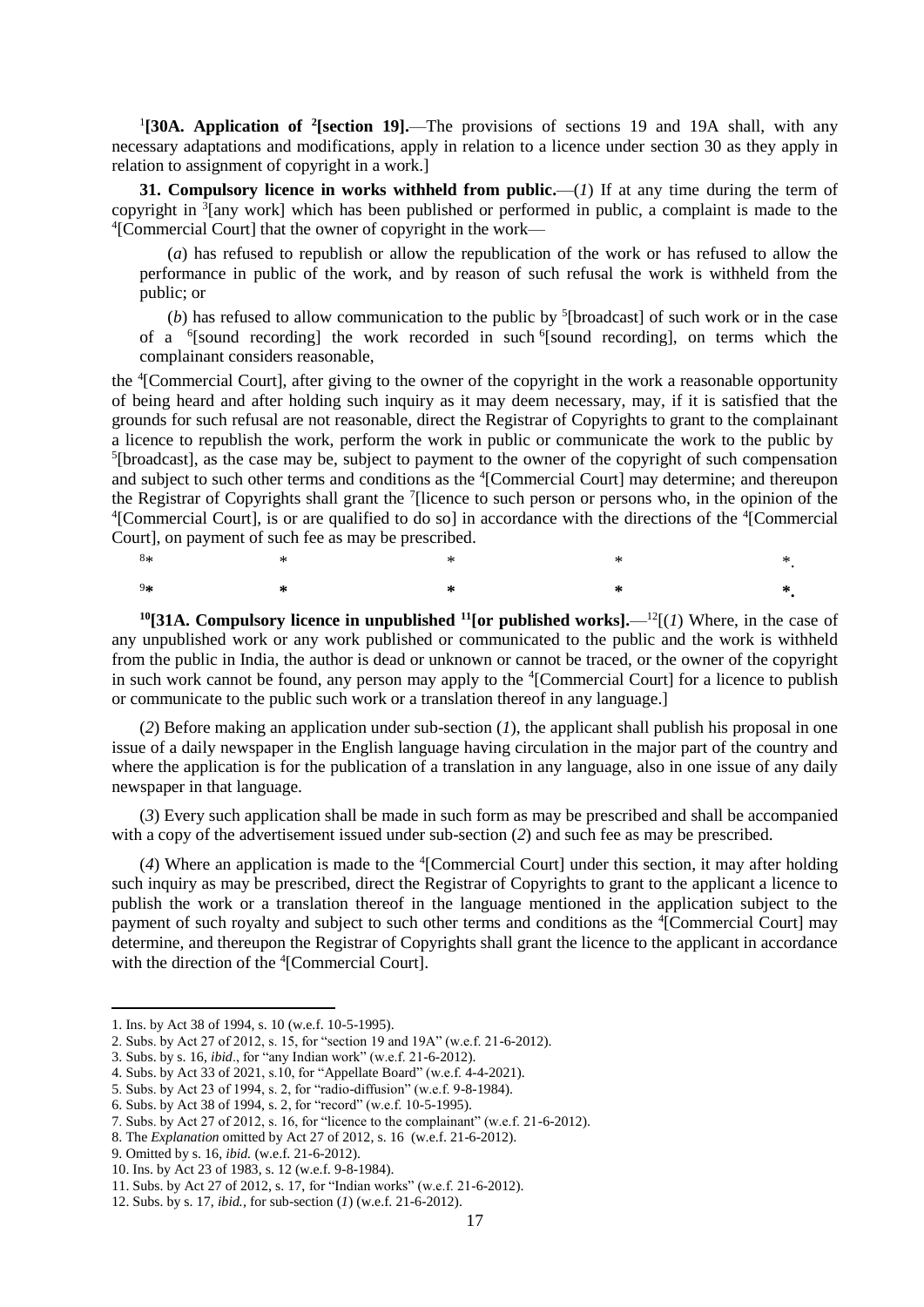(*5*) Where a licence is granted under this section, the Registrar of Copyrights may, by order, direct the applicant to deposit the amount of the royalty determined by the  ${}^{1}$ [Commercial Court] in the public account of India or in any other account specified by the <sup>1</sup>[Commercial Court] so as to enable the owner of the copyright or, as the case may be, his heirs, executors or the legal representatives to claim such royalty at any time.

(*6*) Without prejudice to the foregoing provisions of this section, in the case of a work referred to in sub-section (*1*), if the original author is dead, the Central Government may, if it considers that the publication of the work is desirable in the national interest, require the heirs, executors or legal representatives of the author to publish such work within such period as may be specified by it.

(*7*) Where any work is not published within the period specified by the Central Government under  $sub-section (6)$ , the<sup>1</sup>[Commercial Court] may, on an application made by any person for permission to publish the work and after hearing the parties concerned, permit such publication on payment of such royalty as the <sup>1</sup>[Commercial Court] may, in the circumstances of such case, determine in the prescribed manner.]

<sup>2</sup>[31B. Compulsory licence for benefit of disabled.—(*1*) Any person working for the benefit of persons with disability on a profit basis or for business may apply to the <sup>1</sup>[Commercial Court], in such form and manner and accompanied by such fee as may be prescribed, for a compulsory licence to published any work in which copyright subsists for the benefit of such persons, in a case to which clause  $(zb)$  of sub-section (*1*) of section 52 does not apply and the <sup>1</sup>[Commercial Court] shall dispose of such application within a period of two months from the receipt of the application.

(*2*) The <sup>1</sup> [Commercial Court] may, on receipt of an application under sub-section (*1*), inquire, or direct such inquiry as it considers necessary to establish the credentials of the applicant and satisfy itself that the application has been made in good faith.

(*3*) If the <sup>1</sup> [Commercial Court] is satisfied, after giving to the owners of rights in the work a reasonable opportunity of being heard and after holding such inquiry as it may deem necessary, that a compulsory licence needs to be issued to make the work available to the disabled, it may direct the Registrar of Copyright to grant to the applicant such a licence to publish the work.

(*4*) Every compulsory licence issued under this section shall specify the means and format of publication, the period during which the compulsory licence may be exercised and, in the case of issue of copies, the number of copies that may be issued including the rate or royalty:

Provided that where the <sup>1</sup>[Commercial Court] issued such a compulsory licence it may, on a further application and after giving reasonable opportunity to the owners of rights, extend the period of such compulsory licence and allow the issue of more copies as it may deem fit.

**31C. Statutory licence for cover versions.**—(*1*) Any person desirous of making a cover version, being a sound recording in respect of any literary, dramatic or musical work, where sound recordings of that work have been made by or with the licence or consent of the owner of the right in the work, may do so subject to the provisions of this section:

Provided that such sound recordings shall be in the same medium as the last recording, unless the medium of the last recording is no longer in current commercial use.

(*2*) The person making the sound recordings shall give prior notice of his intention to make the sound recordings in the manner as may be prescribed, and provide in advance copies of all covers or labels with which the sound recordings are to be sold, and pay in advance, to the owner of rights in each work royalties in respect of all copies to be made by him, at the rate fixed by the <sup>1</sup>[Commercial Court] in this behalf:

Provided that such sound recordings shall not be sold or issued in any form of packaging or with any cover or label which is likely to mislead or confuse the public as to their identity, and in particular shall not contain the name or depict in any way any performer of an earlier sound recording of the same work

<sup>1</sup>. Subs. by Act 33 of 2021, s.10, for "Appellate Board" (w.e.f. 4-4-2021).

<sup>2.</sup> Ins. by Act 27 of 2012, s. 18 (w.e.f. 21-6-2012).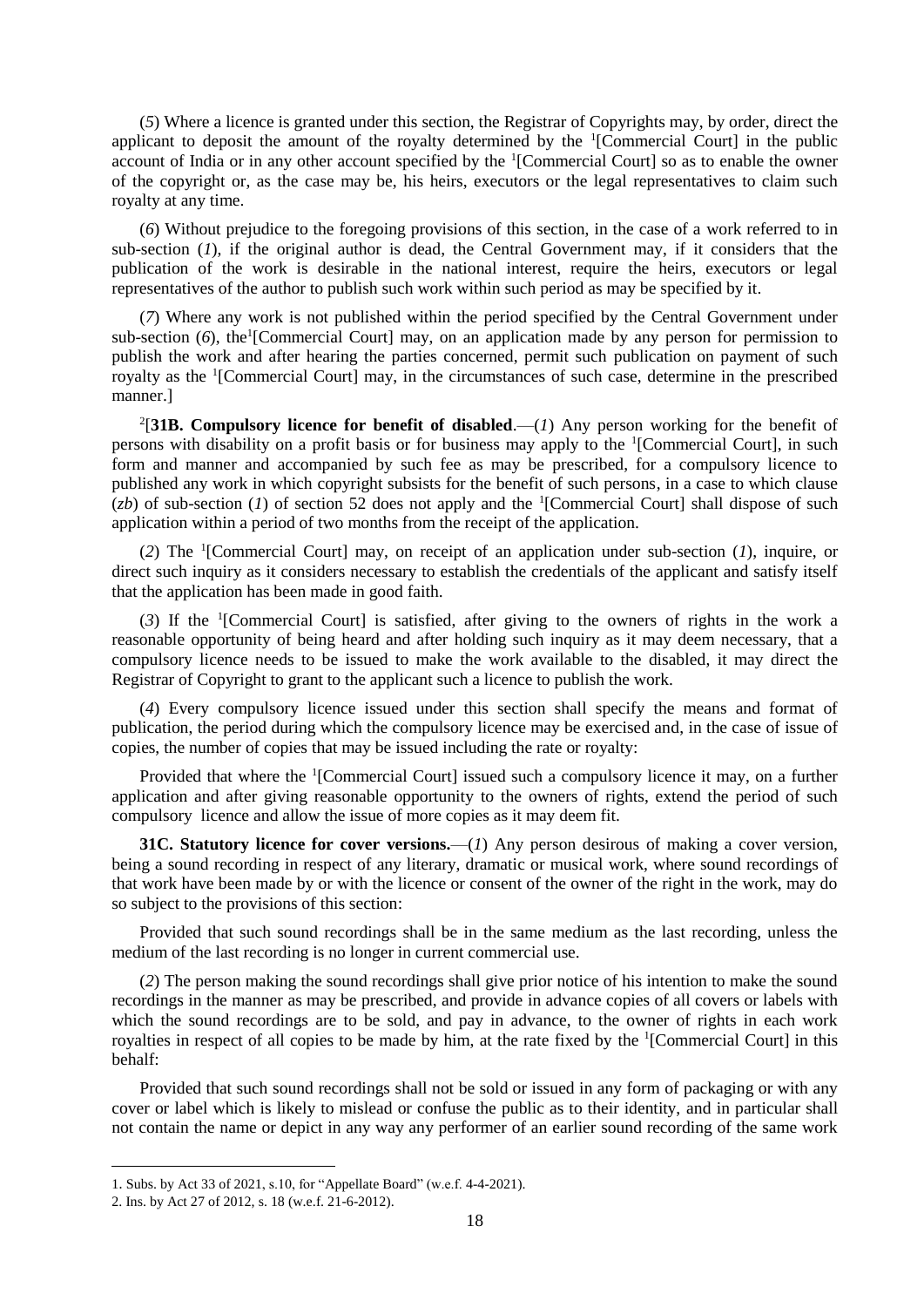or any cinematograph film in which sound recording was incorporated and, further, shall state on the cover that it is a cover version made under this section.

(*3*) The person making such sound recordings shall not make any alteration in the literary or musical work which has not been made previously by or with the consent of the owner of rights, or which is not technically necessary for the purpose of making the sound recordings:

Provided that such sound recordings shall not be made until the expiration of five calendar years after the end of the year in which the first sound recordings of the work was made.

(*4*) One royalty in respect of such sound recordings shall be paid for a minimum of fifty thousand copies of each work during each calendar year in which copies of it are made:

Provided that the <sup>1</sup>[Commercial Court] may, by general order, fix a lower minimum in respect of works in a particular language or dialect having regard to the potential circulation of such works.

(*5*) The person making such sound recordings shall maintain such registers and books of account in respect thereof, including full details of existing stock as may be prescribed and shall allow the owner of rights or his duly authorised agent or representative to inspect all records and books of account relating to such sound recording:

Provided that if on a complaint brought before the <sup>1</sup>[Commercial Court] to the effect that the owner of rights has not been paid in full for any sound recordings purporting to be made in pursuance of this section, the <sup>1</sup>[Commercial Court] is, *prima facie*, satisfied that the complaint is genuine, it may pass an order *ex parte* directing the person making the sound recording to cease from making further copies and, after holding such inquiry as it considers necessary, make such further order as it may deem fit, including an order for payment of royalty.

*Explanation*.—For the purposes of this section "cover version" means a sound recording made in accordance with this section.

**31D. Statutory licence for broadcasting of literary and musical works and sound recording.**—(*1*) Any broadcasting organisation desirous of communicating to the public by way of a broadcast or by way of performance of a literary or musical work and sound recording which has already been published may do so subject to the provisions of this section.

(*2*) The broadcasting organisation shall give prior notice, in such manner as may be prescribed, of its intention to broadcast the work stating the duration and territorial coverage of the broadcast, and shall pay to the owner of rights in each work royalties in the manner and at the rate fixed by the <sup>1</sup>[ Commercial Court].

(*3*) The rates of royalties for radio broadcasting shall be different from television broadcasting and the <sup>1</sup>[Commercial Court] shall fix separate rates for radio broadcasting and television broadcasting.

(4) In fixing the manner and the rate of royalty under sub-section (2), the <sup>1</sup>[Commercial Court] may require the broadcasting organisation to pay an advance to the owners of rights.

(*5*) The names of the authors of the principal performers of the work shall, except in case of the broadcasting organisation communicating such work by way of performance, be announced with the broadcast.

(*6*) No fresh alteration to any literary or musical work, which is not technically necessary for the purpose of broadcasting, other than shortening the work for convenience of broadcast, shall be made without the consent of the owners of rights.

(*7*) The broadcasting organisation shall—

1

(*a*) maintain such records and books of account, and render to the owners of rights such reports and accounts; and

(*b*) allow the owner of rights or his duly authorised agent or representative to inspect all records and books of account relating to such broadcast,

<sup>1.</sup> Subs. by Act 33 of 2021, s.10, for "Appellate Board" (w.e.f. 4-4-2021).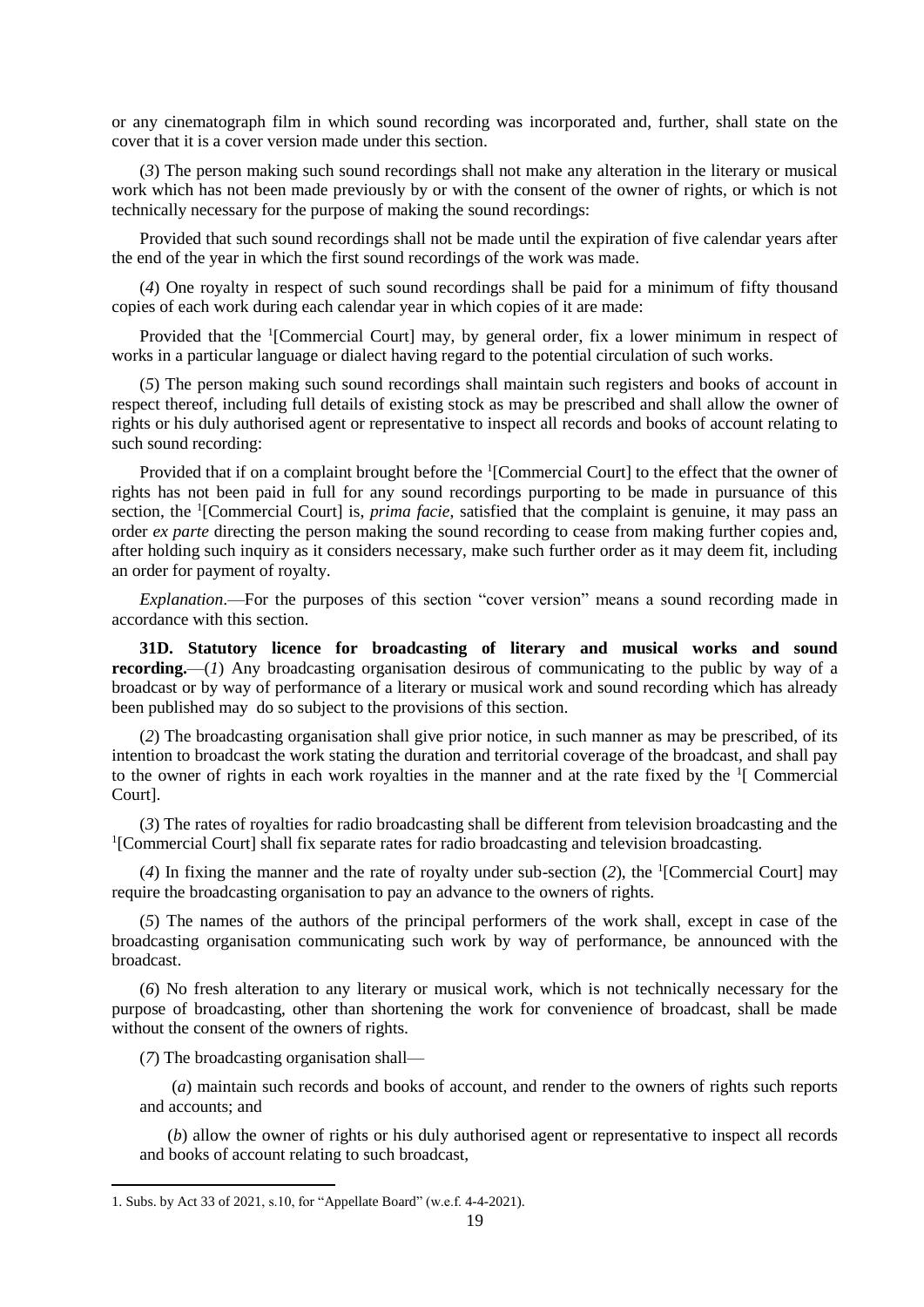in such manner as may be prescribed.

(*8*) Nothing in this section shall affect the operation of any licence issued or any agreement entered into before the commencement of the Copyright (Amendment) Act, 2012.]

**32. Licence to produce and publish translations.—** $(I)$  **Any person may apply to the <sup>1</sup>[Commercial** Court] for a licence to produce and publish a translation of a literary or dramatic work in any language <sup>2</sup> [after a period of seven years from the first publication of the work].

 $2[(1A)$  Notwithstanding anything contained in sub-section (1), any person may apply to the <sup>1</sup>[Commercial Court] for a licence to produce and publish a translation, in printed or analogous forms of reproduction, of a literary or dramatic work, other than an Indian work, in any language in general use in India after a period of three years from the first publication of such work, if such translation is required for the purposes of teaching, scholarship or research:

Provided that where such translation is in a language not in general use in any developed country, such application may be made after a period of one year from such publication.

(*2*) Every <sup>3</sup> [application under this section] shall be made in such form as may be prescribed and shall state the proposed retail price of a copy of the translation of the work.

(*3*) Every applicant for a licence under this section shall, along with his application, deposit with the Registrar of Copyrights such fee as may be prescribed.

(4) Where an application is made to the <sup>1</sup>[Commercial Court] under this section, it may, after holding such inquiry as may be prescribed, grant to the applicant a licence, not being an exclusive licence, to produce and publish a translation of the work in the language mentioned in  $\frac{4}{1}$  (the application—

(*i*) subject to the condition that the applicant shall pay to the owner of the copyright in the work royalties in respect of copies of the translation of the work sold to the public, calculated at such rate as the <sup>1</sup>[Commercial Court] may, in the circumstances of each case, determine in the prescribed manner; and

(*ii*) where such licence is granted on an application under sub-section (*1A*), subject also to the condition that the licence shall not extend to the export of copies of the translation of the work outside India and every copy of such translation shall contain a notice in the language of such translation that the copy is available for distribution only in India:

Provided that nothing in clause (*ii*) shall apply to the export by Government or any authority under the Government of copies of such translation in a language other than English, French or Spanish or to any country if—

(*1*) such copies are sent to citizens of India residing outside India or to any association of such citizens outside India; or

(*2*) such copies are meant to be used for purposes of teaching, scholarship or research and not for any commercial purpose; and

(*3*) in either case, the permission for such export has been given by the Government of that country:]

<sup>5</sup>[Provided further that no licence under this section] shall be granted, unless—

(*a*) a translation of the work in the language mentioned in the application has not been published by the owner of the copyright in the work or any person authorised by him, <sup>6</sup>[within seven years or three years or one year, as the case may be, of the first publication of the work], or if a translation has been so published, it has been out of print;

<sup>1.</sup> Subs. by Act 33 of 2021, s.10, for "Appellate Board" (w.e.f. 4-4-2021).

<sup>2.</sup> Ins. by Act 23 of 1983, s. 13 (w.e.f. 9-8-1984).

<sup>3.</sup> Subs. by s. 13, *ibid*., for "such application" (w.e.f. 9-8-1984).

<sup>4.</sup> Subs. by Act 23 of 1983, s. 13, for certain words (w.e.f. 9-8-1984).

<sup>5.</sup> Subs. by Act 23 of 1983, s. 13, for "Provided that no such licence" (w.e.f. 9-8-1984).

<sup>6.</sup> Subs. by s. 13, *ibid*., for "within seven years of the first publication of the work" (w.e.f. 9-8-1984).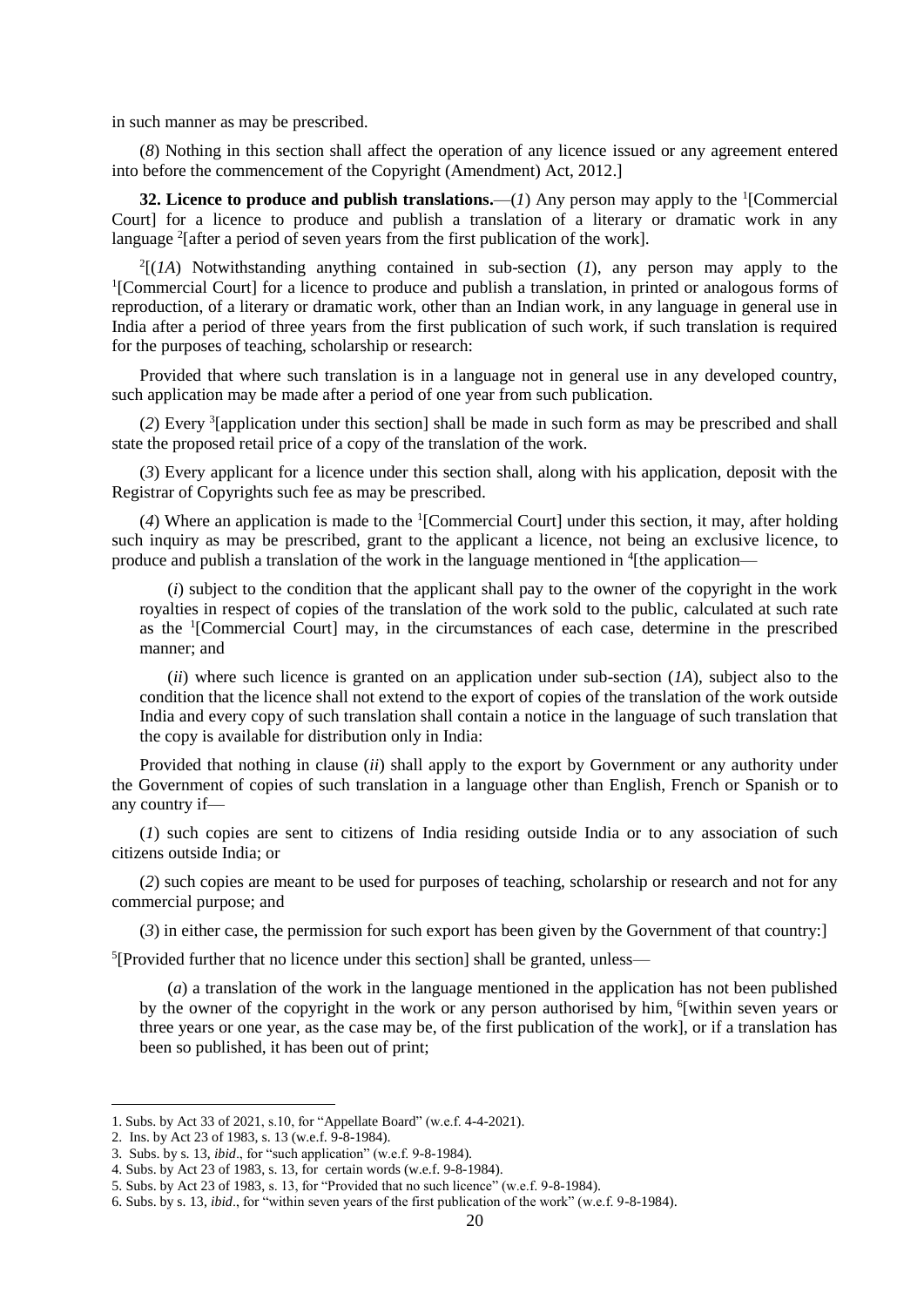$(b)$  the applicant has proved to the satisfaction of the  ${}^{1}$ [Commercial Court] that he had requested and had been denied authorisation by the owner of the copyright to produce and publish such translation, or that <sup>2</sup>[he was, after due diligence on his part, unable to find] the owner of the copyright;

(*c*) where the applicant was unable to find the owner of the copyright, he had sent a copy of his request for <sup>3</sup>[such authorisation by registered air mail post to the publisher whose name appears from the work, and in the case of an application for a licence under sub-section  $(I)$ ], not less than two months before <sup>4</sup>[such application];

 ${}^5$ [(*cc*) a period of six months in the case of an application under sub-section (*1A*) (not being an application under the proviso thereto), or nine months in the case of an application under the proviso to that sub-section, has elapsed from the date of making the request under clause (*b*) of this proviso or where a copy of the request has been sent under clause (*c*) of this proviso, from the date of sending of such copy, and the translation of the work in the language mentioned in the application has not been published by the owner of the copyright in the work or any person authorised by him within the said period of six months or nine months, as the case may be;

(*ccc*) in the case of any application made under sub-section (*1A*)—

(*i*) the name of the author and the title of the particular edition of the work proposed to be translated are printed on all the copies of the translation;

(*ii*) if the work is composed mainly of illustrations, the provisions of section 32A are also complied with;]

(*d*) the <sup>1</sup>[Commercial Court] is satisfied that the applicant is competent to produce and publish a correct translation of the work and possesses the means to pay to the owner of the copyright the royalties payable to him under this section;

(*e*) the author has not withdrawn from circulation copies of the work; and

(*f*) an opportunity of being heard is given, wherever practicable, to the owner of the copyright in the work.

 ${}^6$ [(5) Any broadcasting authority may apply to the <sup>1</sup>[Commercial Court] for a licence to produce and publish the translation of—

(*a*) a work referred to in sub-section (*1A*) and published in printed or analogous forms of reproduction; or

(*b*) any text incorporated in audio-visual fixations prepared and published solely for the purpose of systematic instructional activities,

for broadcasting such translation for the purposes of teaching or for the dissemination of the results of specialised, technical or scientific research to the experts in any particular field.

(*6*) The provisions of sub-sections (*2*) to (*4*) in so far as they are relatable to an application under sub-section  $(1A)$ , shall, with the necessary modifications, apply to the grant of a licence under sub-section (5) and such licence shall not also be granted unless—

(*a*) the translation is made from a work lawfully acquired;

(*b*) the broadcast is made through the medium of sound and visual recordings;

(*c*) such recording has been lawfully and exclusively made for the purpose of broadcasting in India by the applicant or by other broadcasting agency; and

<sup>1</sup>. Subs. by Act 33 of 2021, s.10, for "Appellate Board" (w.e.f. 4-4-2021).

<sup>2.</sup> Subs. by s. 13, *ibid*., for "he was unable to find" (w.e.f. 9-8-1984).

<sup>3.</sup> Subs. by s. 13, *ibid*., for "such authorisation to the publisher whose name appears from the work" (w.e.f. 9-8-1984).

<sup>4.</sup> Subs. by s. 13, *ibid*., for "the application for the licence" (w.e.f. 9-8-1984).

<sup>5.</sup> Ins. by s. 13, *ibid*. (w.e.f. 9-8-1984).

<sup>6.</sup> Ins. by Act 23 of 1983, s. 13 (w.e.f. 9-8-1984).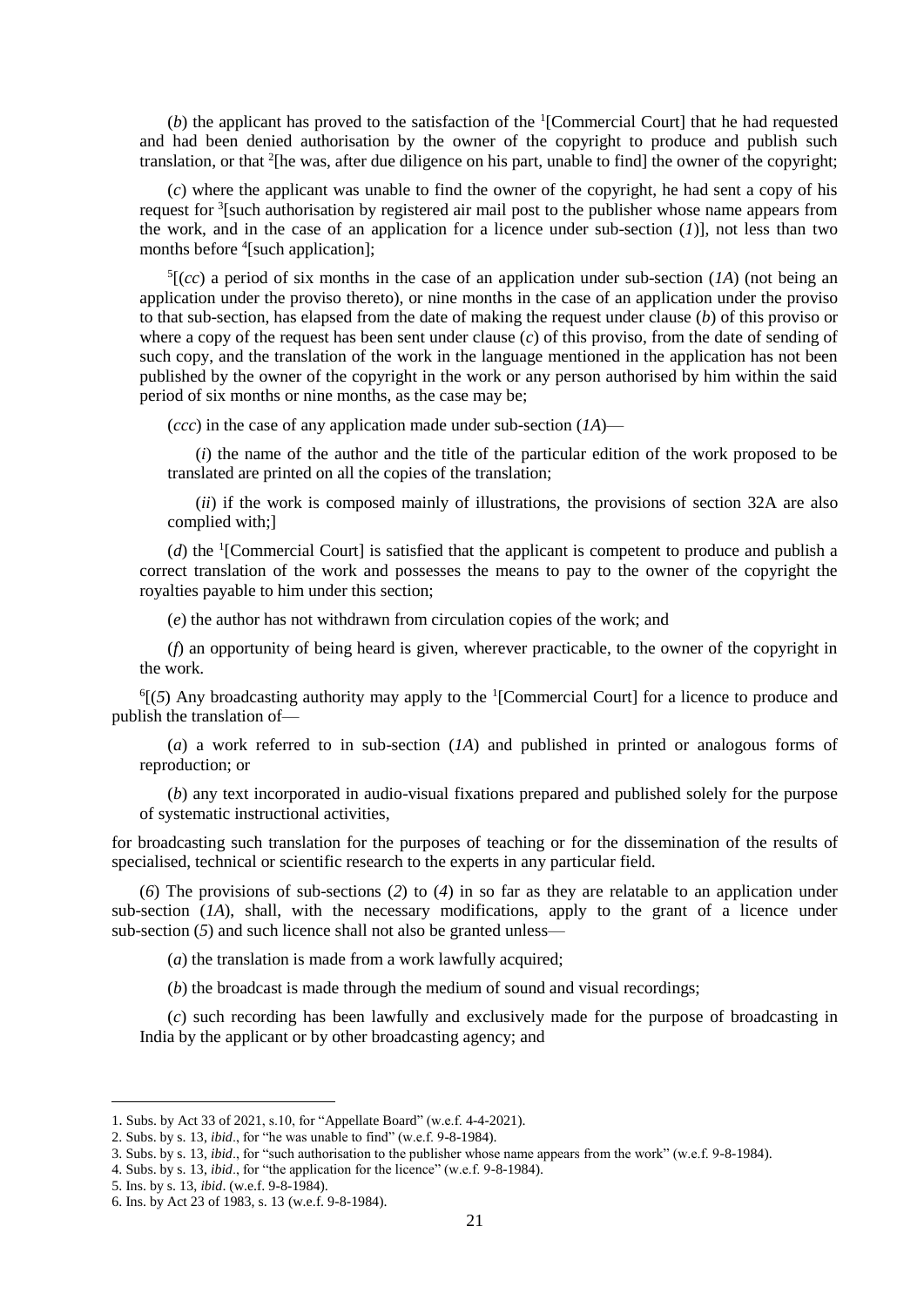(*d*) the translation and the broadcasting of such translation are not used for any commercial purposes.

*Explanation*.—For the purposes of this section,—

(*a*) "developed country" means a country which is not a developing country;

(*b*) "developing country" means a country which is for the time being regarded as such in conformity with the practice of the General Assembly of the United Nations;

(*c*) "purposes of research" does not include purposes of industrial research, or purposes of research by bodies corporate (not being bodies corporate owned or controlled by Government) or other association or body of persons for commercial purposes;

(*d*) "purposes of teaching, research or scholarship" includes—

(*i*) purposes of instructional activity at all levels in educational, institutions, including Schools, Colleges, Universities and tutorial institutions; and

(*ii*) purposes of all other types of organised educational activity.]

**1 [32A. Licence to reproduce and publish works for certain purposes.**—(*1*) Where, after the expiration of the relevant period from the date of the first publication of an edition of a literary, scientific or artistic work,—

(*a*) the copies of such edition are not made available in India; or

(*b*) such copies have not been put on sale in India for a period of six months,

to the public, or in connection with systematic instructional activities at a price reasonably related to that normally charged in India for comparable works by the owner of the right of reproduction or by any person authorised by him in this behalf, any person may apply to the <sup>2</sup>[Commercial Court] for a licence to reproduce and publish such work in printed or analogous forms of reproduction at the price at which such edition is sold or at a lower price for the purposes of systematic instructional activities.

(*2*) Every such application shall be made in such form as may be prescribed and shall state the proposed retail price of a copy of the work to be reproduced.

(*3*) Every applicant for a licence under this section shall, along with his application, deposit with the Registrar of Copyrights such fee as may be prescribed.

 $(4)$  Where an application is made to the <sup>2</sup>[ Commercial Court] under this section, it may, after holding such inquiry as may be prescribed, grant to the applicant a licence, not being an exclusive licence, to produce and publish a reproduction of the work mentioned in the application subject to the conditions that,—

(*i*) the applicant shall pay to the owner of the copyright in the work royalties in respect of copies of the reproduction of the work sold to the public, calculated at such rate as the <sup>2</sup>[Commercial Court] may, in the circumstances of each case, determine in the prescribed manner;

(*ii*) a licence granted under this section shall not extend to the export of copies of the reproduction of the work outside India and every copy of such reproduction shall contain a notice that the copy is available for distribution only in India:

Provided that no such licence shall be granted unless—

(*a*) the applicant has proved to the satisfaction of the  $2$ [Commercial Court] that he had requested and had been denied authorisation by the owner of the copyright in the work to reproduce and publish such work or that he was, after due diligence on his part, unable to find such owner;

<sup>1.</sup> Ins. by Act 23 of 1983, s. 14 (w.e.f. 9-8-1984).

<sup>2.</sup> Subs. by Act 33 of 2021, s.10, for "Appellate Board" (w.e.f. 4-4-2021).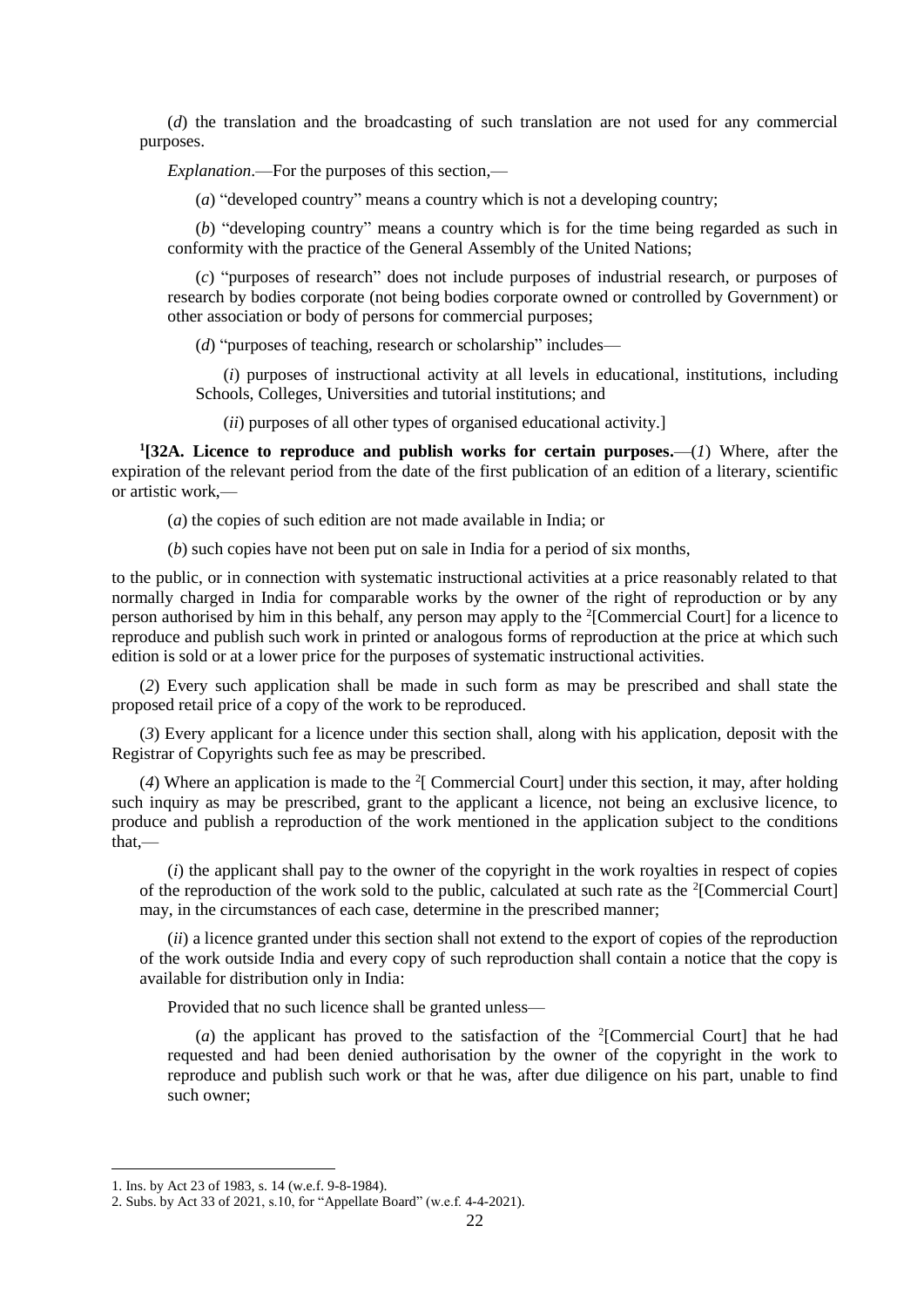(*b*) where the applicant was unable to find the owner of the copyright, he had sent a copy of his request for such authorisation by registered air-mail post to the publisher whose name appears from the work not less than three months before the application for the licence;

 $(c)$  the <sup>1</sup>[Commercial Court] is satisfied that the applicant is competent to reproduce and publish an accurate reproduction of the work and possesses the means to pay the owner of the copyright the royalties payable to him under this section;

(*d*) the applicant undertakes to reproduce and publish the work at such price as may be fixed by the <sup>1</sup>[Commercial Court], being a price reasonably related to the price normally charged in India for works of the same standard on the same or similar subjects;

(*e*) a period of six months in the case of an application for the reproduction and publication of any work of natural science, physical science, mathematics or technology, or a period of three months in the case of an application for the reproduction and publication of any other work, has elapsed from the date of making the request under clause (*a*), or where a copy of the request has been sent under clause (*b*), from the date of sending of a copy, and a reproduction of the work has not been published by the owner of the copyright in the work or any person authorised by him within the said period of six months or, three months, as the case may be;

(*f*) the name of the author and the title of the particular edition of the work proposed to be reproduced are printed on all the copies of the reproduction;

(*g*) the author has not withdrawn from circulation copies of the work; and

(*h*) an opportunity of being heard is given, wherever practicable, to the owner of the copyright in the work.

(*5*) No licence to reproduce and publish the translation of a work shall be granted under this section unless such translation has been published by the owner of the right of translation or any person authorised by him and the translation is not in a language in general use in India.

(*6*) The provisions of this section shall also apply to the reproduction and publication, or translation into a language in general use in India, of any text incorporated in audio-visual fixations prepared and published solely for the purpose of systematic instructional activities.

*Explanation*.—For the purpose of this section, "relevant period", in relation to any work, means a period of—

(*a*) seven years from the date of the first publication of that work, where the application is for the reproduction and publication of any work of, or relating to, fiction, poetry, drama, music or art;

(*b*) three years from the date of the first publication of that work, where the application is for the reproduction and publication of any work of, or relating to, natural science, physical science, mathematics or technology; and

(*c*) five years from the date of the first publication of that work, in any other case.

**32B. Termination of licences issued under this Chapter.**—(*1*) If, at any time after the granting of a licence to produce and publish the translation of a work in any language under sub-section (*1A*) of section 32 (hereafter in this sub-section referred to as the licensed work), the owner of the copyright in the work or any person authorised by him publishes a translation of such work in the same language and which is substantially the same in content at a price reasonably related to the price normally charged in India for the translation of works of the same standard on the same or similar subject, the licence so granted shall be terminated:

Provided that no such termination shall take effect until after the expiry of a period of three months from the date of service of a notice in the prescribed manner on the person holding such licence by the owner of the right of translation intimating the publication of the translation as aforesaid:

<sup>1.</sup> Subs. by Act 33 of 2021, s.10, for "Appellate Board" (w.e.f. 4-4-2021).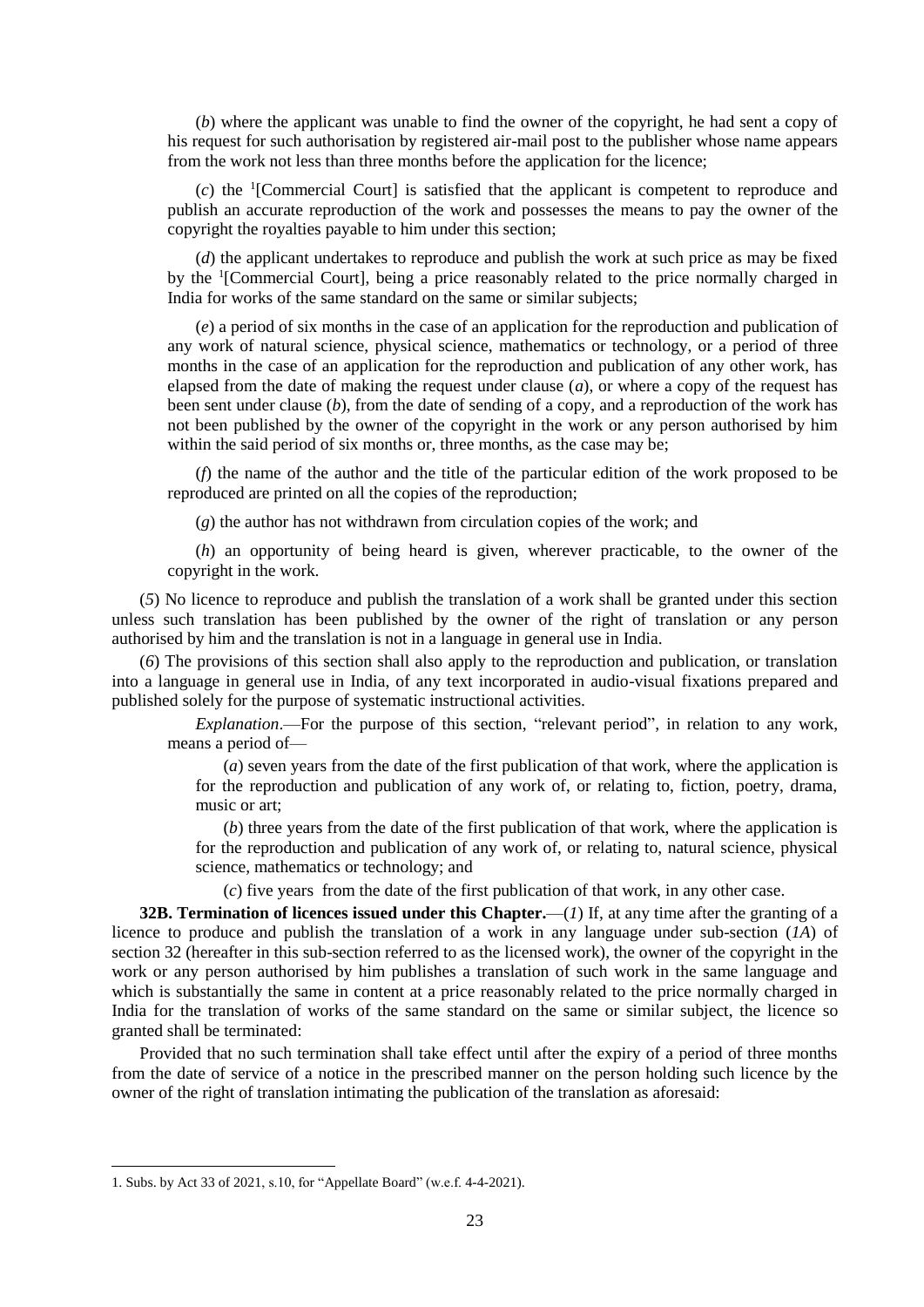Provided further that copies of the licensed work produced and published by the person holding such licence before the termination of the licence takes effect may continue to be sold or distributed until the copies already produced and published are exhausted.

(*2*) If, at any time after the granting of a licence to produce and publish the reproduction or translation of any work under section 32A, the owner of the right of reproduction or any person authorised by him sells or distributes copies of such work or a translation thereof, as the case may be, in the same language and which is substantially the same in content at a price reasonably related to the price normally charged in India for works of the same standard on the same or similar subject, the licence so granted shall be terminated:

Provided that no such termination shall take effect until after the expiry of a period of three months from the date of service of a notice in the prescribed manner on the person holding the licence by the owner of the right of reproduction intimating the sale or distribution of the copies of the editions of work as aforesaid:

Provided further that any copies already reproduced by the licensee before such termination takes effect may continue to be sold or distributed until the copies already produced are exhausted.]

## <sup>1</sup>[CHAPTER VII

### COPYRIGHT SOCIETIES

**33. Registration of Copyright society.**—(*1*) No person or association of persons shall, after coming into force of the Copyright (Amendment) Act, 1994 commence or, carry on the business of issuing or granting licences in respect of any work in which copyright subsists or in respect of any other rights conferred by this Act except under or in accordance with the registration granted under sub-section (*3*):

Provided that an owner of copyright shall, in his individual capacity, continue to have the right to grant licences in respect of his own works consistent with his obligations as a member of the registered copyright society:

<sup>2</sup>[Provided further that the business of issuing or granting license in respect of literary, dramatic, musical and artistic works incorporated in a cinematograph films or sound recording shall be carried out only through a copyright society duly registered under this Act:

Provided also] that a performing rights society functioning in accordance with the provisions of section 33 on the date immediately before the coming into force of the Copyright (Amendment) Act, 1994 (38 of 1994) shall be deemed to be a copyright society for the purposes of this Chapter and every such society shall get itself registered within a period of one year form the date of commencement of the Copyright (Amendment) Act, 1994.

(*2*) Any association of persons who fulfils such conditions as may be prescribed may apply for permission to do the business specified in sub-section (*1*) to the Registrar of Copyrights who shall submit the application to the Central Government.

(*3*) The Central Government may, having regard to the interests of the authors and other owners of rights under this Act, the interest and convenience of the public and in particular of the groups of persons who are most likely to seek licences in respect of the relevant rights and the ability and professional competence of the applicants, register such association of persons as a copyright society subject to such conditions as may be prescribed:

Provided that the Central Government shall not ordinarily register more than one copyright society to do business in respect of the same class of Works.

3 [(*3A*) The registration granted to a copyright society under sub-section (*3*) shall be for a period of five years and may be renewed from time to time before the end of every five years on a request in the prescribed form and the Central Government may renew the registration after considering the report of Registrar of Copyright on the working of the copyright society under section 36:

<sup>1.</sup> Subs. by Act 38 of 1994, s. 11, for Chapter VII (w.e.f. 10-5-1995).

<sup>2.</sup> Subs. by Act 27 of 2012, s. 19, for "Provided that" (w.e.f. 21-6-2012).

<sup>3.</sup> Ins. by Act 27 of 2012, s. 19 (w.e.f. 21-6-2012).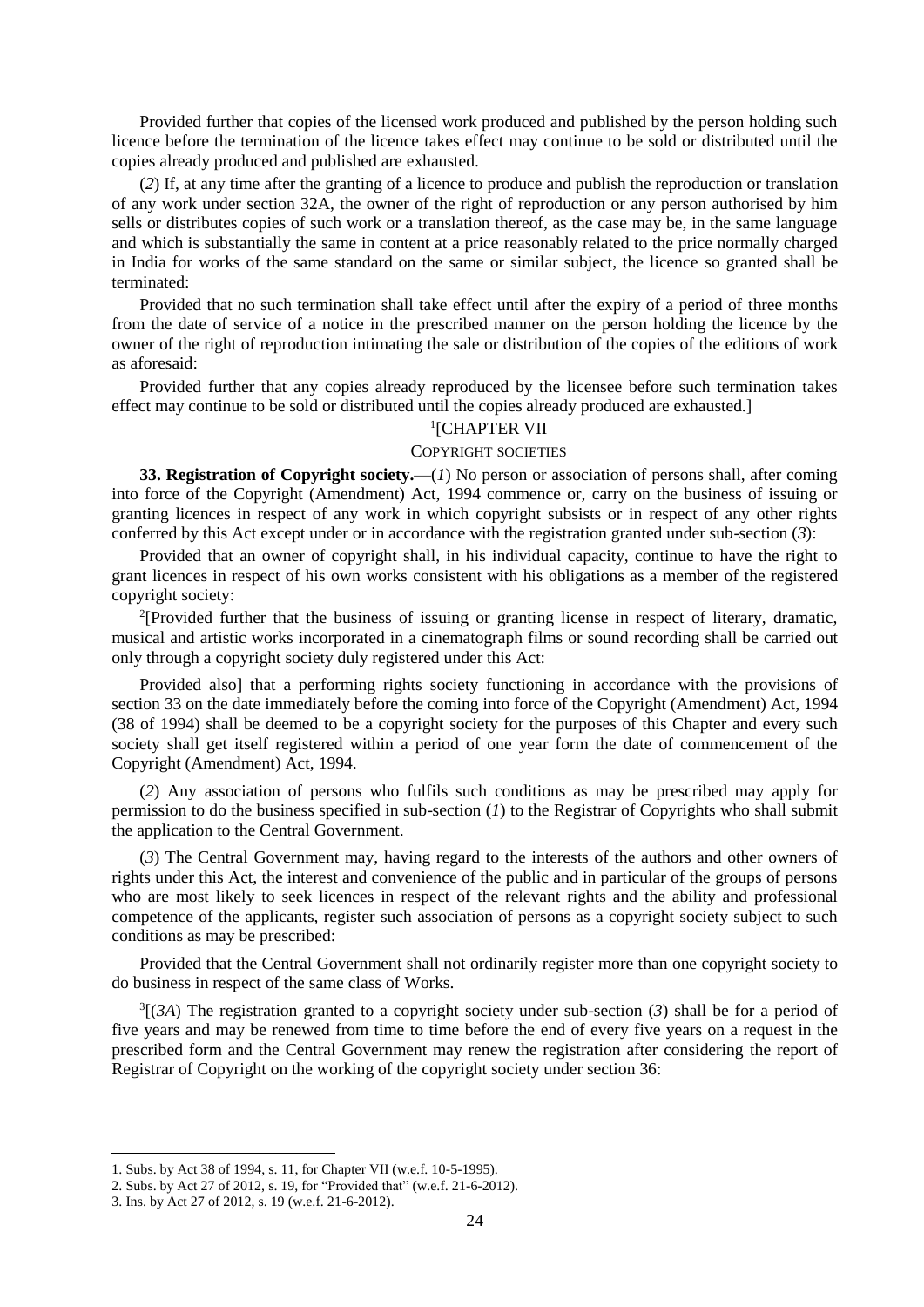Provided that the renewal of the registration of a copyright society shall be subject to the continued collective control of the copyright society being shared with the authors of works in their capacity as owners of copyrights or of the right to receive royalty:

Provided further that every copyright society already registered before the coming into force of the Copyright (Amendment) Act, 2012 (27 of 2012) shall get itself registered under this Chapter within a period of one years form the date of commencement of the Copyright (Amendment) Act, 2012.]

(*4*) The Central Government may, if it is satisfied that a copyright society is being managed in a manner detrimental to the interests of the <sup>1</sup>[authors and other owners of rights] concerned, cancel the registration of such society after such inquiry as may be prescribed.

(*5*) If the Central Government is of the opinion that in the interest of the <sup>2</sup> [authors and other owners of rights] concerned  ${}^{1}$ [or for non-compliance of sections 33A, sub-section (3) of section 35 or and section 36 of any change carried out in the instrument by which the copyright society is established or incorporated and registered by the Central Government without prior notice to it], is necessary so to do it may, by order suspend the registration of such society pending inquiry for such period not exceeding one year as may be specified in such order under sub-section (*4*) and that Government shall appoint an administrator to discharge the functions of the copyright society.

<sup>2</sup>[33A. Tariff Scheme by copyright societies.—(*1*) Every copyright society shall publish its tariff scheme in such manner as may be prescribed.

(2) Any person who is aggrieved by the tariff scheme may appeal to the <sup>3</sup>[Commercial Court] and the Board may, it satisfied after holding such inquiry as it may consider necessary, make such orders as may be required to remove any unreasonable element, anomaly or inconsistency therein:

Provided that the aggrieved person shall pay to the copyright society any fee as may be prescribed that has fallen due before making an appeal to the <sup>3</sup>[Commercial Court] and shall continue to pay such fee until the appeal is decided, and the Board shall not issue any order staying the collection of such fee pending disposal of the appeal:

Provided further that the <sup>3</sup>[Commercial Court] may after hearing the parties fix an interim tariff and direct the aggrieved parties to make the payment according pending disposal of the appeal.]

**34. Administration of rights of owner by copyright society.**—(*1*) Subject to such conditions as may be prescribed,—

( $a$ ) a copyright society may accept from an <sup>4</sup>[author and other owners of right] exclusive authorisation to administer any right in any work by issue of licences or collection of licence fees or both; and

(b) an  $\frac{1}{2}$  [author and other owners of right] shall have the right to withdraw such authorisation without prejudice to the rights of the copyright society under any contract.

(*2*) It shall be competent for a copyright society to enter into agreement with any foreign society or organisation administering rights corresponding to rights under this Act, to entrust to such foreign society or organisation the administration in any foreign country of rights administered by the said copyright society in India, or for administering in India the rights administered in a foreign country by such foreign society or organisation:

Provided that no such society or organisation shall permit any discrimination in regard to the terms of licence or the distribution of fees collected between rights in Indian and other works.

- (*3*) Subject to such conditions as may be prescribed, a copyright society may—
	- (*i*) issue licences under section 30 in respect of any rights under this Act;
	- (*ii*) collect fees in pursuance of such licences;

<sup>1.</sup> Subs. by Act 27 of 2012, s. 19, for "owner of rights" (w.e.f. 21-6-2012).

<sup>2.</sup> Ins. by s. 20, *ibid*. (w.e.f. 21-6-2012).

<sup>3.</sup> Subs. by Act 33 of 2021, s.10, for "Appellate Board" (w.e.f. 4-4-2021).

<sup>4.</sup> Subs. by Act 27 of 2012, s. 21, for "owner of rights" (w.e.f. 21-6-2012).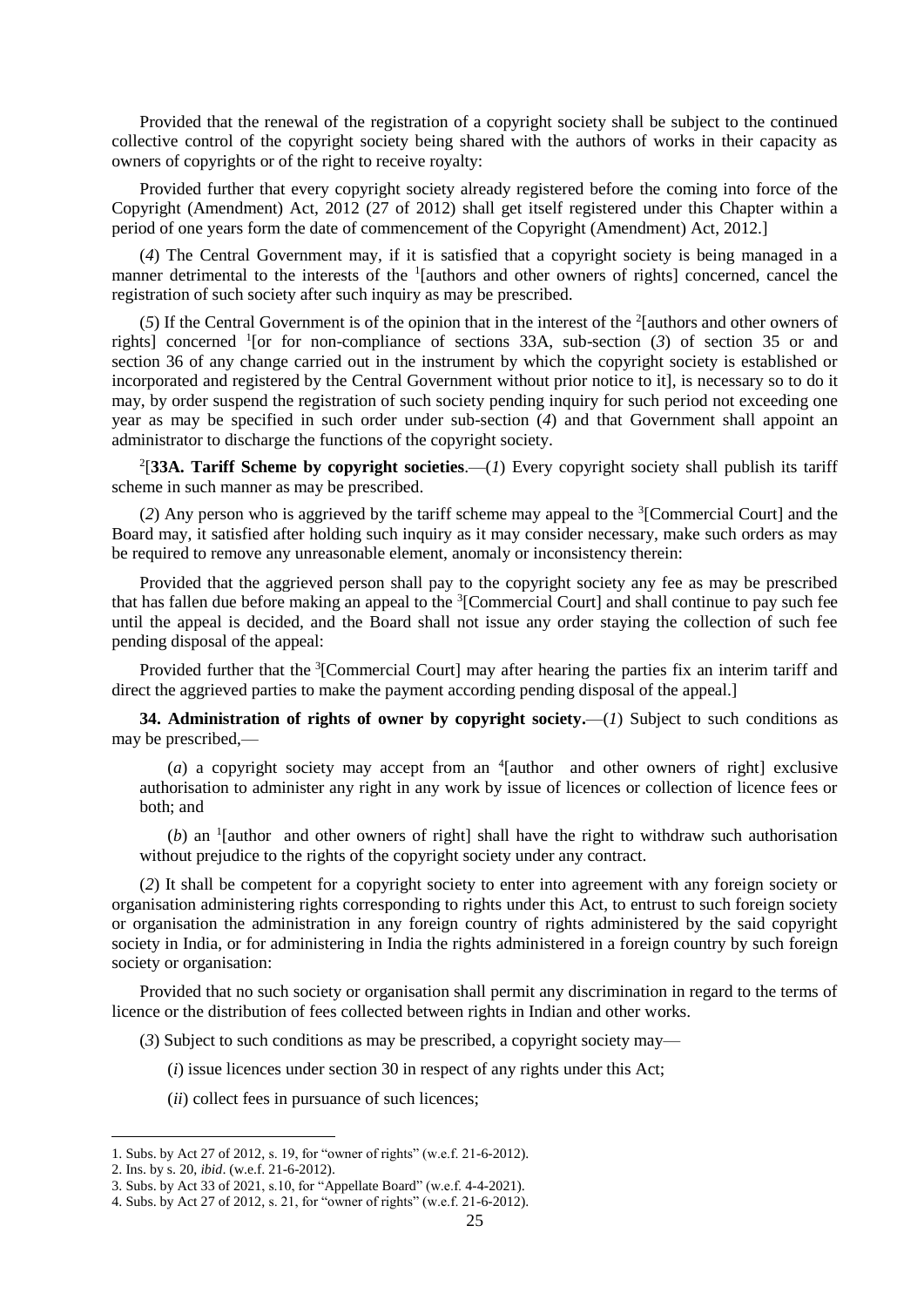(*iii*) distribute such fees among <sup>1</sup>[author and other owners of right] after making deductions for its own expenses;

(*iv*) perform any other functions consistent with the provisions of section 35.

**34A. [***Payment of remunerations by copyright society*.] *Omitted by the Copyright* (*Amendment*) *Act*, 2012 (27 *of* 2012), *s*. 22 (*w.e.f*. 21-6-2012).

**35. Control over the copyright society by the <sup>1</sup> [author and other owners of right].**—(*1*) Every copyright society shall be subject to the collective control of the owners of rights under this Act whose rights it administers (not being <sup>2</sup>[author and other owners of right] under this Act administered by a foreign society or organisation referred to in sub-section (*2*) of section 34) and shall, in such manner as may be prescribed,—

(*a*) obtain the approval of such owners of rights for its procedures of collection and distribution of fees;

(*b*) obtain their approval for the utilisation of any amounts collected as fees for any purpose other than distribution to the owner of rights; and

(*c*) provide to such owners regular, full and detailed information concerning all its activities, in relation to the administration of their rights.

(*2*) All fees distributed among the <sup>2</sup> [author and other owners of right] shall, as far as may be, be distributed in proportion to the actual use of their works.

 $2^{2}$ [(3) Every copyright society shall have a governing body with such number of persons elected from among the members of the society consisting of equal number of authors and owners of work for the purpose of the administration of the society as may be specified.

(*4*) All members of copyright society shall enjoy equal membership rights and there shall be no discrimination between authors and owners of rights in the distribution of royalties.]

**36. Submission of returns and reports.**—(*1*) Every copyright shall submit to the Registrar of Copyrights such returns as may be prescribed.

(*2*) Any officer duly authorised by the Central Government in this behalf may call for any report and also call for any records of any copyright society for the purpose of satisfying himself that the fees collected by the society in respect of rights administered by it are being utilised or distributed in accordance with the provisions of this Act.

**36A. Rights and liabilities of performing rights societies.**—Nothing in this Chapter shall affect any rights or liabilities in any work in connection with a  ${}^{3}$ [copyright society] which had accrued or were incurred on or before the day prior to the commencement of <sup>4</sup>[the Copyright (Amendment) Act, 2012], or any legal proceedings in respect of any such rights or liabilities pending on that day.]

## CHAPTER VIII

## 5 [RIGHTS OF BROADCASTING ORGANISATION AND OF PERFORMERS]

**6 [37. Broadcast reproduction right.**—(*1*) Every broadcasting organisation shall have a special right to be known as "broadcast reproduction right" in respect of its broadcasts.

(*2*) The broadcast reproduction right shall subsist until twenty-five years from the beginning of the calendar year next following the year in which the broadcast is made.

<sup>1.</sup> Subs. by Act 27 of 2012, s. 23, for "owner of rights" (w.e.f. 21-6-2012).

<sup>2.</sup> Ins. by s. 23, *ibid*. (w.e.f. 21-6-2012).

<sup>3.</sup> Subs. by s. 24, *ibid*., for "performing rights society" (w.e.f. 21-6-2012).

<sup>4.</sup> Subs. by s. 24, *ibid*., for "the Copyright (Amendment) Act, 1994 (38 of 1994)" (w.e.f. 21-6-2012).

<sup>5.</sup> Subs. by Act 38 of 1994, s. 12, for "RIGHTS OF BROADCASTING AUTHORITIES" (w.e.f. 10-5-1995).

<sup>6.</sup> Subs. by s. 13, *ibid*., for section 37 (w.e.f. 10-5-1995).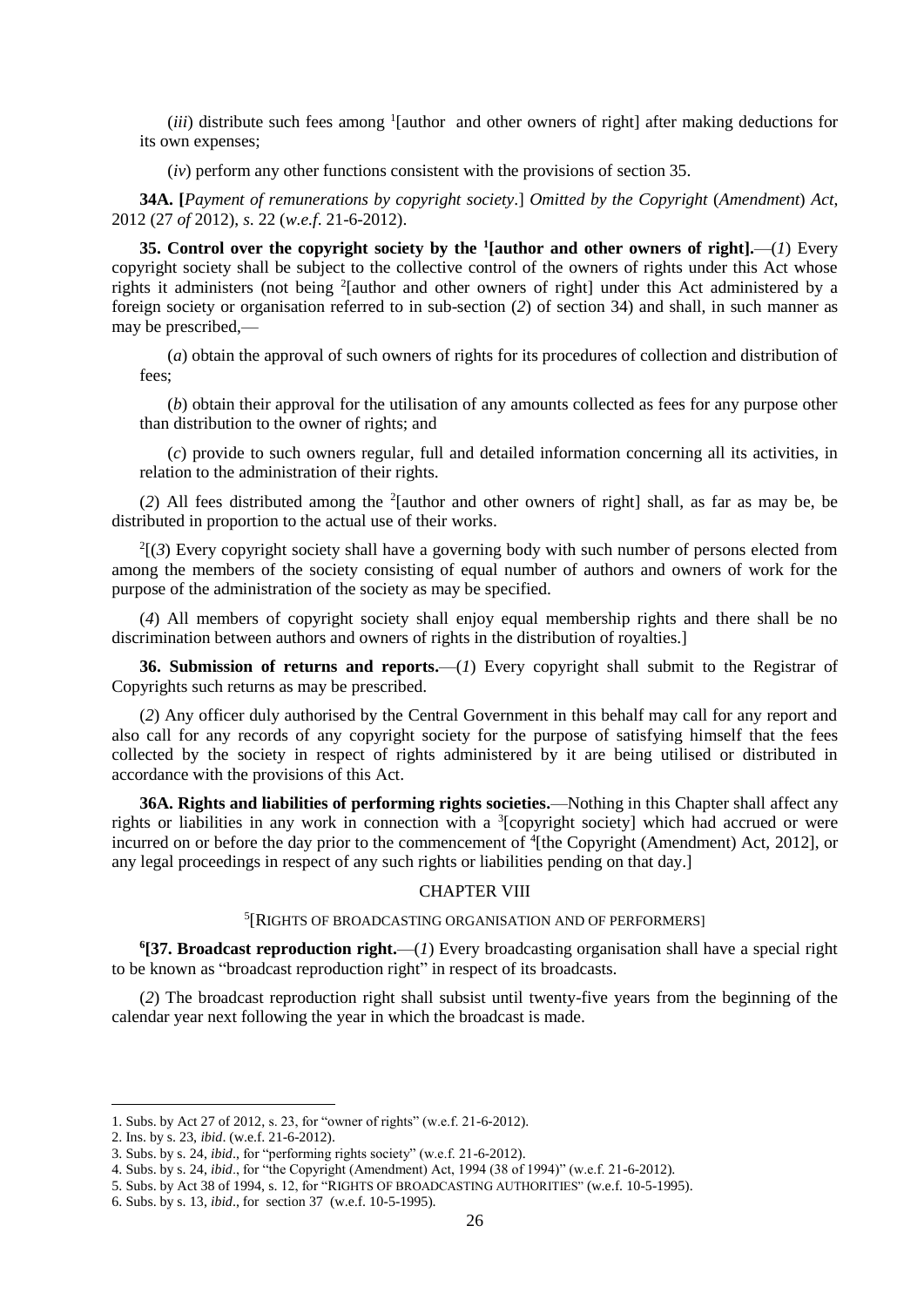(*3*) During the continuance of a broadcast reproduction right in relation to any broadcast, any person who, without the licence of the owner of the right does any of the following acts of the broadcast or any substantial part thereof,—

(*a*) re-broadcast the broadcast; or

(*b*) causes the broadcast to be heard or seen by the public on payment of any charges; or

(*c*) makes any sound recording or visual recording of the broadcast; or

(*d*) makes any reproduction of such sound recording or visual recording where such initial recording was done without licence or, where it was licensed, for any purpose not envisaged by such licence; or

<sup>1</sup>[(e) sells or given on commercial rental or offer for sale or for such rental, may such sound recording or visual recording referred to in clause (*c*) or clause (*d*)].]

**2 [38. Performer's right.**—(*1*) Where any performer appears or engages in any performance, he shall have a special right to be known as the "performer's right" in relation to such performance.

(2) The performer's right shall subsist until <sup>3</sup>[fifty years] from the beginning of the calendar year next following the year in which the performance is made.

 $4*$  \* \* \*  $*$  \*

 $5$ [38A. Exclusive right of performers.—(*1*) Without prejudice to the rights conferred on authors, the performer's right which is an exclusive right subject to the provisions of this Act to do or authorise for doing any of the following acts in respect of the performance or any substantial part thereof, namely:—

(*a*) to make a sound recording or a visual recording of the performance, including—

(*i*) reproduction of it in any material form including the storing of it in any medium by electronic or any other means;

(*ii*) issuance of copies of it in any material form including the storing of it in any medium by electronic or any other means;

(*iii*) communication of it to the public;

(*iv*) selling or giving it on commercial rental or offer for sale or for commercial rental any copy or the recording;

(*b*) to broadcast or communicate the performance to the public except where the performance is already broadcast.

(*2*) Once a performer has, by written agreement, consented to the incorporation of his performance in a cinematograph film he shall not, in the absence of any contract to the contrary, object to the enjoyment by the producer of the film of the performer's right in the same film:

Provided that, notwithstanding anything contained in this sub-section, the performer shall be entitled for royalties in case of making of the performances for commercial use.

**38B. Moral rights of the performer.**—The performer of a performance shall, independently of his right after assignment, either wholly or partially of his right, have the right,—

(*a*) to claim to be identified as the performer of his performance except where omission is dictated by the manner of the use of the performance; and

(*b*) to restrain or claim damage in respect of any distortion, mutilation or other modification of his performance that would be prejudicial to his reputation.

<sup>1.</sup> Subs. by Act 27 of 2012, s. 25, for clause (*e*) (w.e.f. 21-6-2012).

<sup>2.</sup> Subs. by Act 38 of 1994, s. 14, for section 38 (w.e.f. 10-5-1995).

<sup>3.</sup> Subs. by 49 of 1999, s. 4, for "twenty-five years" (w.e.f. 15-1-2000).

<sup>4.</sup> Omitted by Act 27 of 2012, s. 26 (w.e.f. 21-6-2012).

<sup>5.</sup> Ins. by s. 27, *ibid.* (w.e.f. 21-6-2012).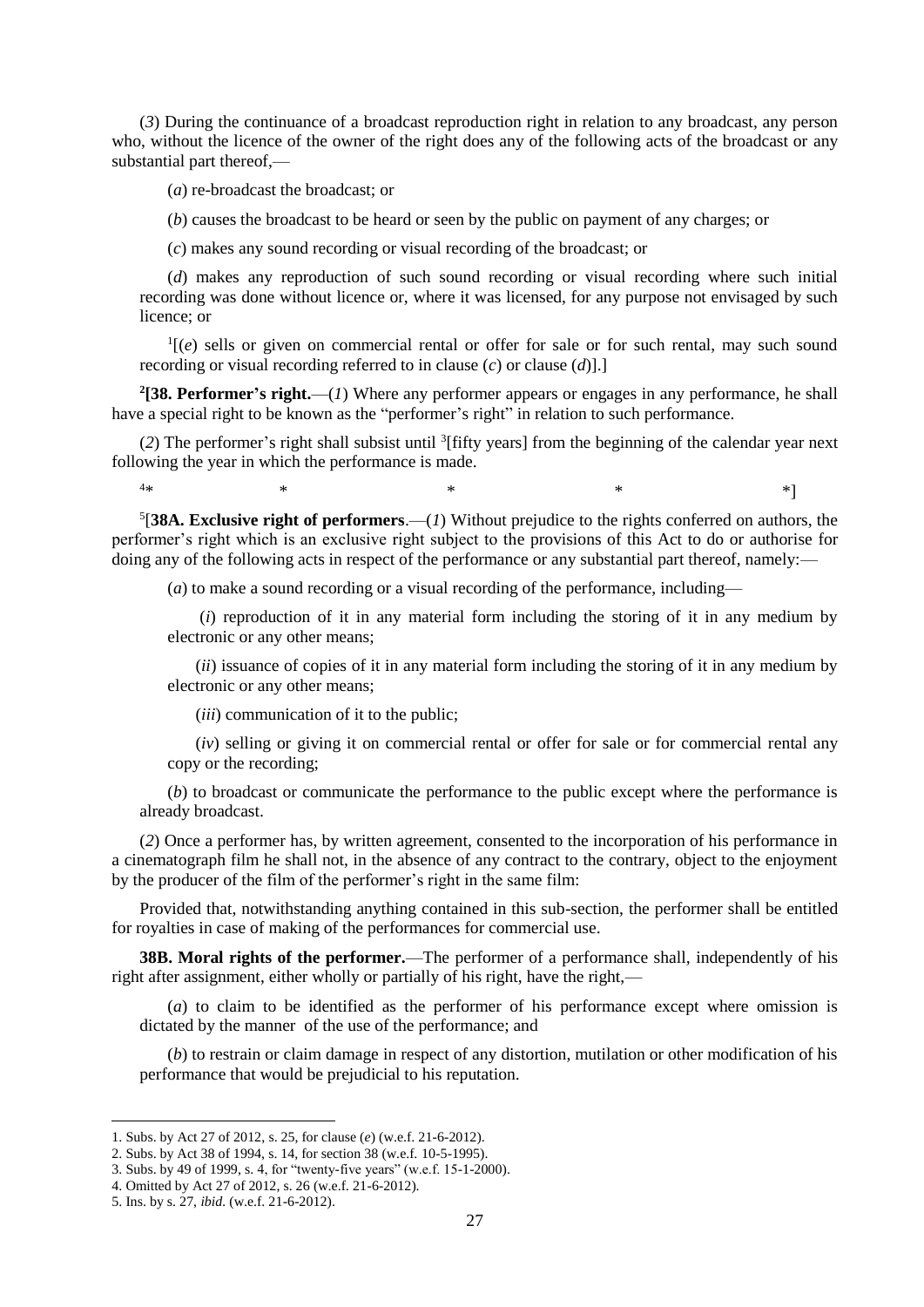*Explanation.—*For the purpose of this clause, it is already clarified that mere removal of any portion of a performance for the purpose of editing, or to fit the recording within a limited duration, or any other modification required for purely technical reasons shall not be deemed to be prejudicial to the performer's reputation.]

**1 [39. Acts not infringing broadcast reproduction right or performer's right.**—No broadcast reproduction right or performer's right shall be deemed to be infringed by—

(*a*) the making of any sound recording or visual recording for the private use of the person making such recording, or solely for purposes of *bona fide* teaching or research; or

(*b*) the use, consistent with fair dealing, of excerpts of a performance or of a broadcast in the reporting of current events or for *bona fide* review, teaching or research; or

(*c*) such other acts, with any necessary adaptations and modifications, which do not constitute infringement of copyright under section 52.

**2 [39A. Certain provisions to apply in case of broadcast reproduction right and performer's rights.**—Sections 18, 19, 30, 30A, 33, 33A, 34, 35, 36, 53, 55, 58, 63, 64, 65, 65A, 65B and 66 shall, with necessary adaptations and modifications, apply in relation to the broadcast reproduction right in any broadcast and the performer's right in any performance as they apply in relation to copyright in a work:

Provided that where copyright to performer's right subsists in respect of any work or performance that has been broadcast, no licence to reproduce such broadcast, shall be given without the consent of the owner of rights or performer, as the case may be, or both of them:

Provided further that the broadcast reproduction right or performer's right shall not subsist in any broadcast or performance if that broadcast or performance is an infringement of the copyright in any work.

(*2*) The broadcast reproduction right or the performer's right shall not affect the separate copyright in any work in respect of which, the broadcast or the performance, as the case may be, is made.]

## CHAPTER IX

#### INTERNATIONAL COPYRIGHT

**40. Power to extend copyright to foreign works.**—The Central Government may, by order published in the Official Gazette, direct that all or any provisions of this Act shall apply—

(*a*) to work first published in any territory outside India to which the order relates in like manner as if they were first published within India;

(*b*) to unpublished works, or any class thereof, the authors whereof were at the time of the making of the work, subjects or citizens of a foreign country to which the order relates, in like manner as if the authors were citizens of India;

(*c*) in respect of domicile in any territory outside India to which the order relates in like manner as if such domicile were in India;

(*d*) to any work of which the author was at the date of the first publication thereof, or, in a case where the author was dead at that date, was at the time of his death, a subject or citizen of a foreign country to which the order relates in like manner as if the author was a citizen of India at that date or time;

and thereupon, subject to the provisions of this Chapter and of the order, this Act shall apply accordingly:

Provided that—

**.** 

(*i*) before making an order under this section in respect of any foreign country (other than a country with which India has entered into a treaty or which is a party to a convention relating to copyright to which India is also a party), the Central Government shall be satisfied that that foreign

<sup>1.</sup> Subs. by Act 38 of 1994, s. 15, for section 39 (w.e.f. 10-5-1995).

<sup>2.</sup> Subs. by Act 27 of 2012, s. 28, for section 39A (w.e.f. 21-6-2012).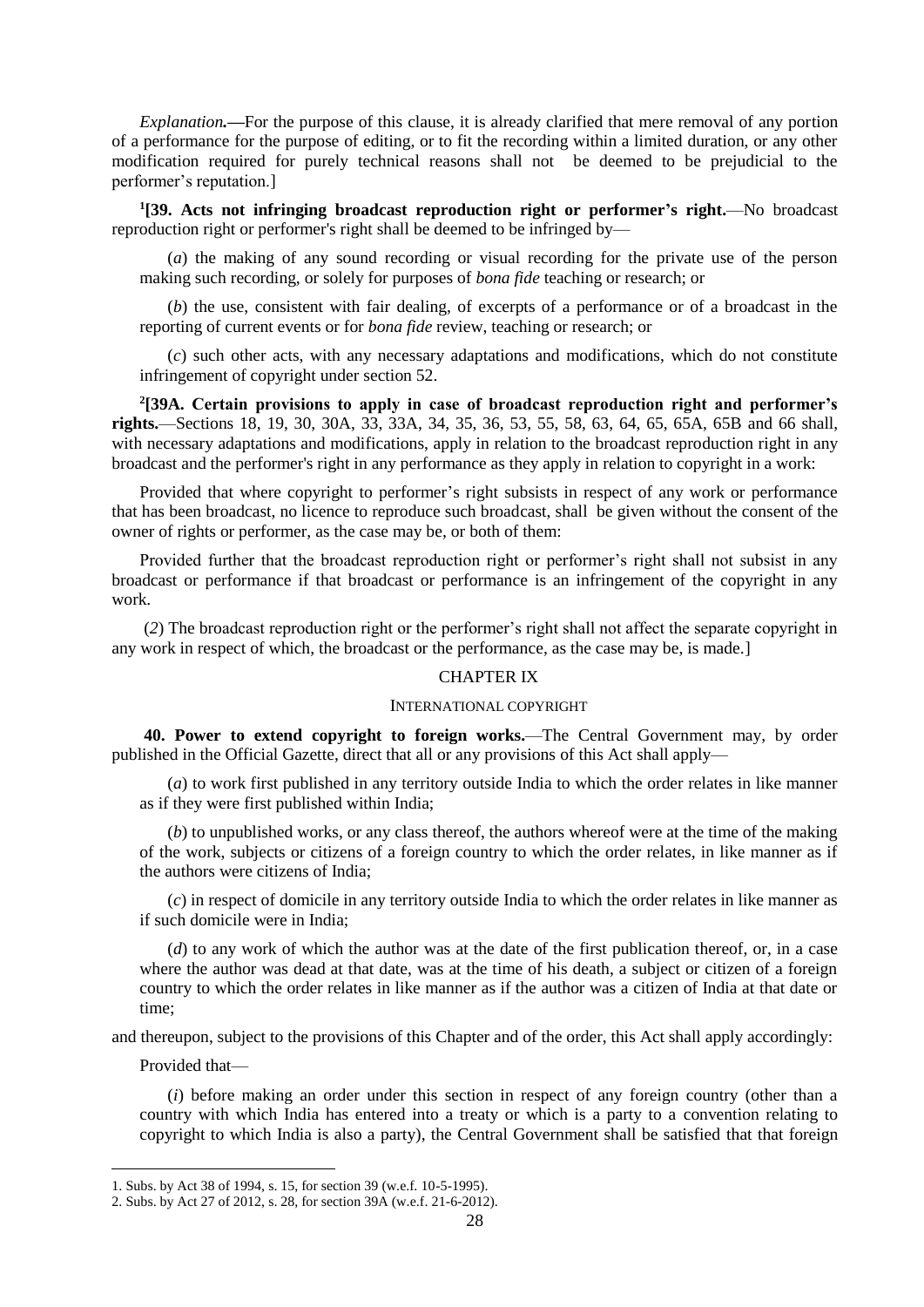country has made, or has undertaken to make, such provisions if any, as it appears to the Central Government expedient to require for the protection in that country of works entitled to copyright under the provisions of this Act;

(*ii*) the order may provide that the provisions of this Act shall apply either generally or in relation to such classes of works or such classes of cases as may be specified in the order;

(*iii*) the order may provide that the term of copyright in India shall not exceed that conferred by the law of the country to which the order relates  ${}^{1}$ [but such a term or copyright shall not exceed the term of copyright provided under this Act];

(*iv*) the order may provide that the enjoyment of the rights conferred by this Act shall be subject to the accomplishment of such conditions and formalities, if any, as may be prescribed by the order;

(*v*) in applying the provisions of this Act as to ownership of copyright, the order may make such exception and modifications as appear necessary, having regard to the law of the foreign country;

(*vi*) the order may provide that this Act or any part thereof shall not apply to works made before the commencement of the order or that this Act or any part thereof shall apply to works first published before the commencement of the order.

2 [**40A. Power of Central Government to apply Chapter VIII to broadcasting organisations and performers in certain other countries.**—(*1*) If the Central Government is satisfied that a foreign country (other than a country with which India has entered into a treaty or which is a party to a convention relating to rights of broadcasting organisations and performers to which India is also a party) has made or has undertaken to make such provisions, if any, as it appears to the Central Government expedient to require, for the protection in that foreign country, of the rights of broadcasting organisations and performers as is available under this Act, it may, by order published in the Official Gazette, direct that the provisions of Chapter VIII shall apply—

(*a*) to broadcasting organisation whose headquarters is situated in a country to which the order relates or, the broadcast was transmitted from a transmitted situated in a country to which the order relates as if the headquarters of such organisation were situated in India or such broadcast were made from India;

(*b*) to performances that took place outside India to which the order relates in like manner as if they took place in India;

(*c*) to performance that are incorporated in a sound recording published in a country to which the order relates as if it were published in India;

(*d*) to performances not fixed on a sound recording broadcast by a broadcasting organisation the headquarters of which is located in a country to which the order relates or where the broadcast is transmitted from a transmitted which is situated in a country to which the order relates as if the headquarters of such organisation were situated in India or such broadcast were made from India.

(*2*) Every order made under sub-section (*1*) may provide that—

(*i*) the provisions of Chapter VIII, shall apply either generally or in relation to such class or classes of broadcasts or performances or such other class or classes of cases as may be specified in the order;

(*ii*) the term of the rights of broadcasting organisations and performers in India shall not exceed such term as is conferred by the law of the country to which the order relates;

(*iii*) the enjoyment of the rights conferred by Chapter VIII shall be subject to the accomplishment of such conditions and formalities, if any, as may be specified in that order;

(*iv*) Chapter VIII of any part thereof shall not apply to broadcast and performances made before the commencement of the order or that Chapter VIII or any part thereof shall not apply to broadcasts and performances broadcast or performed before the commencement of the order;

<sup>1.</sup> Ins. by Act 27 of 2012, s. 29 (w.e.f. 21-6-2012).

<sup>2.</sup> Ins. by Act 49 of 1999, s. 5 (w.e.f. 15-1-2000).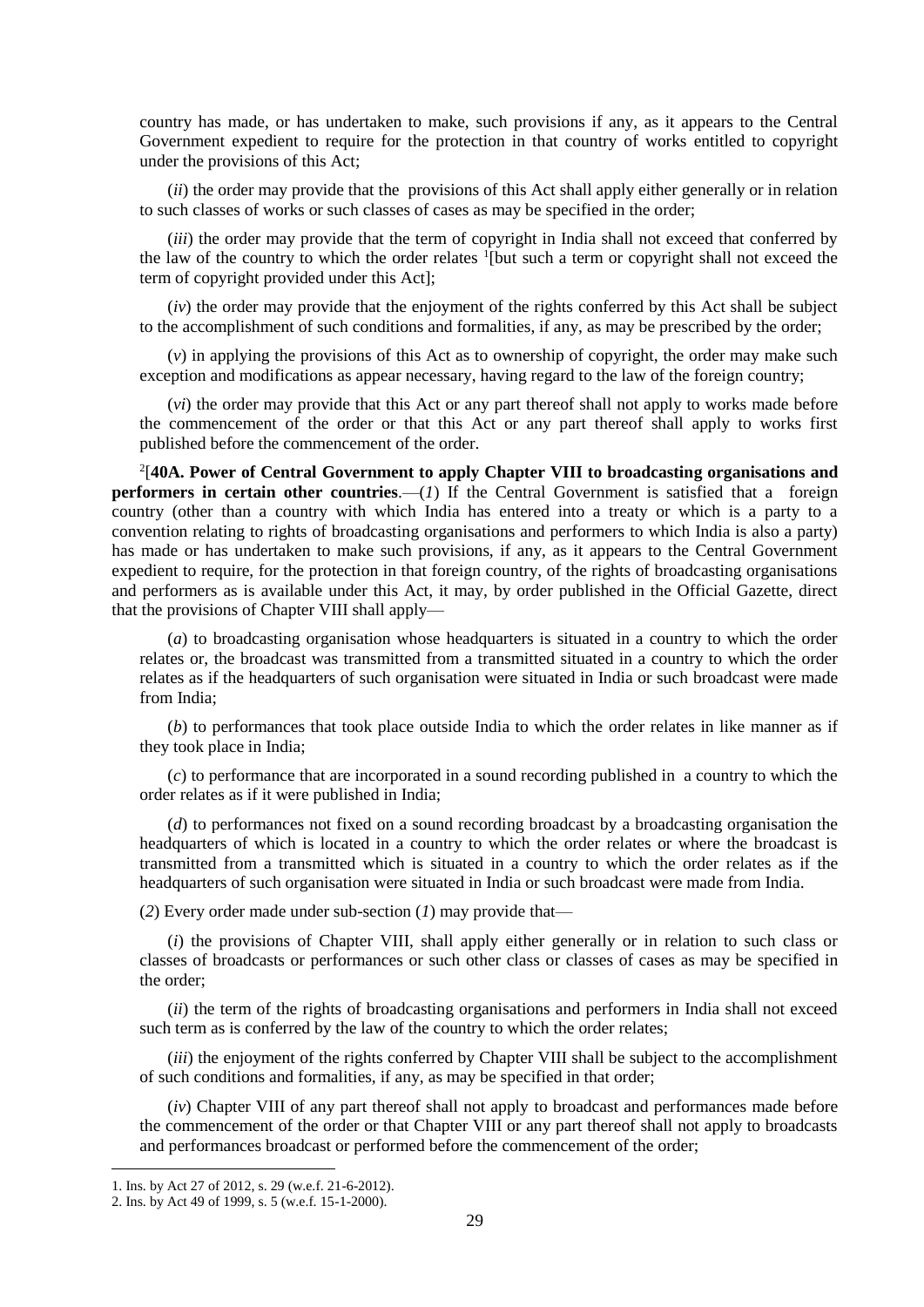(*v*) in case of ownership of rights of broadcasting organisations and performers, the provisions of Chapter VIII shall apply with such exceptions and modifications as the Central Government may, having regard to the law of the foreign country, consider necessary.]

## **41. Provisions as to works of certain international organisations.**—(*1*) Where—

(*a*) any work is made or first published by or under the direction or control of any organisation to which this section applies, and

(*b*) there would, apart from this section, be no copyright in the work in India at the time of the making or, as the case may be, of the first publication thereof, and

(*c*) either—

(*i*) the work is published as aforesaid in pursuance of an agreement in that behalf with the author, being an agreement which does not reserve to the author the copyright, if any, in the work, or

(*ii)* under section 17 any copyright in the work would belong to the organisation;

there shall, by virtue of this section, be copyright in the work throughout India.

(*2*) Any organisation to which this section applies which at the material time had not the legal capacity of a body corporate shall have and be deemed at all material times to have had the legal capacity of a body corporate for the purpose of holding, dealing with, and enforcing copyright and in connection with all legal proceedings relating to copyright.

(*3*) The organisations to which this section applies are such organisations as the Central Government may, by order published in the Official Gazette, declare to be organisations of which one or more sovereign powers or the Government or Governments thereof are members to which it is expedient that this section shall apply.

**42. Power to restrict rights in works of foreign authors first published in India.**—If it appears to the Central Government that a foreign country does not give or has not undertaken to give adequate protection to the works of Indian authors, the Central Government may, by order published in the Official Gazette, direct that such of the provisions of this Act as confer copyright on works first published in India shall not apply to works, published after the date specified in the order, the authors whereof are subjects or citizens of such foreign country and are not domiciled in India, and thereupon those provisions shall not apply to such works.

1 [**42A. Power to restrict rights of foreign broadcasting organisations and performers.**—If it appears to the Central Government that a foreign country does not give or has not undertaken to give adequate protection to rights of broadcasting organisations or performers, the Central Government may, by order published in the Official Gazette, direct that such of the provisions of this Act as confer right to broadcasting organisations or performers, as the case may be, shall not apply to broadcasting organisations or performers whereof are based or incorporated in such foreign country or are subjects or citizens of such foreign country and are not incorporated or domiciled in India, and thereupon those provisions shall not apply to such broadcasting organisations or performers:]

<sup>2</sup>[Provided that it does not exceed the period provided under this Act.]

**43. Orders under this Chapter to be laid before Parliament.**—Every order made by the Central Government under this Chapter shall, as soon as may be after it is made, be laid before both Houses of Parliament and shall be subject to such modifications as Parliament may make during the session in which it is so laid or the session immediately following.

<sup>1.</sup> Ins. by Act 49 of 1999, s. 6 (w.e.f. 15-1-2000).

<sup>2.</sup> Ins. by Act 27 of 2012, s. 30 (w.e.f. 21-6-2012).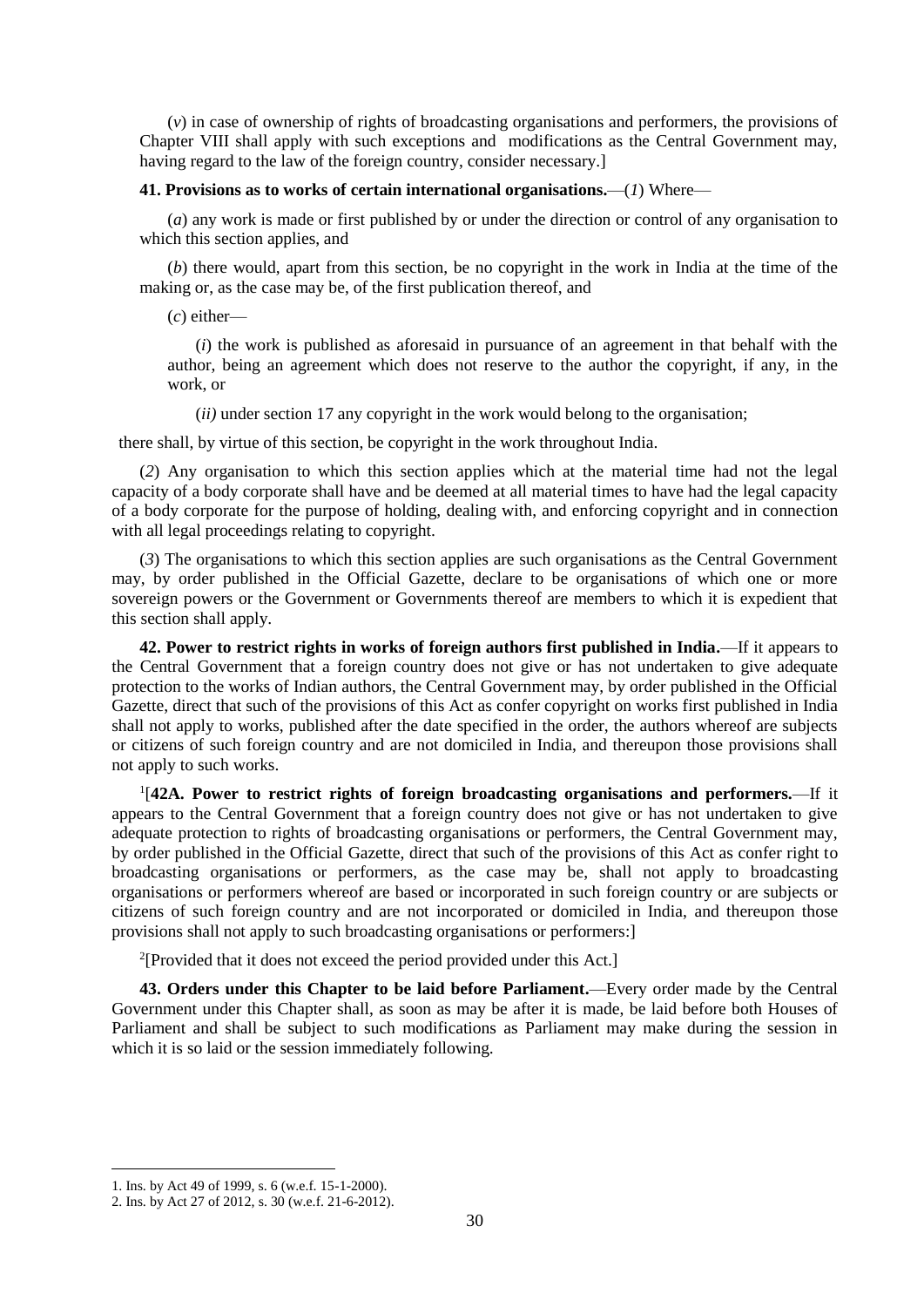## CHAPTER X

### REGISTRATION OF COPYRIGHT

**44. Register of Copyrights.**—There shall be kept at the Copyright Office a register in the prescribed form to be called the Register of Copyrights in which may be entered the names or titles of works and the names and addresses of authors, publishers and owners of copyright and such other particulars as may be prescribed.

**45. Entries in register of Copyrights.**—(*1*) The author or publisher of, or the owner of or other person interested in the copyright in, any work may make an application in the prescribed form accompanied by the prescribed fee to the Registrar of Copyrights for entering particulars of the work in the Register of Copyrights:

<sup>1</sup>[Provided that in respect of an artistic work which is used or is capable of being used in <sup>2</sup>[relation to any goods or services], the application shall include a statement to that effect and shall be accompanied by a certificate from the Registrar of Trade Marks referred to in <sup>3</sup>[section 3 of the Trade Marks Act, 1999 (47 of 1999)], to the effect that no trade mark identical with or deceptively similar to such artistic work has been registered under that Act in the name of, or that no application has been made under that Act for such registration by, any person other than the applicant.]

(*2*) On receipt of an application in respect of any work under sub-section (*1*), the Registrar of Copyrights may, after holding such inquiry as he may deem fit, enter the particulars of the work in the Register of Copyrights.

**46. Indexes.**—There shall be also kept at the Copyright Office such indexes of the Register of Copyrights as may be prescribed.

**47. Form and inspection of register.**—The Register of Copyrights and indexes thereof kept under this Act shall at all reasonable times be open to inspection, and any person shall be entitled to take copies of, or make extracts from, such register or indexes on payment of such fee and subject to such conditions as may be prescribed.

**48. Register of Copyrights to be** *prima facie* **evidence of particulars entered therein.**—The Register of Copyrights shall be *prima facie* evidence of the particulars entered therein and documents purporting to be copies of any entries therein, or extracts therefrom, certified by the Registrar of Copyrights and sealed with the seal of the Copyright Office shall be admissible in evidence in all courts without further proof or production of the original.

**49. Correction of entries in the Register of Copyrights.**—The Registrar of Copyrights may, in the prescribed cases and subject to the prescribed conditions, amend or alter the Register of Copyrights by—

(*a*) correcting any error in any name, address or particulars; or

(*b*) correcting any other error which may have arisen therein by accidental slip or omission.

**50. Rectification of Register by <sup>4</sup>[High Court].—The <sup>4</sup>[High Court], on application of the Registrar** of Copyrights or of any person aggrieved, shall order the rectification of the Register of Copyrights by—

(*a*) the making of any entry wrongly omitted to be made in the register, or

- (*b*) the expunging of any entry wrongly made in, or remaining on, the register, or
- (*c*) the correction of any error or defect in the register.

**5 [50A. Entries in the Register of Copyrights, etc., to be published.**—Every entry made in the Register of Copyrights or the particulars of any work entered under section 45, the correction of every entry made in such register under section 49, and every rectification ordered under section 50, shall be published by the Registrar of Copyrights in the Official Gazette or in such other manner as he may deem fit.]

<sup>1.</sup> The proviso added by Act 23 of 1983, s. 16 (w.e.f. 9-8-1984).

<sup>2.</sup> Subs. by Act 27 of 2012, s. 31, for "relation to any goods" (w.e.f. 21-6-2012).

<sup>3.</sup> Subs. by s. 31, *ibid*., for "section 4 of the Trade and Merchandise Marks Act, 1958 (43 of 1958)" (w.e.f. 21-6-2012).

<sup>4.</sup> Subs. by Act 33 of 2021, s.10, for "Appellate Board" (w.e.f. 4-4-2021).

<sup>5.</sup> Ins. by Act 23 of 1983, s. 17 (w.e.f. 9-8-1984).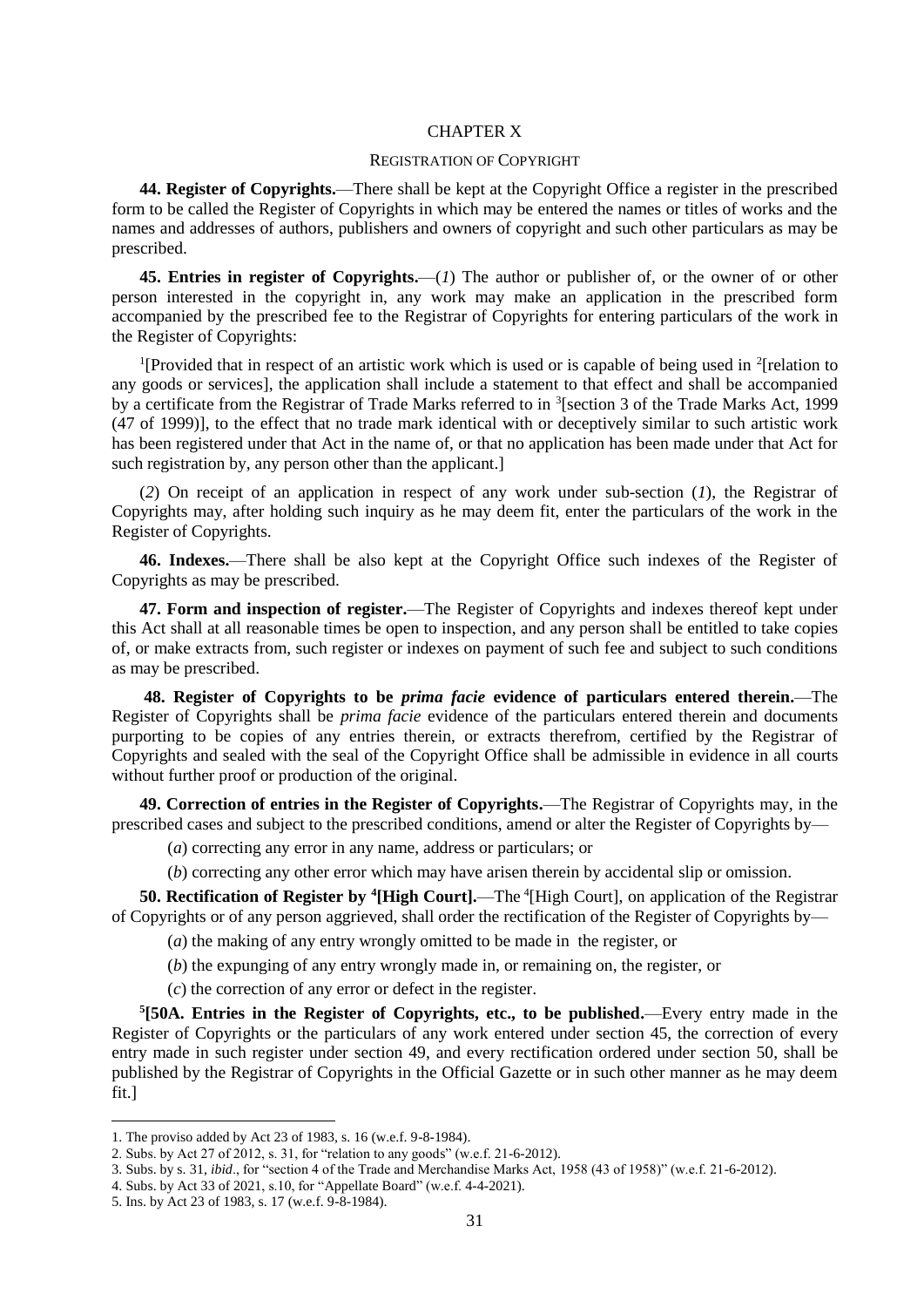### CHAPTER XI

### INFRINGEMENT OF COPYRIGHT

**51. When copyright infringed.**—Copyright in a work shall be deemed to be infringed—

(*a*) when any person, without a licence granted by the owner of the copyright or the Registrar of Copyrights under this Act or in contravention of the conditions of a licence so granted or of any condition imposed by a competent authority under this Act—

(*i*) does anything, the exclusive right to do which is by this Act conferred upon the owner of the copyright, or

 $\mathbb{I}[(ii)$  permits for profit any place to be used for the communication of the work to the public where such communication constitutes an infringement of the copyright in the work, unless he was not aware and had no reasonable ground for believing that such communication to the public would be an infringement of copyright; or]

(*b*) when any person—

(*i*) makes for sale or hire, or sells or lets for hire, or by way of trade displays or offers for sale or hire, or

(*ii*) distributes either for the purpose of trade or to such an extent as to affect prejudicially the owner of the copyright, or

(*iii*) by way of trade exhibits in public, or

 $(iv)$  imports  $2***$  into India,

any infringing copies of the work:

<sup>3</sup>[Provided that nothing in sub-clause (*iv*) shall apply to the import of one copy of any work for the private and domestic use of the importer.]

*Explanation.*—For the purposes of this section, the reproduction of a literary, dramatic, musical or artistic work in the form of a cinematograph film shall be deemed to be an "infringing copy".

**52. Certain acts not to be infringement of copyright.**—(*1*) The following acts shall not constitute an infringement of copyright, namely,—

 $^{4}$ [(*a*) a fair dealing with any work, not being a computer programme, for the purpose of—

(*i*) private or personal use, including research;

(*ii*) criticism or review, whether of that work or of any other work;

(*iii*) the reporting of current events and current affairs, including the reporting of a lecture delivered in public;

*Explanation*.—The storing of any work in any electronic medium for the purposes mentioned in this clause, including the incidental storage of any computer programme which is not itself in infringing copy for the said purposes, shall not constitute infringement of copyright.]

 $<sup>5</sup>$ [(*aa*) the making of copies or adaptation of a computer programme by the lawful possessor of a</sup> copy of such computer programme, from such copy—

(*i*) in order to utilise the computer programme for the purpose for which it was supplied; or

(*ii*) to make back-up copies purely as a temporary protection against loss, destruction or damage in order only to utilise the computer programme for the purpose for which it was supplied;]

<sup>1.</sup> Subs. by Act 38 of 1994, s. 16, for sub-clause (*ii*) (w.e.f. 10-5-1995).

<sup>2.</sup> The brackets and words "(except for the private and domestic use of the importer)" omitted by Act 65 of 1984, s. 3 (w.e.f. 8-10-1985).

<sup>3.</sup> Subs. by Act 38 of 1994, s. 16, for the proviso (w.e.f. 10-5-1995).

<sup>4.</sup> Subs. by Act 27 of 2012, s. 32, for clause (*a*) (w.e.f. 21-6-2012).

<sup>5.</sup> Ins. by Act 38 of 1994, s. 17 (w.e.f. 10-5-1995).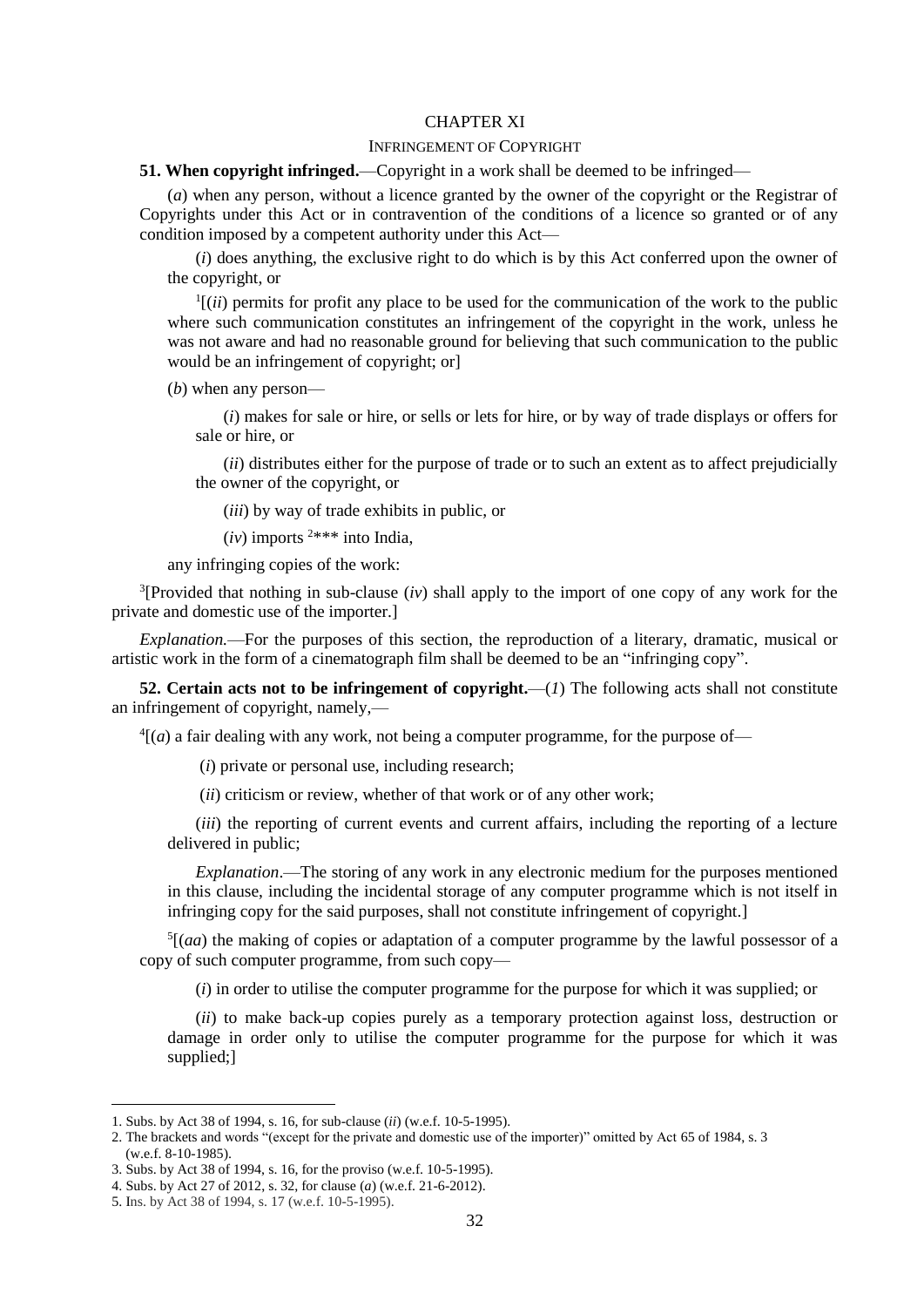<sup>1</sup>[(*ab*) the doing of any act necessary to obtain information essential for operating inter-operability of an independently created computer programmes with other programmer by a lawful possessor of a computer programme provided that such information is not otherwise readily available;

(*ac*) the observation, study or test of functioning of the computer programme in order to determine the ideas and principles which underline any elements of the programme while performing such acts necessary for the functions for which the computer programme was supplied;

(*ad*) the making of copies or adaptation of the computer programme from a personally legally obtained copy for non-commercial personal use;]

 $2(1)(b)$  the transient or incidental storage of a work or performance purely in the technical process of electronic transmission or communication to the public;

(*c*) transient or incidental storage of a work or performance for the purpose of providing electronic links, access or integration, where such links, access or integration has not been expressly prohibited by the right holder, unless the person responsible is aware or has reasonable grounds for believing that such storage is of an infringing copy:

Provided that if the person responsible for the storage of the copy has received a written complaint from the owner of copyright in the work, complaining that such transient or incidental storage is an infringement, such person responsible for the storage shall refrain from facilitating such access for a period of twenty-one days or till he receives an order from the competent court refraining from facilitation access and in case no such order is received before the expiry of such period of twenty-one days, he may continue to provide the facility of such access;

(*d*) the reproduction of any work for the purpose of a judicial proceeding or for the purpose of a report of a judicial proceeding;

(*e*) the reproduction or publication of any work prepared by the Secretariat of a Legislature or, where the legistanure consists of two Houses, by the Secretariat of either House of the Legislature, exclusively for the use of the members of that Legislature;

(*f*) the reproduction of any work in a certified copy made or supplied in accordance with any law for the time being in force;

(*g*) the reading or recitation in public of reasonable extracts from a published literacy or dramatic work;

(*h*) the publication in a collection, mainly composed of non-copyright matter, *bona fide* intended for instruction use, and so described in the title and in any advertisement issued by or on behalf of the publisher, of short passages from published literary or dramatic works, not themselves published for such use in which copyright subsists:

Provided that not more than two such passages from works by the same author are published by the same publisher during any period of five years.

*Explanation.*—In the case of a work of joint authorship, references in this clause to passages from works shall include references to passages from works by any one or more of the authors of those passages or by any one or more of those authors in collaboration with any other person;

(*i*) the reproduction of any work—

- (*i*) by a teacher or a pupil in the course of instruction; or
- (*ii*) as part of the question to be answered in an examination; or
- (*iii*) in answers to such questions;

 $3\vert(j)$  the performance, in the course of the activities of an educational institution, of a literary, dramatic or musical work by the staff and students of the institution, or of a cinematograph film or a

<sup>1.</sup> Ins. by Act 49 of 1999, s. 7 (w.e.f. 15-1-2000).

<sup>2.</sup> Subs. by Act 27 of 2012, s. 32, for clauses (*b*), (*c*), (*d*), (*e*), (*f*), (*g*), (*h*), (*i*) and (*j*) (w.e.f. 21-6-2012).

<sup>3.</sup> Subs. by Act 38 of 1994, s. 17, for clauses (*j*) and (*k*) (w.e.f. 10-5-1995).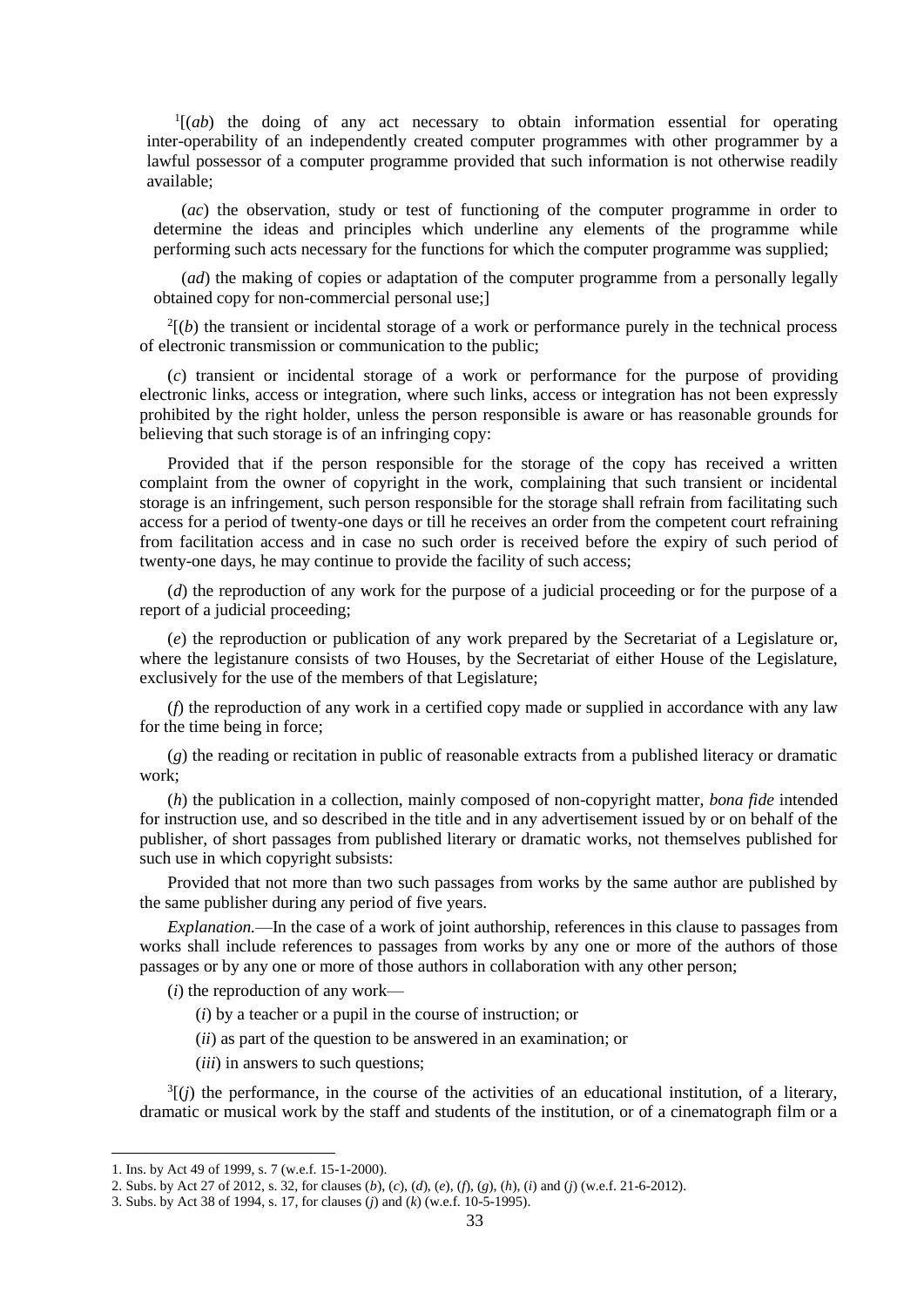sound recording if the audience is limited to such staff and students, the parents and guadians of the students and persons connected with the activities of the institution or the communication to such an audience of a cinematograph film or sound recording;]

 $(k)$  the causing of a recording to be heard in public by utilising it,—

(*i*) in an enclosed room or hall meant for the common use of residents in any residential premises (not being a hotel or similar commercial establishment) as part of the amenities provided exclusively or mainly for residents therein; or

(*ii*) as part of the activities of a club or similar organisation which is not established or conducted for profit;]

(*l*) the performance of a literary, dramatic or musical work by an amateur, club or society, if the performance is given to a non-paying audience, or for the benefit of a religious institution;

(*m*) the reproduction in a newspaper, magazine or other periodical of an article on current economic, political, social or religious topics, unless the author of such article has expressly reserved to himself the right of such reproduction;

 $\Gamma$ <sup>1</sup>[(*n*) the storing of a work in any medium by Electronic means by a non-commercial public library, for preservation if the library already possesses a non-digital copy of the work;]

(*o*) the making of not more than three copies of a book (including a pamphlet, sheet of music, map, chart or plan) by or under the direction of the person in charge of a  $2$ [non-commercial public library] for the use of the library if such book is not available for sale in India;

(*p*) the reproduction, for the purpose of research or private study or with a view to publication, of an unpublished literary, dramatic or musical work kept in a library, museum or other institution to which the public has access:

Provided that where the identity of the author of any such work or, in the case of a work of joint authorship, of any of the authors is known to the library, museum or other institution, as the case may be, the provisions of this clause shall apply only if such reproduction is made at a time more than  $3$ [sixty years] from the date of the death of the author or, in the case of a work of joint authorship, from the death of the author whose identity is known or, if the identity of more authors than one is known from the death of such of those authors who dies last;

(*q*) the reproduction or publication of—

(*i*) any matter which has been published in any Official Gazette except an Act of a Legislature;

(*ii*) any Act of a Legislature subject to the condition that such Act is reproduced or published together with any commentary thereon or any other original matter;

(*iii*) the report of any committee, commission, council, board or other like body appointed by the Government if such report has been laid on the Table of the Legislature, unless the reproduction or publication of such report is prohibited by the Government;

(*iv*) any judgment or order of a court, tribunal or other judicial authority, unless the reproduction or publication of such judgment or order is prohibited by the court, the tribunal or other judicial authority, as the case may be;

(*r*) the production or publication of a translation in any Indian language of an Act of a Legislature and of any rules or orders made thereunder—

(*i*) if no translation of such Act or rules or orders in that language has been previously been produced or published by the Government; or

<sup>1.</sup> Subs. by Act 27 of 2012, s. 32, for clause (*n*) (w.e.f. 21-6-2012).

<sup>2.</sup> Subs. by s. 32, *ibid.,* for "public library" (w.e.f. 21-6-2012).

<sup>3.</sup> Subs. by Act 49 of 1999, s. 7, for "fifty years" (w.e.f. 15-1-2000).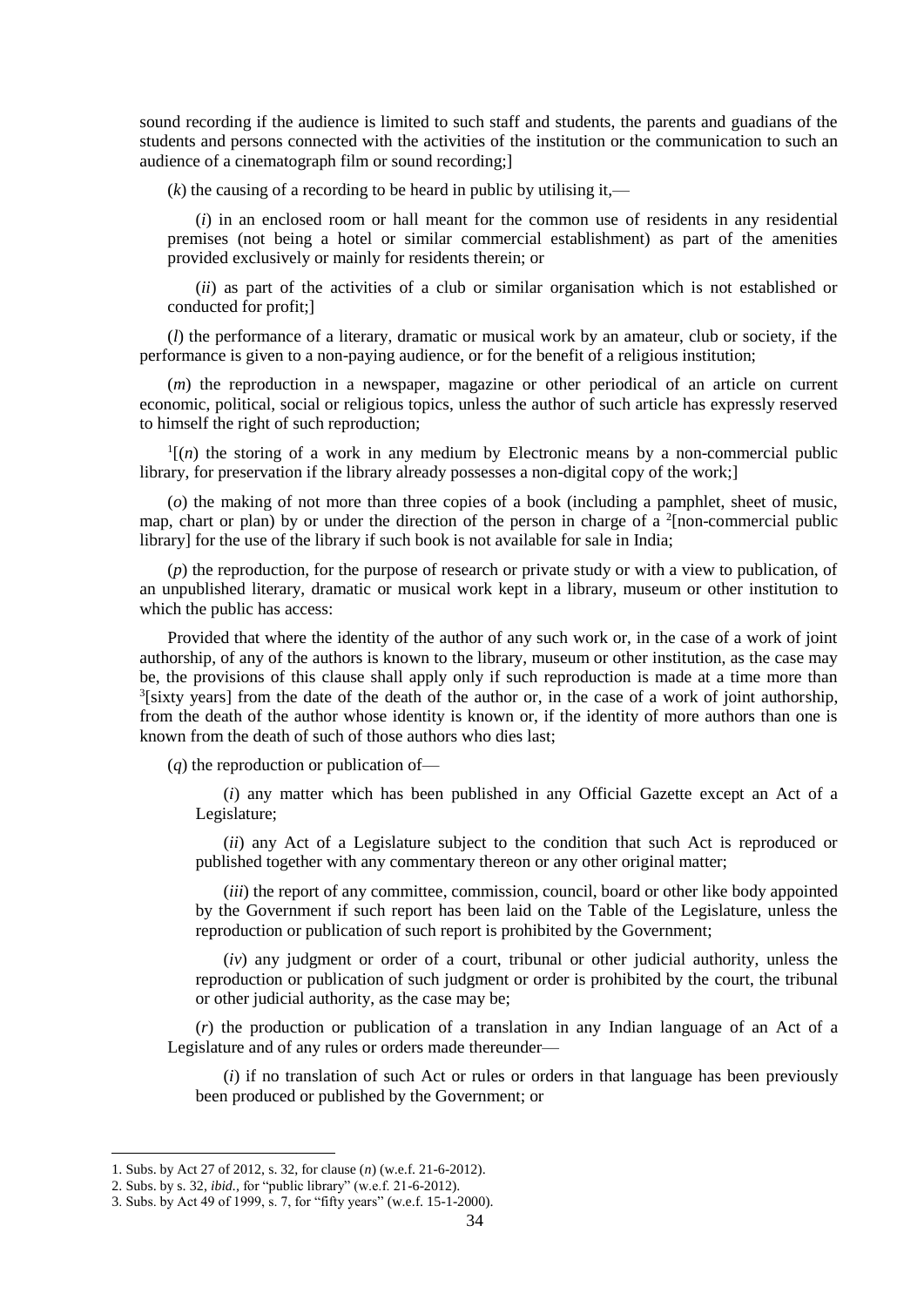(*ii*) where a translation of such Act or rules or orders in that language has been produced or published by the Government, if the translation is not available for sale to the public:

Provided that such translation contains a statement at a prominent place to the effect that the translation has not been authorised or accepted as authentic by the Government;

1 [(*s*) the making or publishing of a painting, drawing, engraving or photograph of a work of architecture or the display of a work of architecture;]

(*t*) the making or publishing of a painting, drawing, engraving or photograph of a sculpture, or other artistic work falling under sub-clause (*iii*) of clause (*c*) of section 2, if such work is permanently situate in a public place or any premises to which the public has access;

 $(u)$  the inclusion in a cinematograph film of—

(*i*) any artistic work permanently situate in a public place or any premises to which the public has access; or

(*ii*) any other artistic work, if such inclusion is only by way of background or is otherwise incidental to the principal matters represented in the film;

(*v*) the use by the author of an artistic work, where the author of such work is not the owner of the copyright therein, of any mould, cast, sketch, plan, model or study made by him for the purpose of the work:

Provided that he does not thereby repeat or imitate the main design of the work;

 $2\mu(w)$  the making of a three-dimensional object from a two-dimensional artistic work, such as a technical drawing, for the purposes of industrial application of any purely functional part of a useful device;]

(*x*) the reconstruction of a building or structure in accordance with the architectural drawings or plans by reference to which the building or structure was originally constructed:

Provided that the original construction was made with the consent or licence of the owner of the copyright in such drawings and plans;

(*y*) in relation to a literary, <sup>3</sup> [dramatic, artistic or] musical work recorded or reproduced in any cinematograph film, the exhibition of such film after the expiration of the term of copyright therein:

Provided that the provisions of sub-clause (*ii*) of clause (*a*), sub-clause (*i*) of clause (*b*) and clauses (*d*), (*f*), (g), (*m*) and (*p*) shall not apply as respects any act unless that act is accompanied by an acknowledgment—

(*i*) identifying the work by its title or other description; and

(*ii*) unless the work is anonymous or the author of the work has previously agreed or required that no acknowledgment of his name should be made, also identifying the author;

 $\frac{4}{2}$  (*z*) the making of an ephemeral recording, by a broadcasting organisation using its own facilities for its own broadcast by a broadcasting organisation of a work which it has the right to broadcast; and the retention of such recording for archival purposes on the ground of its exceptional documentary character;

(*za*) the performance of a literary, dramatic or musical work or the communication to the public of such work or of a sound recording in the course of any *bona fide* religious ceremony or an official ceremony held by the Central Government or the State Government or any local authority.

*Explanation*.—For the purpose of this clause, religious ceremony includes a marriage procession and other social festivities associated with a marriage;]

<sup>1.</sup> Subs. by Act 38 of 1994, s. 17, for clause (*s*) (w.e.f. 9-8-1995).

<sup>2.</sup> Subs. by Act 27 of 2012, s. 32, for clause (*w*) (w.e.f. 21-6-2012).

<sup>3.</sup> Subs. by s. 32, *ibid*., for "dramatic or" (w.e.f. 21-6-2012).

<sup>4.</sup> Ins. by Act 38 of 1994, s. 17 (w.e.f. 9-8-1995).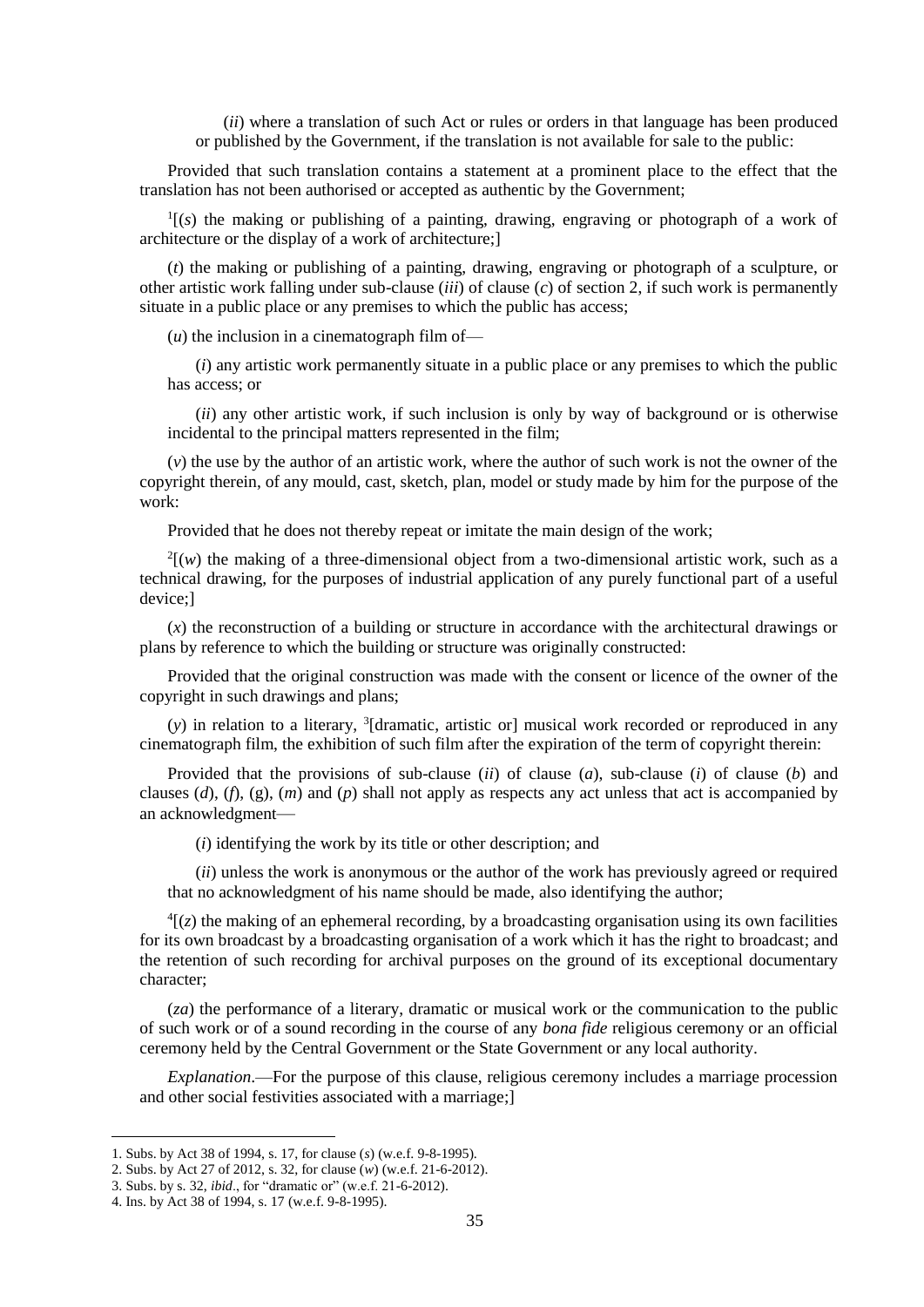$\Gamma$ <sup>1</sup>[(*zb*) the adaption, reproduction, issue of copies or communication to the public of any work in any accessible format, by—

(*i*) any person to facilitate persons with disability to access to works including sharing with any person with disability of such accessible format for private or personal use, educational purpose or research; or

(*ii*) any organisation working for the benefit of the persons with disabilities in case the normal format prevents the enjoyment of such works by such persons:

Provided that the copies of the works in such accessible format are made available to the persons with disabilities on a non-profit basis but to recover only the cost of production:

Provided further that the organisation shall ensure that the copies of works in such accessible format as used only by persons with disabilities and takes reasonable steps to prevent its entry into ordinary channels of business.

*Explanation*.—For the purposes of this sub-clause, "any organisation" includes and organisation registered under section 12A of the Income-tax Act, 1961 (43 of 1961) and working for the benefit of persons with disability or reorgnised under Chapter X of the Persons with Disabilities (Equal Opportunities, Protection or Rights and full Participation) Act, 1995 (1 of 1996) or receiving grants from the government for facilitationg access to persons with disabilities or an educational institution or library or archives recognised by the Government;

(*zc*) the importation of copies of any literary or artistic work, such as labels, company logos or promotional or explanatory material, that is purely incidental to other goods or products being lawfully.]

(*2*) The provisions of sub-section (*1*) shall apply to the doing of any act in relation to the translation of a literary, dramatic or musical work or the adaptation of a literary, dramatic, musical or artistic work as they apply in relation to the work itself.

**2 [52A. Particulars to be included in records and video Films.**—(*1*) No person shall publish a<sup>3</sup>[sound recording] in respect of any work unless the following particulars are displayed on the <sup>4</sup>[sound recording] and on any container thereof, namely:—

- (*a*) the name and address of the person who has made the record;
- (*b*) the name and address of the owner of the copyright in such work; and
- (*c*) the year of its first publication.

(*2*) No person shall publish a video film in respect of any work unless the following particulars are displayed in the video film, when exhibited, and on the video cassette or other container thereof, namely:—

(*a*) if such work is a cinematograph film required to be certified for exhibition under the provisions of the Cinematograph Act, 1952 (37 of 1952), a copy of the certificate granted by the Board of Film Certification under section 5A of that Act in respect of such work;

(*b*) the name and address of the person who has made the video film and a declaration by him that he has obtained the necessary licence or consent from the owner of the copyright, in such work for making such video film; and

(*c*) the name and address of the owner for the copyright in such work.]

**52B.** [*Accounts and audit***.**] *Omitted by the Copyright Act,* 2012 (27 *of* 2012), *s.* 33 (*w.e.f.* 21-6-2012).

**4 [53. Importation of infringing copies.**—(*1*) The owner of any right conferred by this act in respect of any work or any performance embodied in such work, or his duly authorised agent, may give notice in

<sup>1.</sup> Ins. by Act 27 of 2012, s. 32 (w.e.f. 21-6-2012).

<sup>2.</sup> Ins. by Act 65 of 1984, s. 4 (w.e.f. 8-10-1984).

<sup>3.</sup> Subs. by Act 38 of 1994, s. 2, for "record" (w.e.f. 10-5-1995).

<sup>4.</sup> Subs. by Act 27 of 2012, s. 34, for section 53 (w.e.f. 21-6-2012).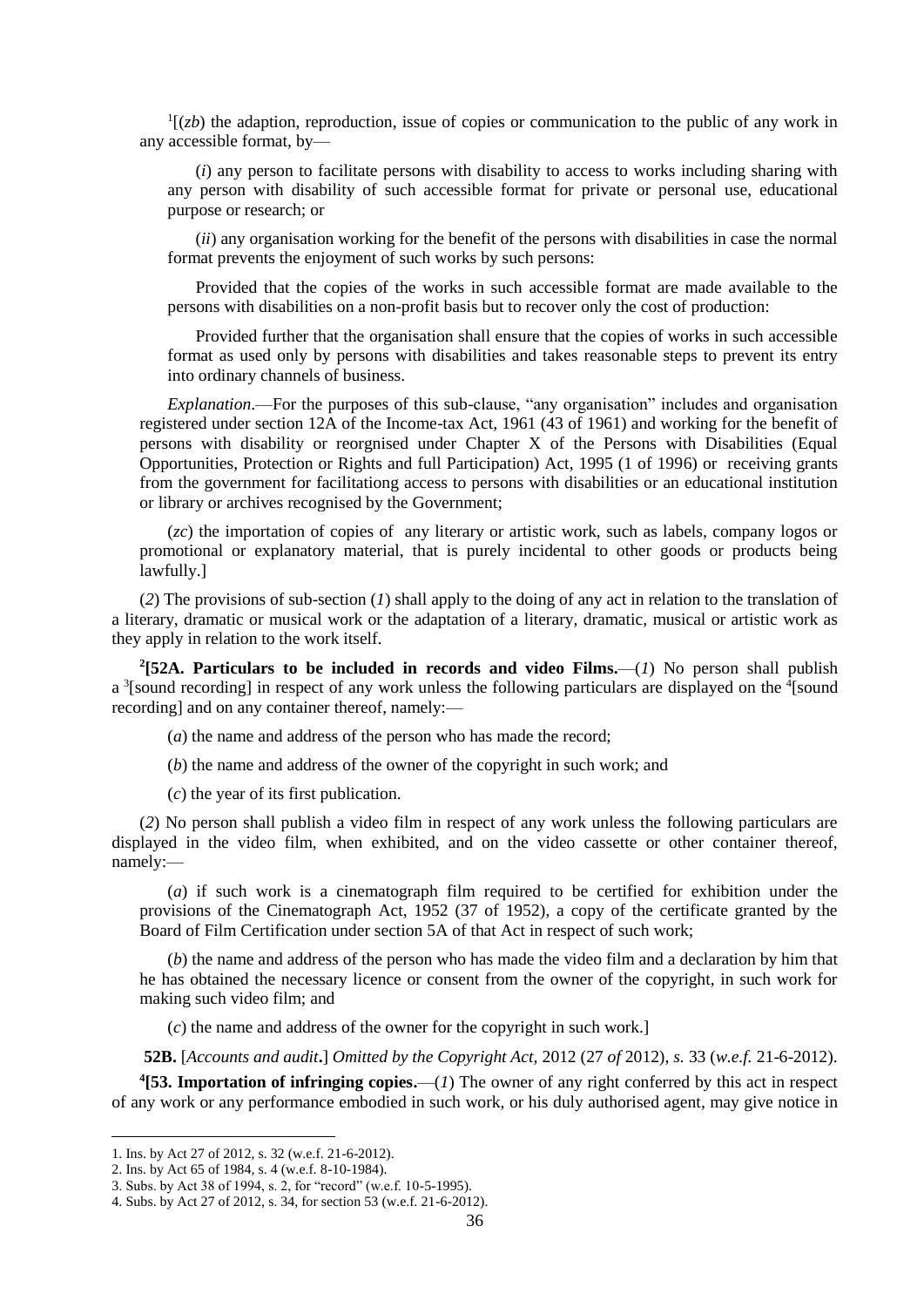writing to be Commissioner of Customs, or to any other officer authorised in this behalf by the Central Board of Excise and Customs, —

(*a*) that he is the owner of the said right, with proof thereof, and

(*b*) that he requests the Commissioner for a period specified in the notice, which shall not exceed one year, to treat infringing copies of the work as prohibited goods, and that infringing copies of the work are expected to arrive in India at a time and a place specified in the notice.

(*2*) The Commissioner, after scrutiny of the evidence furnished by the owner of the right and on being satisfied may, subject to the provisions of sub-section (*3*), treat infringing copies of the work as prohibited goods that have been imported into India, excluding goods in transit:

Provided that owner of the work deposits such amount as the Commissioner may require as security having regard to the likely expenses on demurrage, cost of storage and compensation to the importer in case it is found that works are not infringing copies.

(*3*) When any goods treated as prohibited under sub-section (*2*) have been detained, the Customs Officer detaining them shall inform the importer as well as the person who gave notice under sub-section (*1*) of the such goods within forty-eight hours of their detention.

(*4*) The Customs Officer shall release the goods, and they shall not longer be treated as prohibited goods, if the person who gave notice under sub-section (*1*) does not produce any order from a court having jurisdiction as to the temporary or permanent disposal of such goods within fourteen days from the date of their detention.]

<sup>1</sup>(53A. Resale share right in original copies.— $(1)$  In the case of resale for a price exceeding ten thousand rupees, of the original copy of a painting, sculpture or drawing, or of the original manuscript of a literary or dramatic work or musical work, the author of such work if he was the first owner of rights under section 17 or his legal heirs shall, notwithstanding any assignment of copyright in such work, have a right to share in the resale price of such original copy or manuscript in accordance with the provisions of this section:

Provided that such right shall cease to exist on the expiration of the term of copyright in the work.

(2) The share referred to in sub-section (*1*) shall be such as the <sup>2</sup>[Commercial Court] may fix <sup>3\*\*\*</sup>:

Provided that the <sup>2</sup>[Commercial Court] may fix different shares for different classes of work:

Provided further that in no case shall the share exceed ten percent, of the resale price.

(*3*) If any dispute arises regarding the right conferred by this section, it shall be referred to the <sup>2</sup>[Commercial Court] whose decision shall be final.]

### CHAPTER XII

### CIVIL REMEDIES

**54. Definition.**—For the purposes of this Chapter, unless the context otherwise requires, the expression "owner of copyright" shall include—

(*a*) an exclusive licensee;

(*b*) in the case of an anonymous or pseudonymous literary, dramatic, musical or artistic work, the publisher of the work, until the identity of the author or, in the case of an anonymous work of joint authorship, or a work of joint authorship published under names all of which are pseudonyms, the identity of any of the authors, is disclosed publicly by the author and the publisher or is otherwise establishment to the satisfaction of the <sup>2</sup>[Commercial Court] by that author or his legal representatives.

**55. Civil remedies for infringement of copyright.**—(*1*) Where copyright in any work has been infringed, the owner of the copyright shall, except as otherwise provided by this Act, be entitled to all

<sup>1.</sup> Ins. by Act 38 of 1994, s. 18 (w.e.f. 10-5-1995).

<sup>2.</sup> Subs. by Act 33 of 2021, s.10, for "Appellate Board" (w.e.f. 4-4-2021).

<sup>3.</sup> The words "and the decision of the Appellate Board in this behalf shall be final" omitted by s. 10, *ibid*. (w.e.f. 4-4-2021).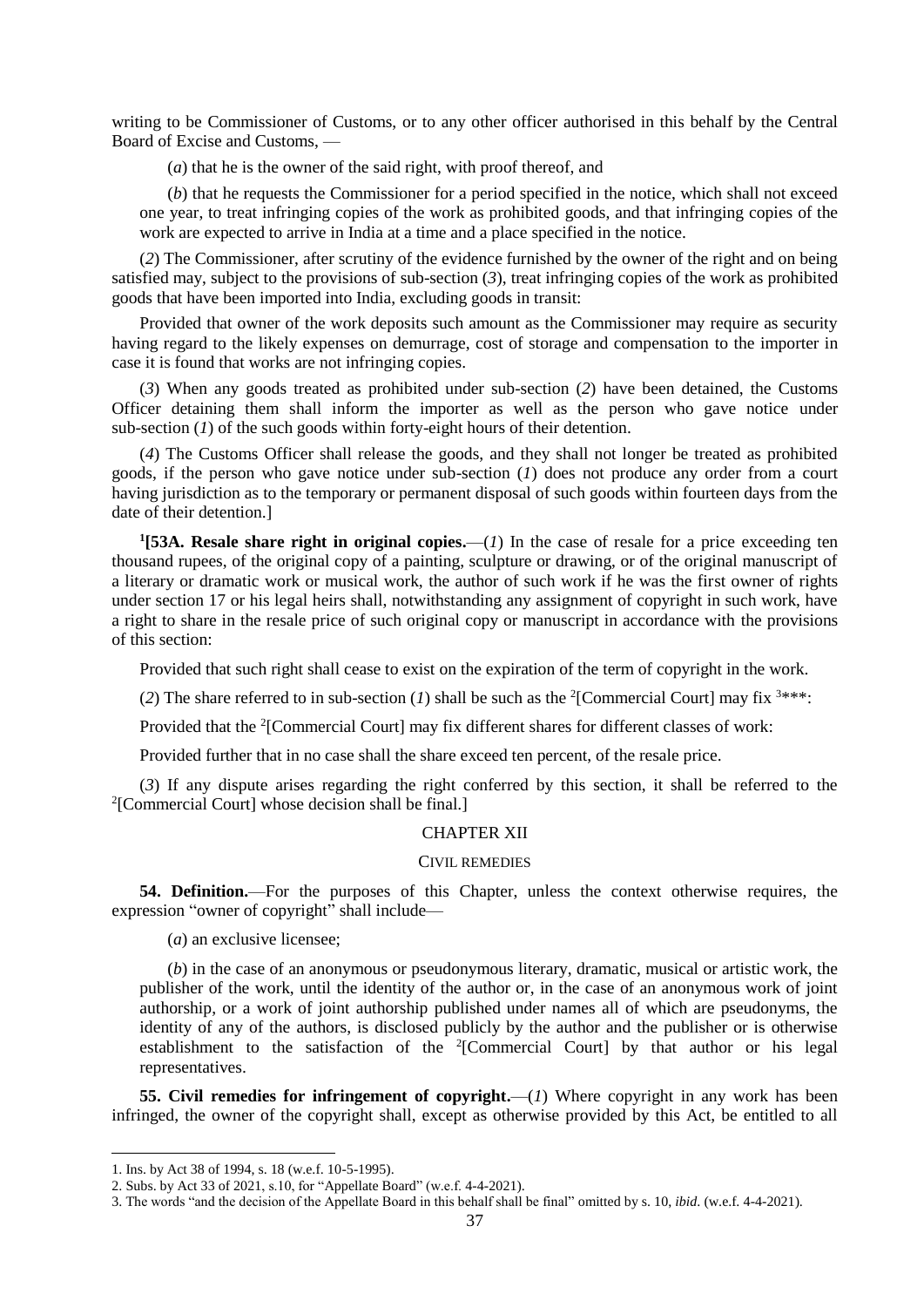such remedies by way of injunction, damages, accounts and otherwise as are or may be conferred by law for the infringement of a right:

Provided that if the defendant proves that at the date of the infringement he was not aware and had no reasonable ground for believing that copyright subsisted in the work, the plaintiff shall not be entitled to any remedy other than an injunction in respect of the infringement and a decree for the whole or part of the profits made by the defendant by the sale of the infringing copies as the court may in the circumstances deem reasonable.

 $(2)$  Where, in the case of a literary, dramatic, musical or artistic work, <sup>1</sup>[or, subject to the provisions of sub-section (*3*) of section 13, a cinematograph film or sound recording, a name purporting to be that of the author, or the publisher, as the case may be, of that work, appears] on copies of the work as published, or, in the case of an artistic work, appeared on the work when it was made, the person whose name so appears or appeared shall, in any proceeding in respect of infringement of copyright in such work, be presumed, unless the contrary is proved, to be the author or the publisher of the work, as the case may be.

(*3*) The costs of all parties in any proceedings in respect of the infringement of copyright shall be in the discretion of the court.

**56. Protection of separate rights.**—Subject to the provisions of this Act, where the several rights comprising the copyright in any work are owned by different persons, the owner of any such right shall, to the extent of that right, be entitled to the remedies provided by this Act and may individually enforce such right by means of any suit, action or other proceeding without making the owner of any other right a party to such suit, action or proceeding.

**57. Author's special rights.**  $-\frac{2}{1}$  Independently of the author's copyright and even after the assignment either wholly or partially of the said copyright, the author of a work shall have the right—

(*a*) to claim authorship of the work; and

(*b*) to restrain or claim damages in respect of any distortion, mutilation, modification or other act in relation to the said work <sup>3\*\*\*</sup> if such distortion, mutilation, modification or other act would be prejudicial to his honour or reputation:

Provided that the author shall not have any right to restrain or claim damages in respect of any adaptation of a computer programme to which clause (*aa*) of sub-section (*1*) of section 52 applies.

*Explanation*.—Failure to display a work or to display it to the satisfaction of the author shall not be deemed to be an infringement of the rights conferred by this section.]

(*2*) The right conferred upon an author of a work by sub-section (*1*), <sup>4</sup>\*\*\*, may be exercised by the legal representatives of the author.

**58. Rights of owner against persons possessing or dealing with infringing copies.**—All infringing copies of any work in which copyright subsists, and all plates used or intended to be used for the production of such infringing copies, shall be deemed to be the property of the owner of the copyright, who accordingly may take proceedings for the recovery of possession thereof or in respect of the conversion thereof:

Provided that the owner of the copyright shall not be entitled to any remedy in respect of the conversion of any infringing copies, if the opponent proves—

(*a*) that he was not aware and had no reasonable ground to believe that copyright subsisted in the work of which such copies are alleged to be infringing copies; or

(*b*) that he had reasonable grounds for believing that such copies or plates do not involve infringement of the copyright in any work.

<sup>1.</sup> Subs. by Act 27 of 2012, s. 35, for "a name purporting to be that of the author or the publisher, as the case may be, appear" (w.e.f. 21-6-2012).

<sup>2.</sup> Subs. by Act 38 of 1994, s. 20, for sub-section (*1*) (w.e.f. 10-5-1995).

<sup>3.</sup> The words "which is done before the expiration of the term of copyright" omitted by Act 27 0f 2012, s. 36 (w.e.f. 21-6-2012).

<sup>4.</sup> The words "other than the right to claim authorship of the work" omitted by Act 27 of 2012, s. 36 (w.e.f. 21-6-2012).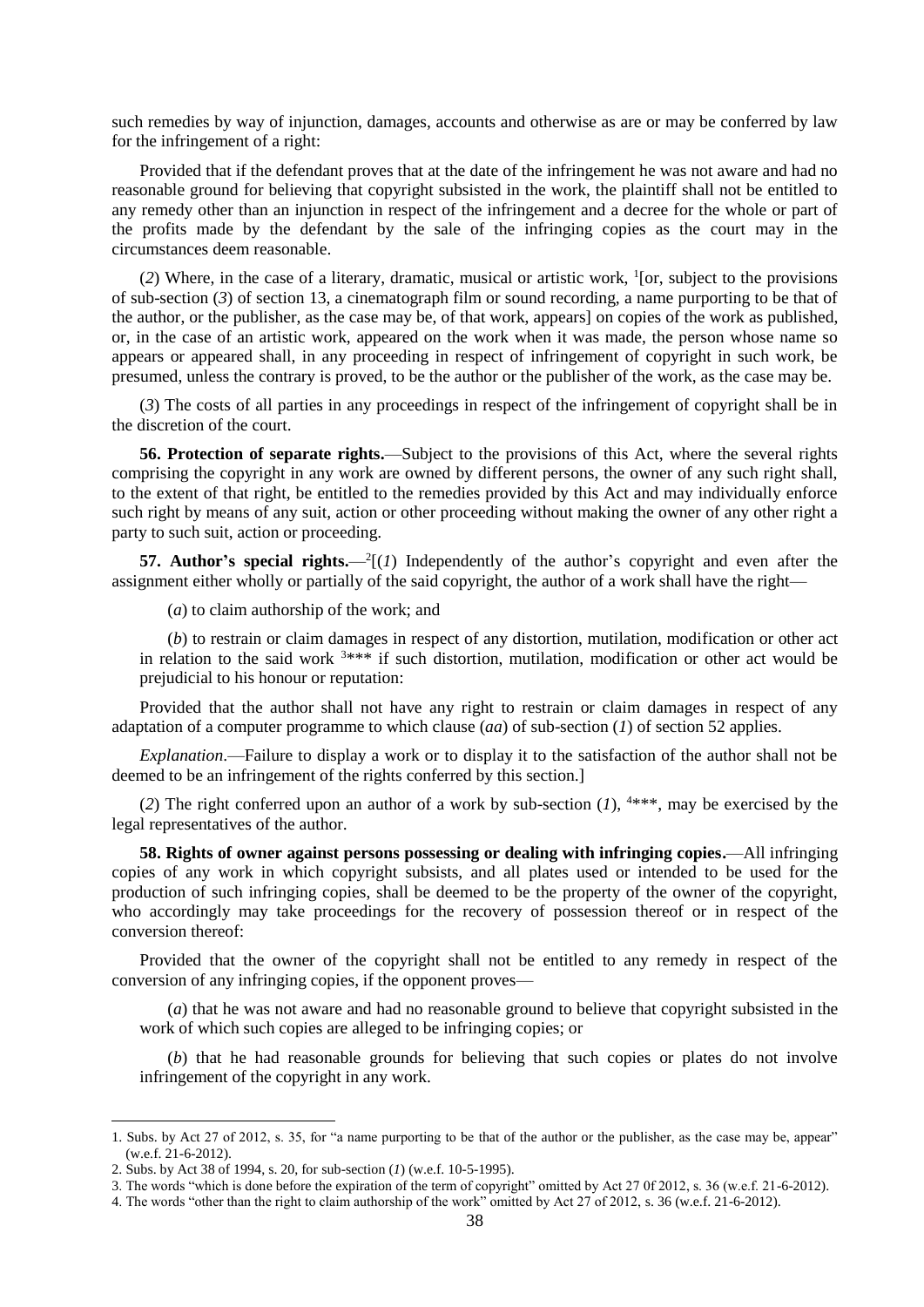**59. Restriction on remedies in the case of works of architecture.**—(*1*) Notwithstanding anything contained in <sup>1</sup>[the Specific Relief Act, 1963 (47 of 1963)], where the construction of a building or other structure which infringes or which, if completed, would infringe the copyright in some other work has been commenced, the owner of the copyright shall not be entitled to obtain an injunction to restrain the construction of such building or structure or to order its demolition.

(*2*) Nothing in Section 58 shall apply in respect of the construction of a building or other structure which infringes or which, if completed, would infringe the copyright in some other work.

**60. Remedy in the case of groundless threat of legal proceedings.**—Where any person claiming to be the owner of copyright in any work, by circulars, advertisements or otherwise, threatens any other person with any legal proceedings or liability in respect of an alleged infringement of the copyright any person aggrieved thereby may, notwithstanding anything contained <sup>2</sup>[in section 34 of the Specific Relief Act, 1963 (47 of 1963)], institute a declaratory suit that the alleged infringement to which the threats related was not in fact an infringement of any legal rights of the person making such threats and may in any such suit—

- (*a*) obtain an injunction against the continuance of such threats; and
- (*b*) recover such damages, if any, as he has sustained by reason of such threats:

Provided that this section does not apply if the person making such threats, with due diligence, commences and prosecutes an action for infringement of the copyright claimed by him.

**61. Owner of copyright to be party to the proceeding.**—(*1*) In every civil suit or other proceeding regarding infringement of copyright instituted by an exclusive licensee, the owner of the copyright shall, unless the court otherwise directs, be made a defendant and where such owner is made a defendant, he shall have the right to dispute the claim of the exclusive licensee.

(*2*) Where any civil suit or other proceeding regarding infringement of copyright instituted by an exclusive licensee is successful, no fresh suit or other proceeding in respect of the same cause of action shall lie at the instance of the owner of the copyright.

**62. Jurisdiction of court over matters arising under this Chapter.**—(*1*) Every suit or other civil proceeding arising under this Chapter in respect of the infringement of copyright in any work or the infringement of any other right conferred by this Act shall be instituted in the district court having jurisdiction.

(*2*) For the purpose of sub-section (*1*), a "district court having jurisdiction" shall, notwithstanding anything contained in the Code of Civil Procedure, 1908 (5 of 1908) or any other law for the time being in force, include a district court within the local limits of whose jurisdiction, at the time of the institution of the suit or other proceeding, the person instituting the suit or other proceeding or, where there are more than one such persons, any of them actually and voluntarily resides or carries on business or personally works for gain.

### CHAPTER XIII

#### **OFFENCES**

**63. Offences of infringement of copyright or other rights conferred by this Act.**—Any person who knowingly infringes or abets the infringement of—

- (*a*) the copyright in a work, or
- ( $b$ ) any other right conferred by this Act <sup>3</sup>[except the right conferred by section 53A],

<sup>1.</sup> Subs. by Act 23 of 1983, s. 21, for "the Specific Relief Act, 1877 (1 of 1877)" (w.e.f. 9-8-1984).

<sup>2.</sup> Subs. by s. 22, *ibid*., for " in section 42 the Specific Relief Act, 1877 (1 of 1977)" (w.e.f. 9-8-1984).

<sup>3.</sup> Ins. by Act 38 of 1994, s. 21 (w.e.f. 10-5-1995).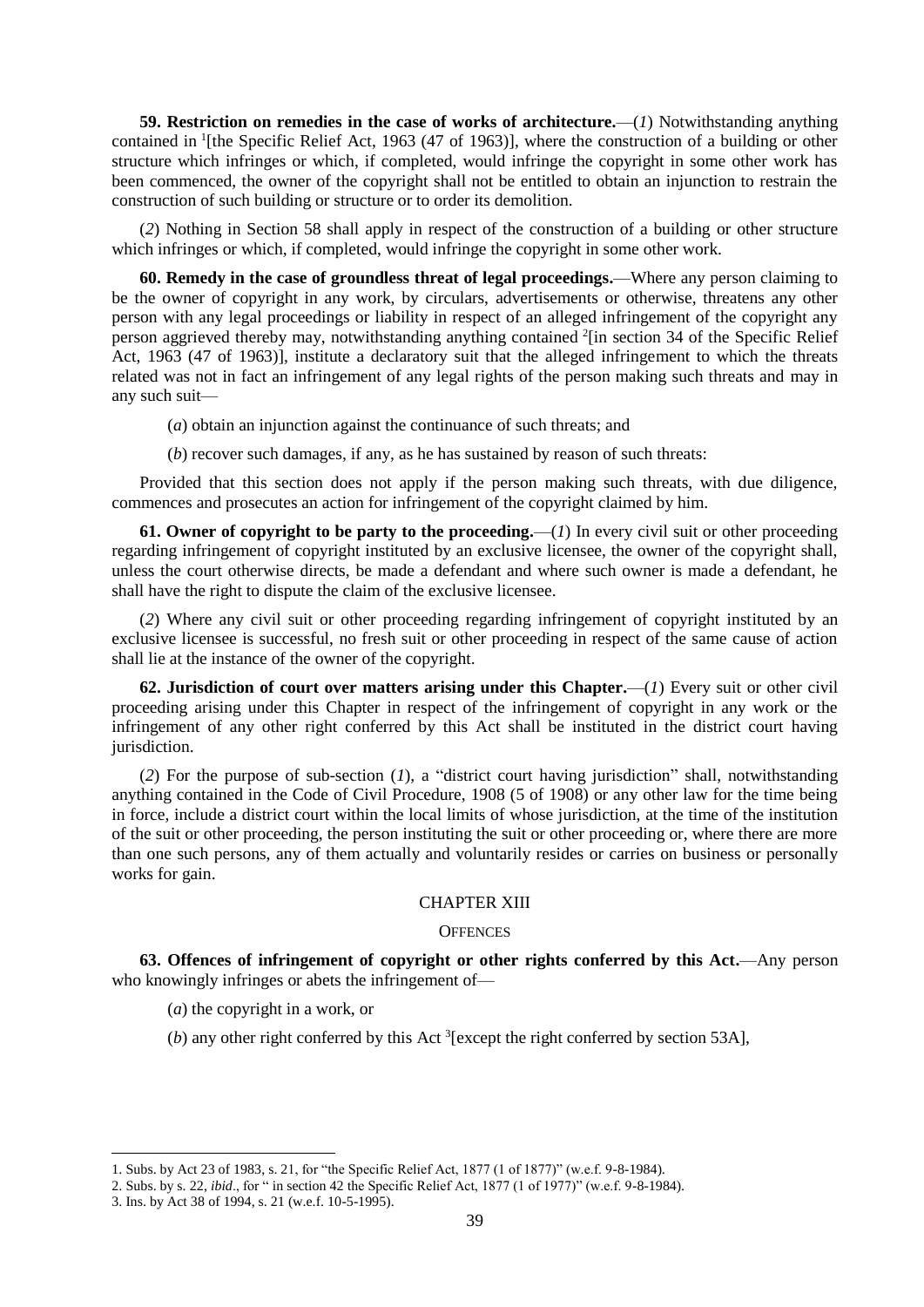<sup>1</sup>[shall be punishable with imprisonment for a term which shall not be less than six months but which may extend to three years and with fine which shall not be less than fifty thousand rupees but which may extend to two lakh rupees]:

Provided that <sup>2</sup>[where the infringement has not been made for gain in the course of trade or business] the court may, for adequate and special reasons to be mentioned in the judgment, impose a sentence of imprisonment for a term of less than six months or a fine of less than fifty thousand rupees.]

*Explanation*.—Construction of a building or other structure which infringes or which, if completed, would infringe the copyright in some other work shall not be an offence under this section.

**3 [63A. Enhanced penalty on second and subsequent convictions.**—Whoever having already been convicted of an offence under section 63 is again convicted of any such offence shall be punishable for the second and for every subsequent offence, with imprisonment for a term which shall not be less than one year but which may extend to three years and with fine which shall not be less than one lakh rupees but which may extend to two lakh rupees:

Provided that <sup>4</sup>[where the infringement has not been made for gain in the course of trade or business] the court may, for adequate and special reasons to be mentioned in the judgment, impose a sentence of imprisonment for a term of less than one year or a fine of less than one lakh rupees:

Provided further that for the purposes of this section, no cognizance shall be taken of any conviction made before the commencement of the Copyright (Amendment) Act, 1984 (65 of 1984).]

**5 [63B. Knowing use of infringing copy of computer programme to be an offence.**—Any person who knowingly makes use on a computer of an infringing copy of a computer programme shall be punishable with imprisonment for a term which shall not be less than seven days but which may extend to three years and with fine which shall not be less than fifty thousand rupees but which may extend to two lakh rupees:

Provided that where the computer programme has not been used for gain or in the course of trade or business, the Court may, for adequate and special reasons to be mentioned in the judgment, not impose any sentence of imprisonment and may impose a fine which may extend to fifty thousand rupees.]

**64. Power of police to seize infringing copies.—** $^{6}$ **[(***1***) Any police officer, not below the rank of a** sub-inspector, may, if he is satisfied that an offence under section 63 in respect of the infringement of copyright in any work has been, is being, or is likely to be, committed, seize without warrant, all copies of the work, and all the plates used for the purposes of making infringing copies of the work, wherever found, and all copies and plates so seized shall, as soon as practicable be produced before a Magistrate.]

(2) Any person having an interest in any copies of a work  $\frac{7}{1}$ , or plates] seized under sub-section (1) may, within fifteen days of such seizure, make an application to the Magistrate for such copies <sup>7</sup>[, or plates] being restored to him and the Magistrate, after hearing the applicant and the complainant and making such further inquiry as may be necessary, shall make such order on the application as he may deem fit.

**65. Possession of plates for purpose of making infringing copies.**—Any person who knowingly makes, or has in his possession, any plate for the purpose of making infringing copies of any work in which copyright subsists shall be punishable with imprisonment which may extend to  ${}^{8}$ [two years and shall also be liable to fine.]

<sup>1.</sup> Subs. by Act 65 of 1984, s. 5, for "shall be punishable with imprisonment which may extend to one year, or with fine, or with both" (w.e.f. 8-10-1984).

<sup>2.</sup> Ins. by Act 38 of 1994, s. 21 (w.e.f. 10-5-1995).

<sup>3.</sup> Ins. by Act 65 of 1984, s. 6 (w.e.f. 8-10-1984).

<sup>4.</sup> Ins. by Act 38 of 1994, s. 22 (w.e.f. 10-5-1995).

<sup>5.</sup> Ins. by s. 23, *ibid*. (w.e.f. 10-5-1995).

<sup>6.</sup> Subs. by Act 65 of 1984, s. 7, for sub-section (*1*) (w.e.f. 8-10-1984).

<sup>7.</sup> Ins. by Act 65 of 1984, s. 7 (w.e.f. 8-10-1984).

<sup>8.</sup> Subs. by s. 8, *ibid.*, for "one year, or with fine, or with both" (w.e.f. 8-10-1994).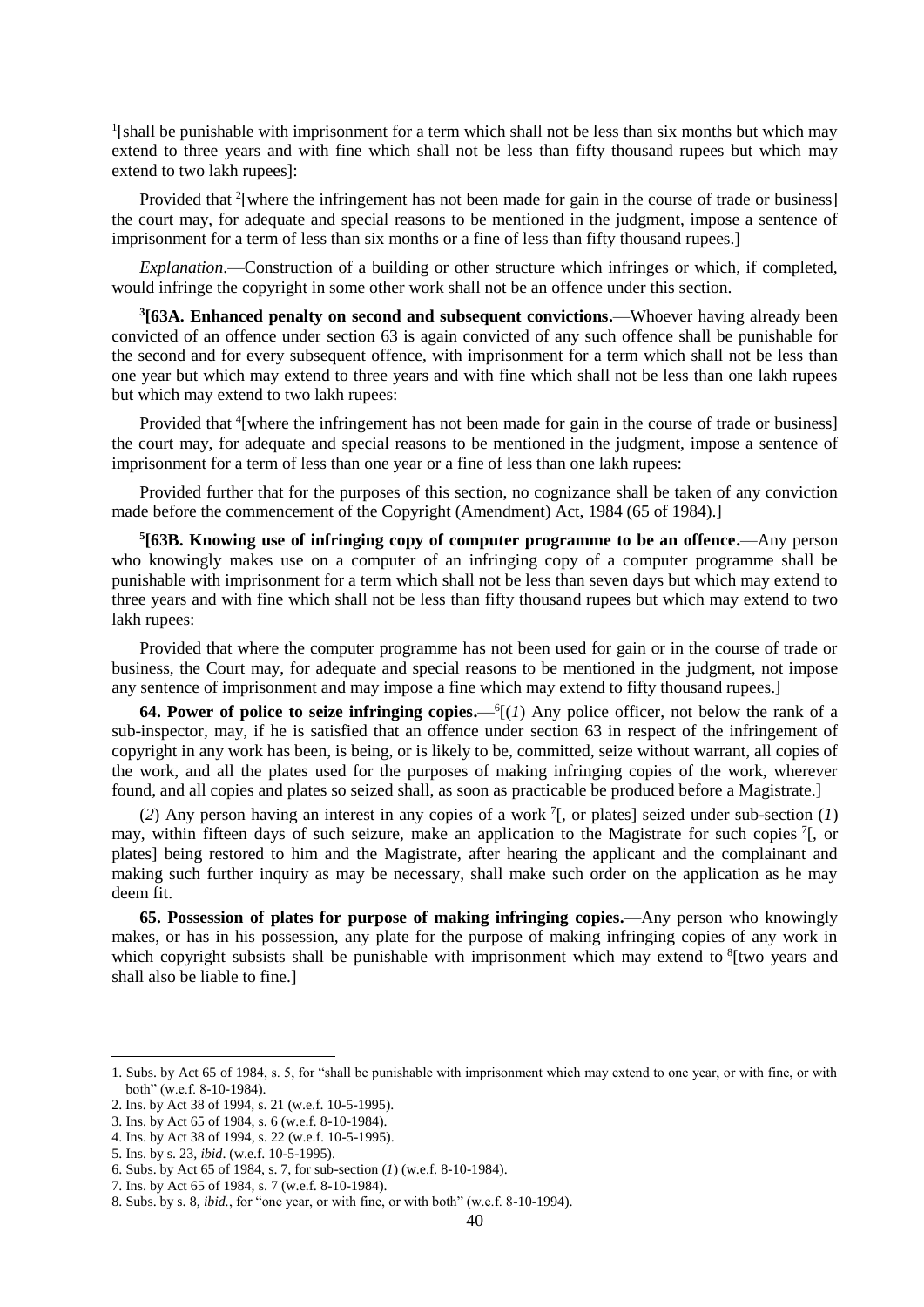1 [**65A. Protection of technological measures**.—(*1*) Any person who circumvents an effective technological measures applied for the purpose of protecting any of the rights conferred by this Act, with the intention of infringing such rights, shall be punishable with imprisonment which may extend to two years and shall also be liable to fine.

(*2*) Nothing in sub-section (*1*) shall prevent any person from,—

(*a*) doing anything referred to therein for a purpose not expressly prohibited by this Act:

Provided that any person facilitating circumvention by another person of a technological measure for such a purpose shall maintain a complete record of such other person including his name, address and all relevant particulars necessary to identify him and the purpose for which he has been facilitated; or

(*b*) doing anything necessary to conduct encryption research using a lawfully obtained encrypted copy; or

(c) conducting any lawful investigation; or

(*d*) doing anything necessary for the purpose of testing the security of a computer system or a computer network with the authorisation of its owner; or

(*e*) operator; or

(*f*) doing anything necessary to circumvent technological measures intended for identification or surveillance of a user; or

(*g*) taking measures necessary in the interest of national security.

**65B. Protection of Rights Management Information.**—Any person, who knowingly, —

(*i*) removes or alters any rights management information without authority, or

(*ii*) distributes, imports for distribution, broadcasts or communicates to the public, without authority, copies of any work, or performance knowing that electronic rights management information has been removed or altered without authority,

shall be punishable with imprisonment which may extend to two years and shall also be liable to fine:

Provided that if the rights management information has been tampered with in any work, the owner of copyright in such work may also avail of civil remedies provided under Chapter XII against the persons indulging in such acts.]

**66. Disposal of infringing copies or plates for purpose of making infringing copies.**—The Court trying any offence under this Act may, whether the alleged offender is convicted or not, order that all copies of the work or all plates in the possession of the alleged offender, which appear to it to be infringing copies, or plates for the purpose of making infringing copies, be delivered up to the owner of the copyright <sup>2</sup>[or may make such order as it may deem fit regarding the disposal of such copies of plates].

**67. Penalty for making false entries in register, etc., for producing or tendering false entries.**—Any person who,—

(*a*) makes or causes to be made a false entry in the Register of Copyrights kept under this Act, or

(*b*) makes or causes to be made a writing falsely purporting to be a copy of any entry in such register, or

(*c*) produces or tenders or causes to be produced or tendered as evidence any such entry or writing, knowing the same to be false,

shall be punishable with imprisonment which may extend to one year, or with fine, or with both.

<sup>1.</sup> Ins. by Act 27 of 2012, s. 37 (w.e.f. 21-6-2012).

<sup>2.</sup> Ins. by s. 38, *ibid*. (w.e.f. 21-6-2012).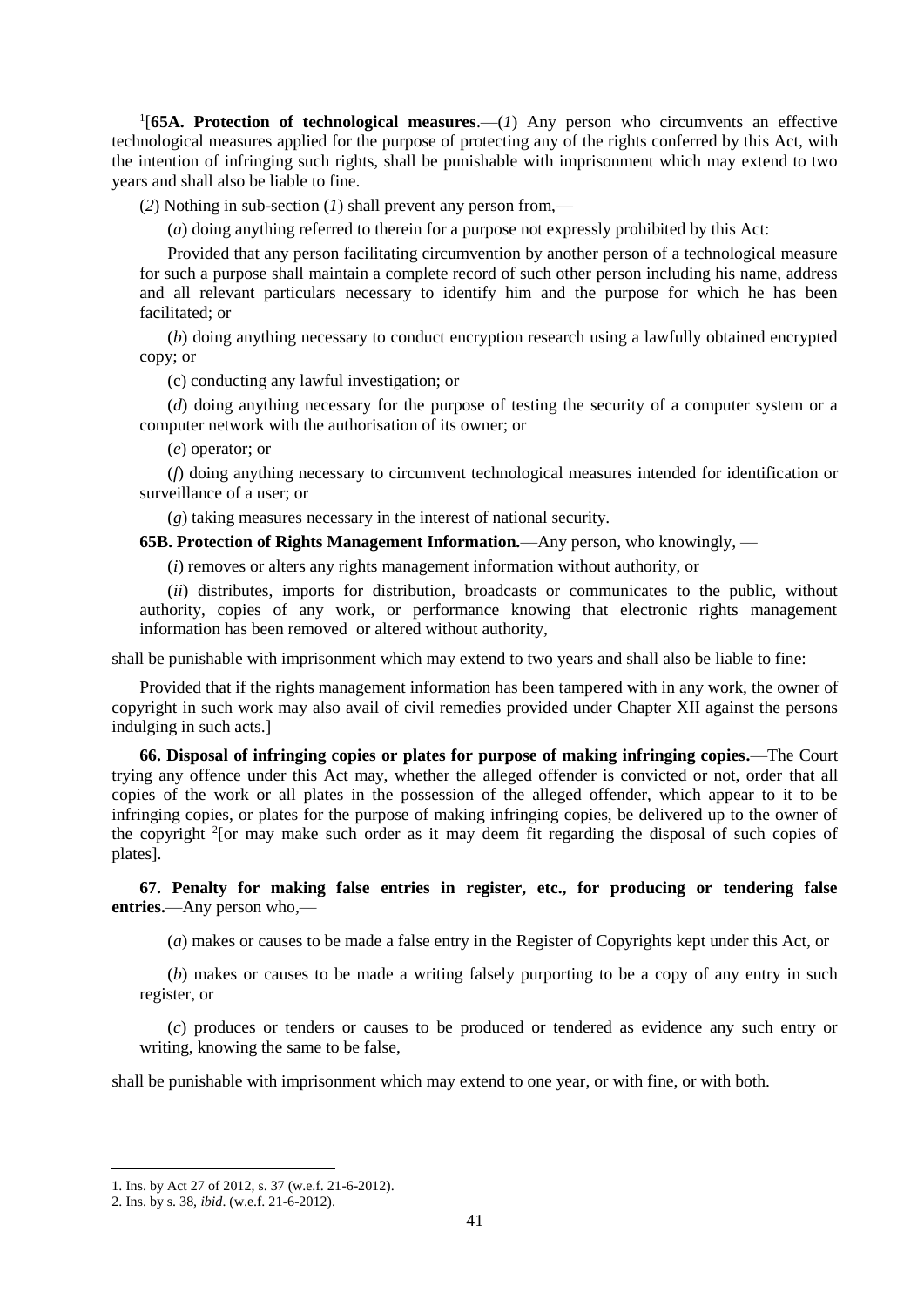**68. Penalty for making false statements for the purpose of deceiving or influencing any authority or officer.**—Any person who,—

(*a*) with a view to deceiving any authority or officer in the execution of the provisions of this Act, or

(*b*) with a view to procuring or influencing the doing or omission of anything in relation to this Act or any matter thereunder,

makes a false statement or representation knowing the same to be false, shall be punishable with imprisonment which may extend to one year, or with fine, or with both.

<sup>1</sup>[68A. Penalty for contravention of section 52A.—Any person who publishes a <sup>2</sup>[sound recording] or a video film in contravention of the provisions of section 52A shall be punishable with imprisonment which may extend to three years and shall also be liable to fine.

**69. Offences by companies.**—(*1*) Where any offence under this Act has been committed by a company, every person who at the time the offence was committed was in charge of, and was responsible to the company for, the conduct of the business of the company, as well as the company shall be deemed to be guilty of such offence and shall be liable to be proceeded against and punished accordingly:

Provided that nothing contained in this sub-section shall render any person liable to any punishment, if he proves that the offence was committed without his knowledge or that he exercised all due diligence to prevent the commission of such offence.

(*2*) Notwithstanding anything contained in sub-section (*1*), where an offence under this Act has been committed by a company, and it is proved that the offence was committed with the consent or connivance of, or is attributable to any negligence on the part of any director, manager, secretary or other officer of the company, such director, manager, secretary or other officer shall also be deemed to be guilty of that offence and shall be liable to be proceeded against and punished accordingly.

*Explanation*.—For the purposes of this section—

- (*a*) "company" means any body corporate and includes a firm or other association of persons; and
- (*b*) "director" in relation to a firm means a partner in the firm.

**70. Cognizance of offences.**—No Court inferior to that of <sup>3</sup>[a Metropolitan Magistrate or a Judicial Magistrate of the first class] shall try any offence under this Act.

## CHAPTER XIV

#### APPEALS

**71. Appeals against certain orders of Magistrate.**—Any person aggrieved by an order made under sub-section (*2*) of section 64 or section 66 may, within thirty days of the date of such order appeal to the Court to which appeals from the court making the order ordinarily lie, and such appellate court may direct that execution of the order be stayed pending disposal of the appeal.

**4 [72. Appeals against orders of Registrar of Copyrights.—**(*1*) Any person aggrieved by any final decision or order of the Registrar of Copyrights may, within three months from the date of the order or decision, appeal to the High Court.

(*2*) Every such appeal shall be heard by a single Judge of the High Court:

Provided that any such Judge may, if he so thinks fit, refer the appeal at any stage of the proceeding to a Bench of the High Court.

<sup>1.</sup> Ins. by Act 65 of 1984, s. 9 (w.e.f. 8-10-1984).

<sup>2.</sup> Subs. by Act 38 of 1994, s. 2, for "record" (w.e.f. 10-5-1995).

<sup>3.</sup> Subs. by Act 23 of 1983, s. 22, for "a presidency magistrate or a magistrate of the first class" (w.e.f. 9-8-1984).

<sup>4.</sup> Subs. by Act 33 of 2021, s. 10, for section 72 (w.e.f. 4-4-2021).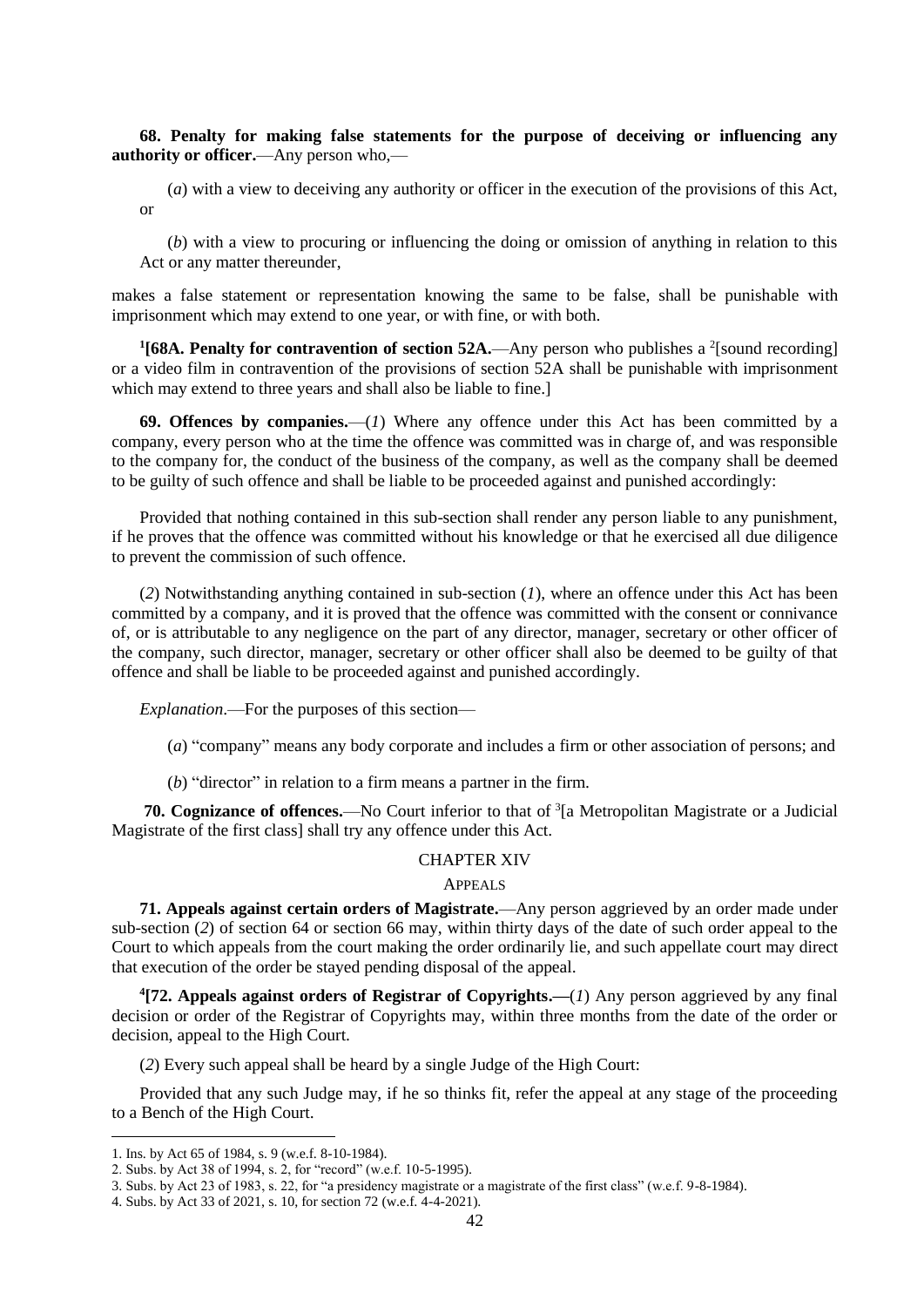(*3*) Where an appeal is heard by a single Judge, a further appeal shall lie to a Bench of the High Court within three months from the date of decision or order of the single Judge.

(*4*) In calculating the period of three months provided for an appeal under this section, the time taken in granting a certified copy of the order or record of the decision appealed against shall be excluded.]

**73. Procedure for appeals.**—The High Court may make rules consistent with this Act as to the procedure to be followed in respect of appeals made to it under section 72.

## CHAPTER XV

### **MISCELLANEOUS**

**74. Registrar of Copyrights and <sup>1</sup> [Appellate Board] to possess certain powers of civil courts.**— The Registrar of Copyrights <sup>2</sup>\*\*\* shall have the powers of a civil court when trying a suit under the Code of Civil Procedure, 1908 (5 of 1908), in respect of the following matters, namely, —

(*a*) summoning and enforcing the attendance of any person and examining him on oath;

(*b*) requiring the discovery and production of any document;

(*c*) receiving evidence on affidavits;

(*d*) issuing commissions for the examination of witnesses or documents;

(*e*) requisitioning any public record or copy thereof from any court or office;

(*f*) any other matter which may be prescribed.

*Explanation*.—For the purpose of enforcing the attendance of witnesses, the local limits of the jurisdiction of the Registrar of Copyrights or the <sup>1</sup>[Appellate Board], as the case may be, shall be the limits of the territory of India.

**75. Orders for payment of money passed by Registrar of Copyrights and <sup>1</sup> [Appellate Board] to**  be executable as a decree.—Every order made by the Registrar of Copyrights or the <sup>1</sup>[Appellate Board] under this Act for the payment of any money or by the High Court in any appeal against any such order of the <sup>1</sup>[Appellate Board] shall, on a certificate issued by the Registrar of Copyrights, the <sup>1</sup>[Appellate Board] or the Registrar of the High Court, as the case may be, be deemed to be a decree of a civil court and shall be executable in the same manner as a decree of such court.

**76. Protection of action taken in good faith.**—No suit or other legal proceeding shall lie against any person in respect of anything which is in good faith done or intended to be done in pursuance of this Act.

**77. Certain persons to be public servants.**—Every officer appointed under this Act <sup>3</sup>\*\*\* shall be deemed to be a public servant within the meaning of section 21 of the Indian Penal Code (45 of 1860).

**78. Power to make rules.**—(*1*) The Central Government may, by notification in the Official Gazette, make rules for carrying out the purposes of this Act.

(*2*) In particular, and without prejudice to the generality of the foregoing power, the Central Government may make rules to provide for all or any of the following matters, namely:—

**.** 

<sup>4</sup>\* \* \* \* \*];

(*b*) the form of complaints and applications to be made, and the licences to be granted, under this Act;

(*c*) the procedure to be followed in connection with any proceeding before the Registrar of Copyrights;

 $5*$  \* \* \* \* \* \* \*

<sup>1.</sup> Subs. by Act 7 of 2017, s.160, for "Copyright Board" (w.e.f. 26-5-2017).

<sup>2.</sup> The words "and the Appellate Board" omitted by Act 33 of 2021, s. 10 (w.e.f. 4-4-2021).

<sup>3.</sup> The words "and every member of the Appellate Board" omitted by s. 10, *ibid*. (w.e.f. 4-4-2021).

<sup>4.</sup> Clause (*a*) omitted by Act 7 of 2017, s. 160 (w.e.f. 26-5-2017).

<sup>5.</sup> Clause (*cA*) omitted by Act 33 of 2021, s.10 (w.e.f. 4-4-2021).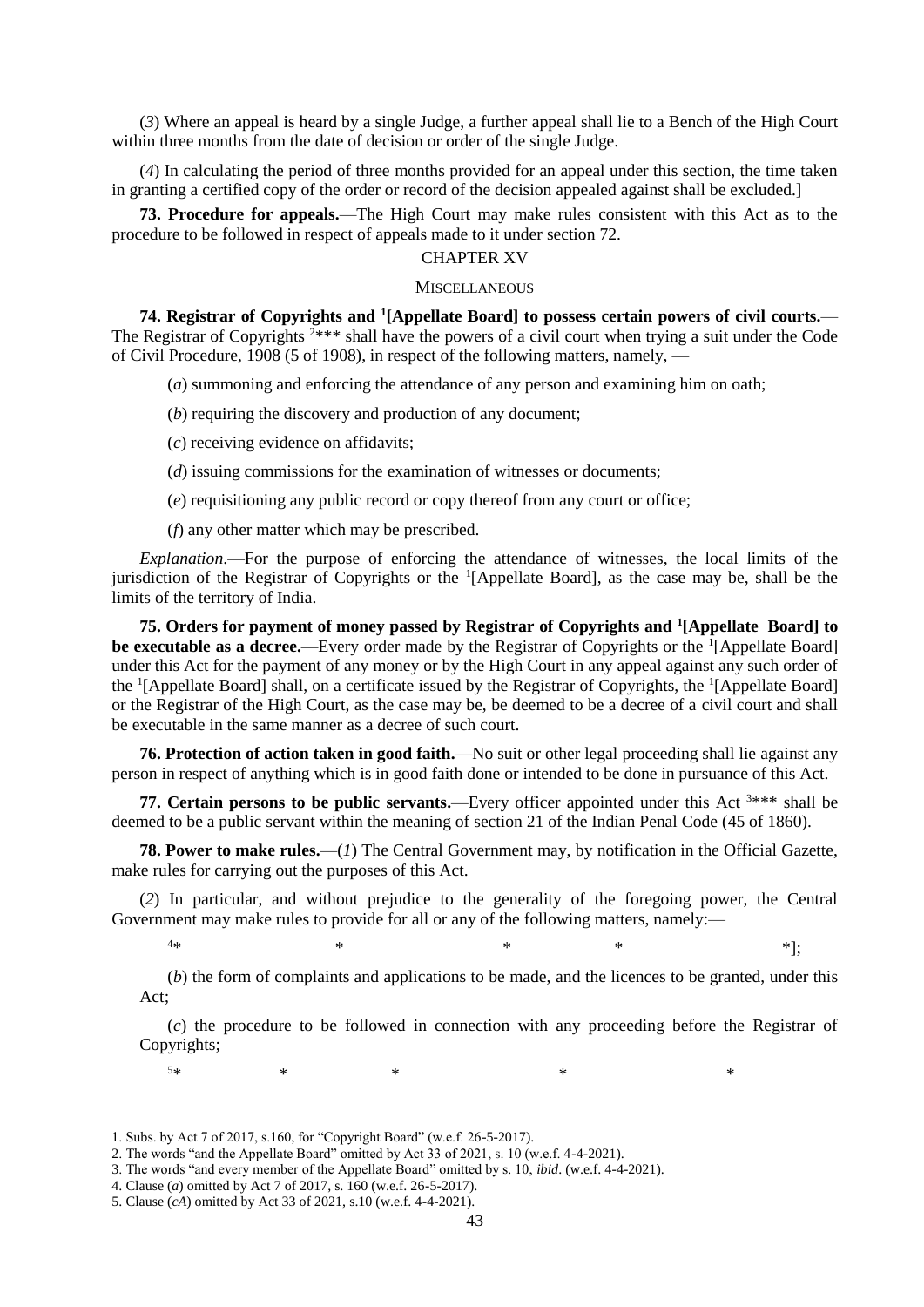(*cB*) the manner in which a person making sound recording may give prior notice of his intention to make sound recording under sub-section (*2*) of section 31C;

(c*C*) the register and books of account and the details of existing stock which a person making sound recording may maintain under sub-section (*5*) of section 31C;

(*cD*) the manner in which prior notice may be given by a broadcasting organisation under sub-section (*2*) of section 31D;

(*cE*) the reports and accounts which may be maintained under clause (*a*), and the inspection of records and books of account which may be made under clause (*b*) or sub-section (*7*) of section 31D];

 $\frac{1}{1}$  (*ca*) the conditions for submission of application under sub-section (2) of section 33;

(*cb*) the conditions subject to which a copyright society may be registered under sub-section (*3*) of section 33;

(*cc*) the inquiry for cancellation of registration under sub-section (*4*) of section 33;

 $<sup>1</sup>$ [(*ccA*) the manner in which a copyright society may publish its Tariff Scheme under</sup> sub-section (*1*) of section 33A;

 $2*$  \* \* \* \* \* \*

(*ccC*) the form of application for renewal of registration of a copyright society and the fee which may accompany such application under sub-section (*3A*) of section 33;]

(*cd*) the conditions subject to which the copyright society may accept authorisation under clause (*a*) of sub-section (*1*) of section 34 and the conditions subject to which owners or rights have right to withdraw such authorisation under clause (*d*) of that sub-section;

(*ce*) the conditions subject to which a copyright society may issue licences, collect fees and distribute such fees amongst owners of rights under sub-section (3) of section 34;

(*cf*) the manner in which the approval of the owners of rights regarding collection and distribution of fees, approval for utilisation of any amount collected as fees and to provide to such owners information concerning activities in relation to the administration of their rights under sub-section (*1*) of section 35;

(*cg*) the returns to be filed by copyright societies to the Registrar of Copyrights under sub-section (*1*) of section 36;]

(*d*) the manners of determining any royalties payable under this Act, and the security to be taken for the payment of such royalties;

 $3[(da)$  the manner of payment of royalty under clause (*j*) of sub-section (*l*) of section 52;  $4*$  \* \*  $*$  \*

(*e*) the form of Register of Copyrights to be kept under this Act and the particulars to be entered

1

therein; (*f*) the matters in respect of which the Registrar of Copyrights <sup>5</sup>\*\*\* shall have powers of a civil court;

(*g*) the fees which may be payable under this Act;

(*h*) the regulation of business of the Copyright Office and of all things by this Act placed under the direction or control of the Registrar of Copyrights.

 ${}^6$ [(3) Every rule made under this section shall be laid, as soon as may be after it is made, before each House of Parliament, while it is in session, for a total period of thirty days which may be comprised in one session or in two or more successive sessions, and if, before the expiry of the session immediately

<sup>1.</sup> Ins. by Act 38 of 1994, s. 24 (w.e.f. 10-5-1995).

<sup>2.</sup> Clause (*ccB*) omitted by Act 33 of 2021, s.10 (w.e.f. 4-4-2021).

<sup>3.</sup> Subs. by Act 38 of 1994, s. 24, for sub-clause (*da*) (w.e.f. 10-5-1995).

<sup>4.</sup> Omitted by Act 27 of 2012, s. 38 (w.e.f. 21-6-2012).

<sup>5.</sup> The words "and the Appellate Board" omitted by Act 33 of 2021, s. 10 (w.e.f. 4-4-2021).

<sup>6.</sup> Subs. by Act 23 of 1983, s. 23, for sub-section (*3*) (w.e.f. 9-8-1984).